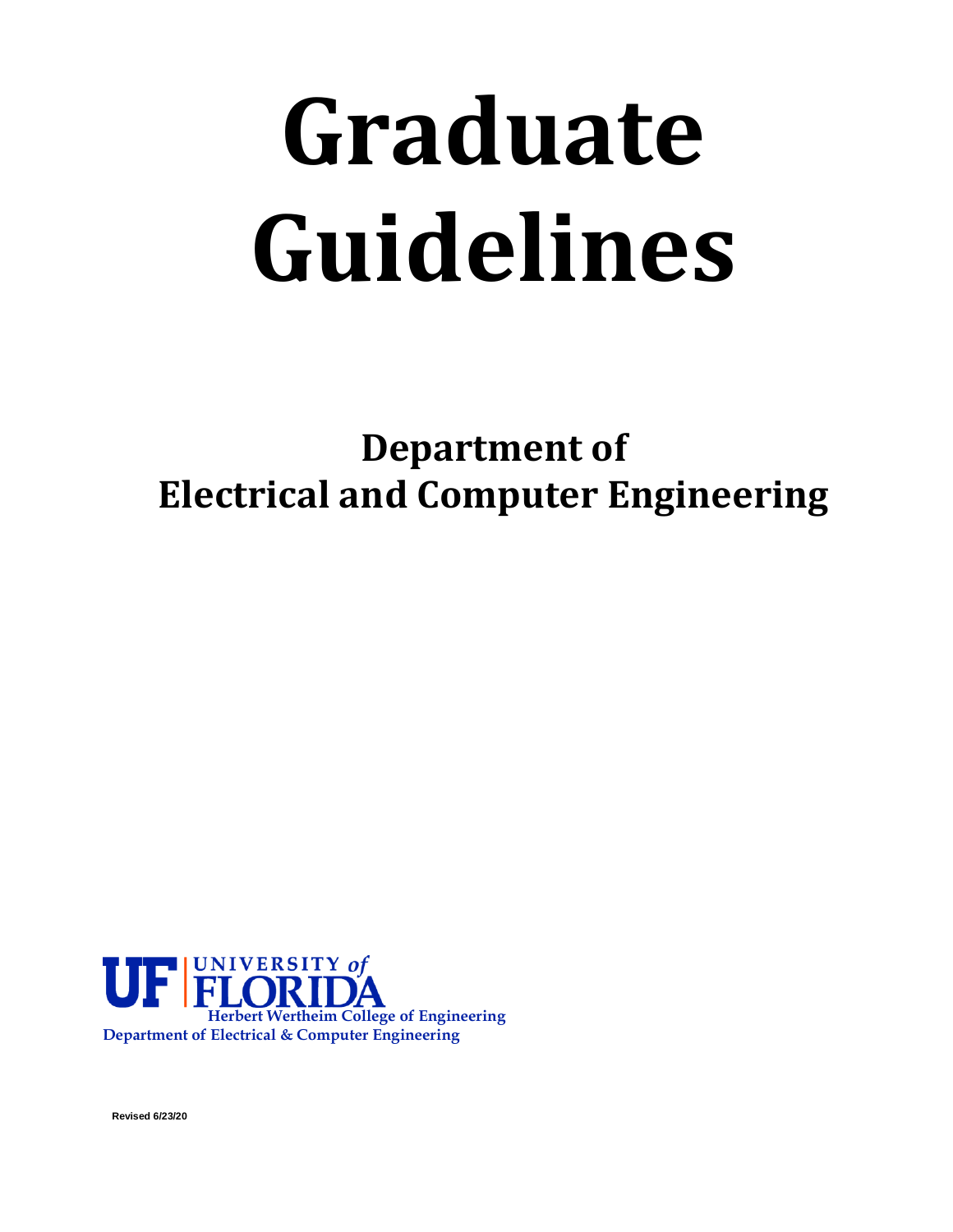# **Graduate Guidelines**

# **Department of Electrical and Computer Engineering**

**University of Florida P. O. Box 116200 Gainesville, FL 32611**

**Revised Fall 2020**

Department Administration: example and the properties of the ForInformation:

**Robert M. Fox** P.O. Box 116200 Associate Chair for Academics **No. 2018** Chair for Academics **University of Florida** 

225 LAR (352) 392-5985 Email: ykyoon@ece.ufl.edu

#### **John Harris Graduate Advisor**

Department Chair Student Services Office 230 Larsen Hall Gainesville, FL 32611 **Yong-Kyu Yoon** (352) 392‐9758 Graduate Coordinator **Email:** [gradadvising@ece.ufl.edu](mailto:gradadvising@ece.ufl.edu)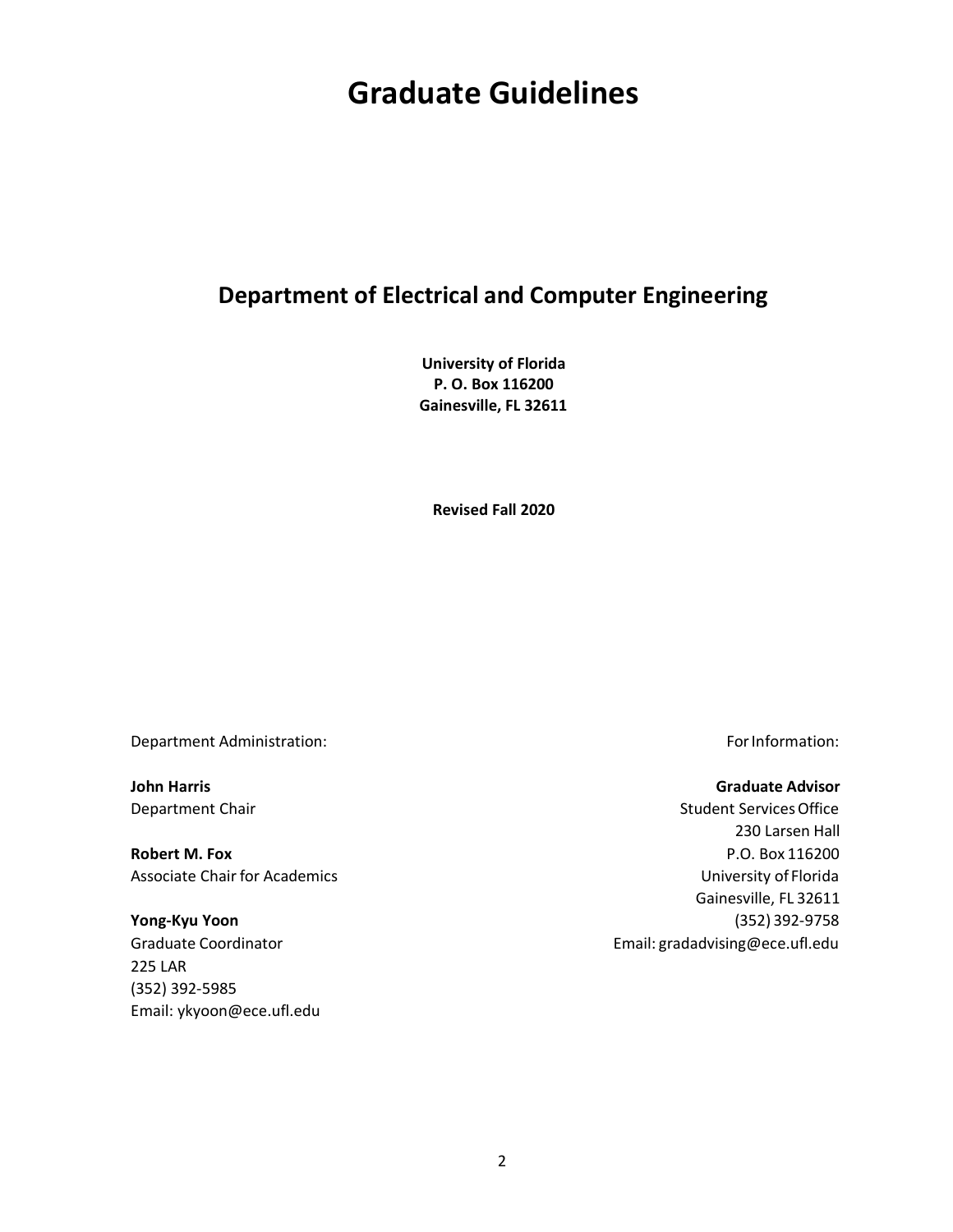# **Table of Contents**

| Ι.   |  |
|------|--|
| 1.   |  |
| 2.   |  |
| 3.   |  |
| 4.   |  |
| 5.   |  |
| II.  |  |
| 1.   |  |
| 2.   |  |
| Ш.   |  |
| 1.   |  |
| 2.   |  |
| 3.   |  |
| 4.   |  |
| 5.   |  |
| IV.  |  |
| 1.   |  |
| 2.   |  |
| 3.   |  |
| V.   |  |
| 1.   |  |
| 2.   |  |
| 3.   |  |
| 4.   |  |
| 5.   |  |
| 6.   |  |
| 7.   |  |
| 8.   |  |
| 9.   |  |
| 10.  |  |
| VI.  |  |
| 1.   |  |
| 2.   |  |
| VII. |  |
| 1.   |  |
| 2.   |  |
| 3.   |  |
| 4.   |  |
| 5.   |  |
| 6.   |  |
| 7.   |  |
| 8.   |  |
| 9.   |  |
| 10.  |  |
|      |  |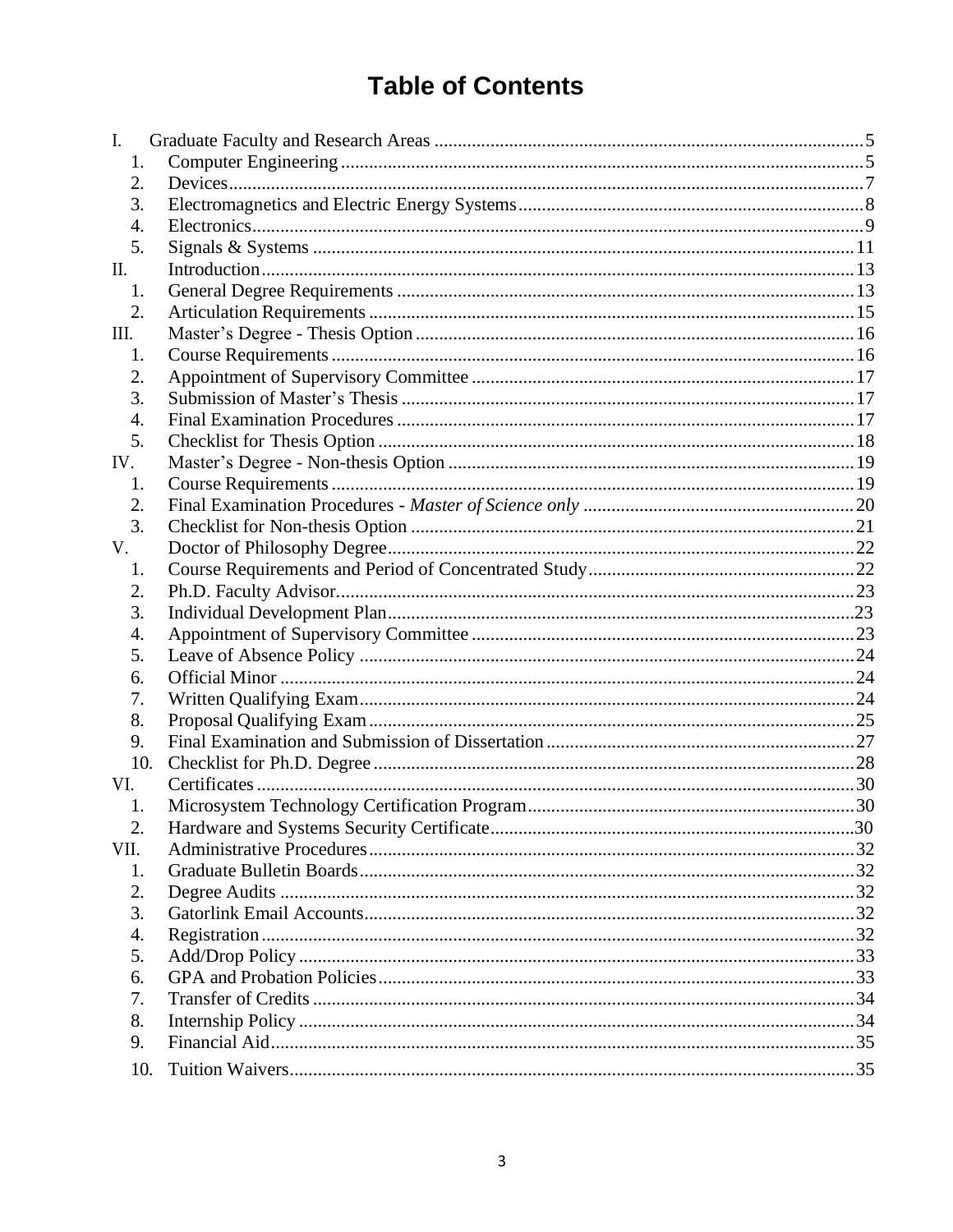| 11. |  |  |
|-----|--|--|
| 12. |  |  |
| 13. |  |  |
| X.  |  |  |
| XI. |  |  |
|     |  |  |
|     |  |  |
|     |  |  |
|     |  |  |
|     |  |  |
|     |  |  |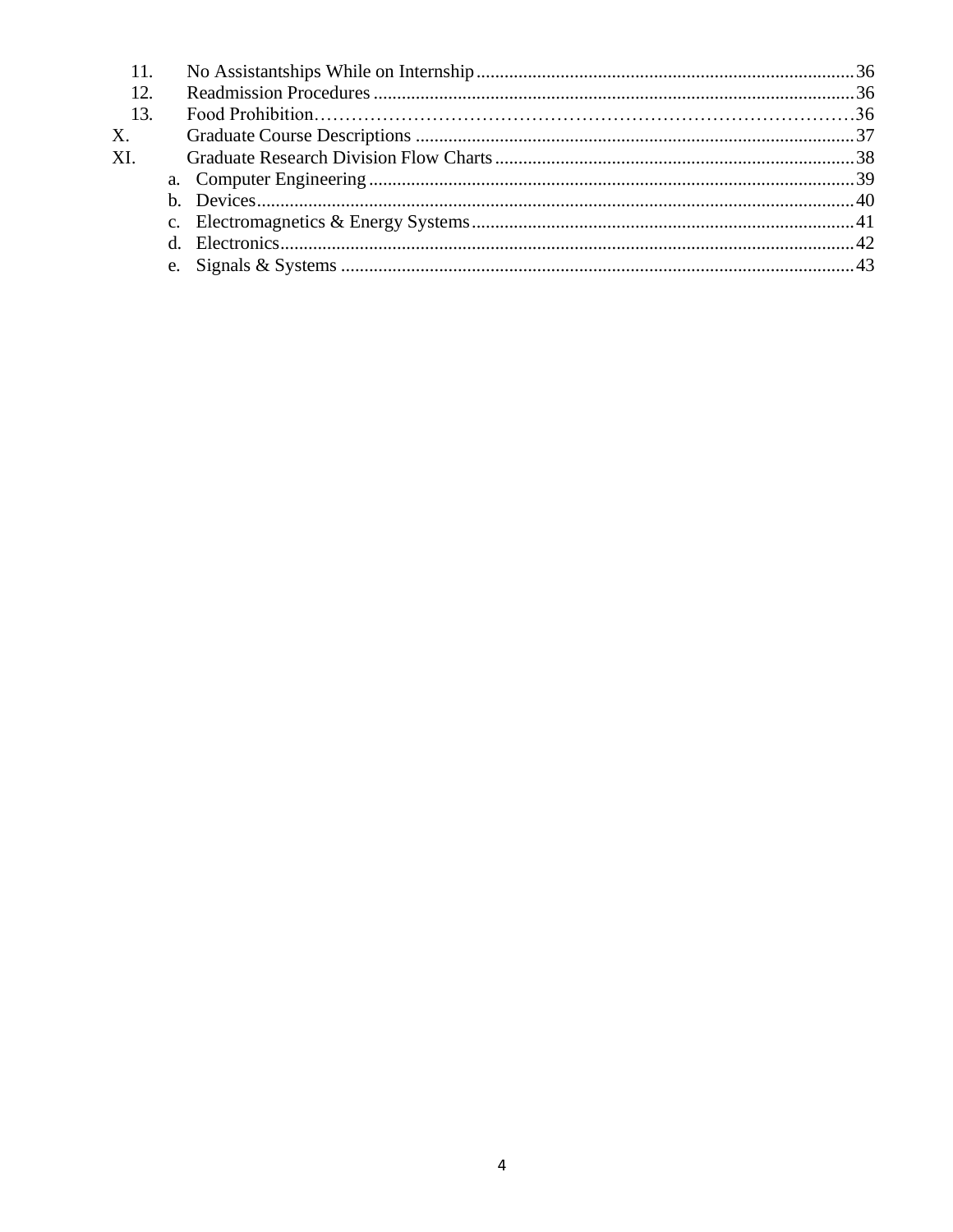# <span id="page-4-0"></span>I. Graduate Faculty and Research Areas

## 1. Computer Engineering

## <span id="page-4-1"></span>Jose Fortes – Area Chair

This division focuses on theoretical and applied research by which next-generation computing and communications systems are designed, developed, and exploited. Research fields include high‐performance computer architectures, computer networks, wireless networks, mobile computing, social networks and computing, privacy and security, parallel and distributed systems, reconfigurable systems, fault-tolerant computing, real time and embedded systems, and intelligent systems.

#### *Swarup Bhunia*

Ph.D., Purdue University, 2005. Hardware security, design, test and validation for secure systems, adaptive nanocomputing, energy‐efficient electronics, design of bioimplantable and wearable microsystems.

#### *Christopher Bobda*

Ph.D., University of Paderborn, 2003. Embedded vision, embedded systems, reconfigurable computing, computer architecture, cybersecurity, systems-level design.

#### *Yuguang (Michael) Fang*

Ph.D., Boston University, 1997. Wireless networks and mobile communications; personal communication services (PCS).

#### *Farimah Farahmandi*

Ph.D., University of Florida, 2018. Formal verification, post-silicon, and design automation.

#### *Renato Figueiredo*

Ph.D., Purdue University, 2001. Computer architecture, network computing, distributed systems.

#### *Domenic Forte*

Ph.D., University of Maryland, 2013. Hardware security and trust, biometrics, reverse and anti‐ reverse engineering of electronics, nanoscale integration challenges, and digital VLSI/CAD.

#### *Jose A. B. Fortes*

BellSouth Eminent Scholar Chair; Ph.D., University of Southern California, 1984. Network computing, advanced computing architecture, biologically inspired nanocomputing, distributed information processing systems.

#### *Ann Ramirez*

Ph.D., University of California‐ Riverside, 2007. Low‐power design, reconfigurable computing, platform design, dynamic optimizations, hardware design, real‐time systems, and multi‐core platforms.

#### *Yier Jin*

PhD., Yale University, 2012. Cybersecurity, IoT and CPS, hardware security, formal verification, microarchitecture.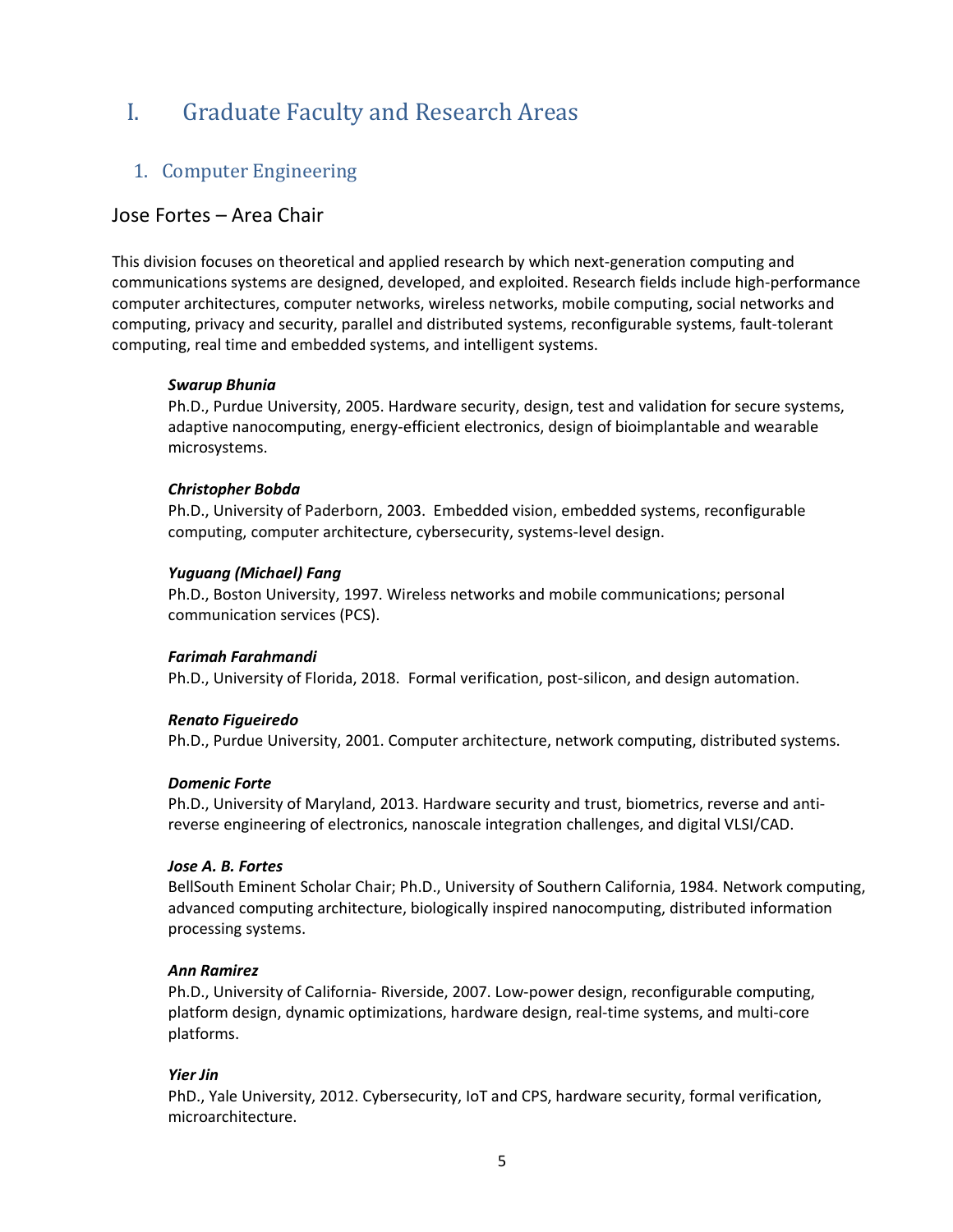#### *Sanjeev Koppal*

Ph.D., Carnegie Mellon University, 2009. Computer Vision, Computational Photography, Sensors, Optics, Image/Video Processing.

#### *Herman Lam*

Ph.D., University of Florida, 1979. Computer engineering, database management andcomputer architecture.

#### *Haniph A. Latchman*

Ph.D., Oxford University, 1986. Mathematical systems theory, control systems, communication theory, data communication networks, multimedia information systems.

#### *Tao Li*

Ph.D., University of Texas at Austin, 2004. Computer and digital system architecture; interaction of computer architecture, emerging applications, operating systems, programming language features, managed run‐time environments; modeling, simulation and evaluation of computer systems.

#### *Janise McNair*

Ph.D., Georgia Institute of Technology, 2000. Wireless and mobile networking, next generation wireless systems, medium access control protocols.

#### *Sean Meyn*

Pittman Eminent Scholar Chair; Ph.D., McGill University, 1987. Markov processes (with or without control), spectral theory and large deviations; Stochastic approximation, reinforcement learning and simulation; Detection and inference; Networked systems: control, visualization, and performance; Economics with applications to energy markets.

#### *Kamran Mohseni*

W.P. Bushnell Endowed Professor; Ph.D., California Institute of Technology, 2000. Aerial and underwater vehicle control, autonomous systems, cooperative control, mobile wireless sensor networks, and microfluidic devices.

#### *Daniela Oliveira*

Ph.D., University of California‐ Davis, 2010. Cross‐layered and human‐centric computer security, operating systems and software vulnerability analysis.

#### *Sandip Ray*

Ph.D., University of Texas at Austin; 2005. Trustworthy computing; security architecture, synthesis and validation; hardware/firmware/software codesign; design-for-resilience techniques for hardware/software systems; and post-silicon readiness and validation streamlining for System-on-Chip designs.

#### *Greg Stitt*

Ph.D., University of California‐ Riverside, 2007. Embedded systems with an emphasis in synthesis, compilers, reconfigurable computing, hardware/software co-design, low power-design, system-onchip multi‐core architectures, real‐time systems, and run‐time optimizations.

#### *Mark M. Tehranipoor*

Intel Charles E. Young Preeminence Endowed Chair Professor in Cybersecurity and Director of Florida Institute for Cybersecurity (FICS); Ph.D., University of Texas at Dallas, 2004. Hardware security and trust,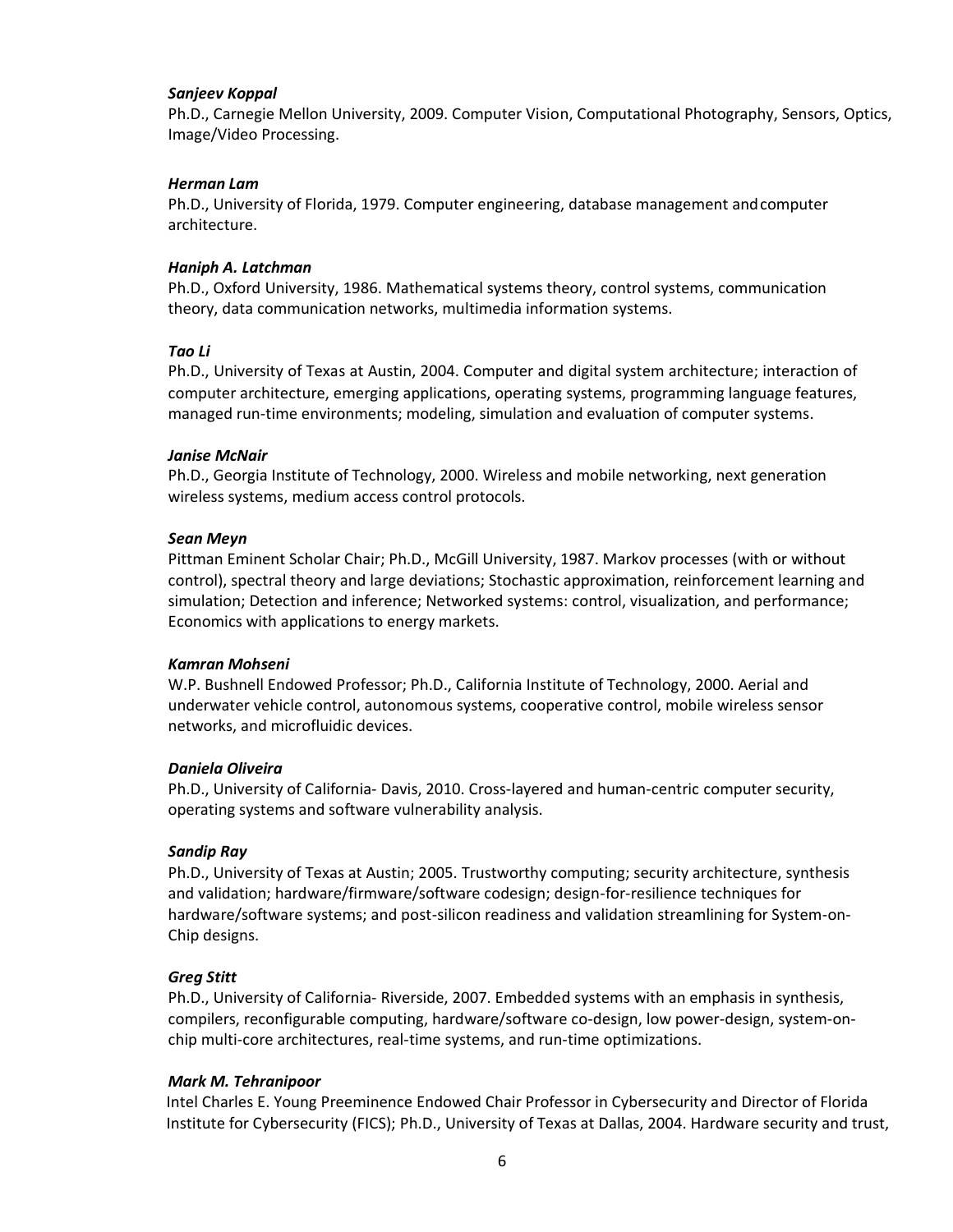supply chain security, and reliable and testable circuit design at nanoscale.

#### *Dapeng Wu*

Ph.D., Carnegie Mellon University, 2003. Wireless communications, video coding, multimedia communication, computer and communication networks, information and network security, pervasive and mobile computing, information and communication theory, signal processing, detection and estimation theory.

#### *Tuba Yavuz*

Ph.D., University of California‐ Santa Barbara, 2004. Automated verification and analysis, model checking, and automated model extraction.

#### <span id="page-6-0"></span>2. Devices

#### Philip Feng – Area Chair

The device division focuses on the design, fabrication, characterization, and behavioral study of devices. These include optoelectronics (LED, solar cells, and detectors), transistors (SiC, GaN, SiGe, MIS, III‐V), MEMS (mechanical, optical, RF, magnetic, biological sensors), and nanodevice concepts (CNT, Graphene, BN, MoS<sub>2</sub>, Molecular, Quantum Devices). There is research on both howmaterials interact with voltage, current, photons, and radiation as well as the current-voltage relationship of device structures.

#### *David P. Arnold*

George Kirkland Engineering Leadership Professor; Ph.D., Georgia Institute of Technology, 2004. Design, fabrication, and characterization of magnetic and electromechanical microsensors/microactuators, as well as miniaturized power and energy systems.

#### *Navid Asadi Zanjani*

Ph.D., University of Connecticut, 2014. Devices, electronics, hardware security, reverse engineering, 3D imaging and image processing, failure analysis and sensors.

#### *Najme Ebrahimi*

Ph.D., University of California-San Diego, 2017. Radio Frequency, Microwave, and Millimeter-Wave Integrated Circuits & Systems for wireless communication, IoTs communications and security, Physical layer sensing and communications.

#### *Philip Feng*

Ph.D., California Institute of Technology, 2007. Solid-State devices, nanoelectromechanical systems (NEMS), quantum engineering, nanotechnology, sensors, precision measurement and instruments, advanced materials.

#### *Jerry G. Fossum (Emeritus)*

Ph.D., University of Arizona, 1971. Semiconductor device theory, modeling, and simulation; nanoelectronics, integrated circuits (ICs), IC technology computer‐aided design (TCAD); silicon‐on‐ insulator (SOI) and double‐gate (DG) CMOS ICs.

#### *Jing Guo*

Ph.D., Purdue University, 2004. Modeling and simulation of nanoelectronic devices, carbon nano electronics and photonics, physics of nanotransistors, computational nanobiotechnology.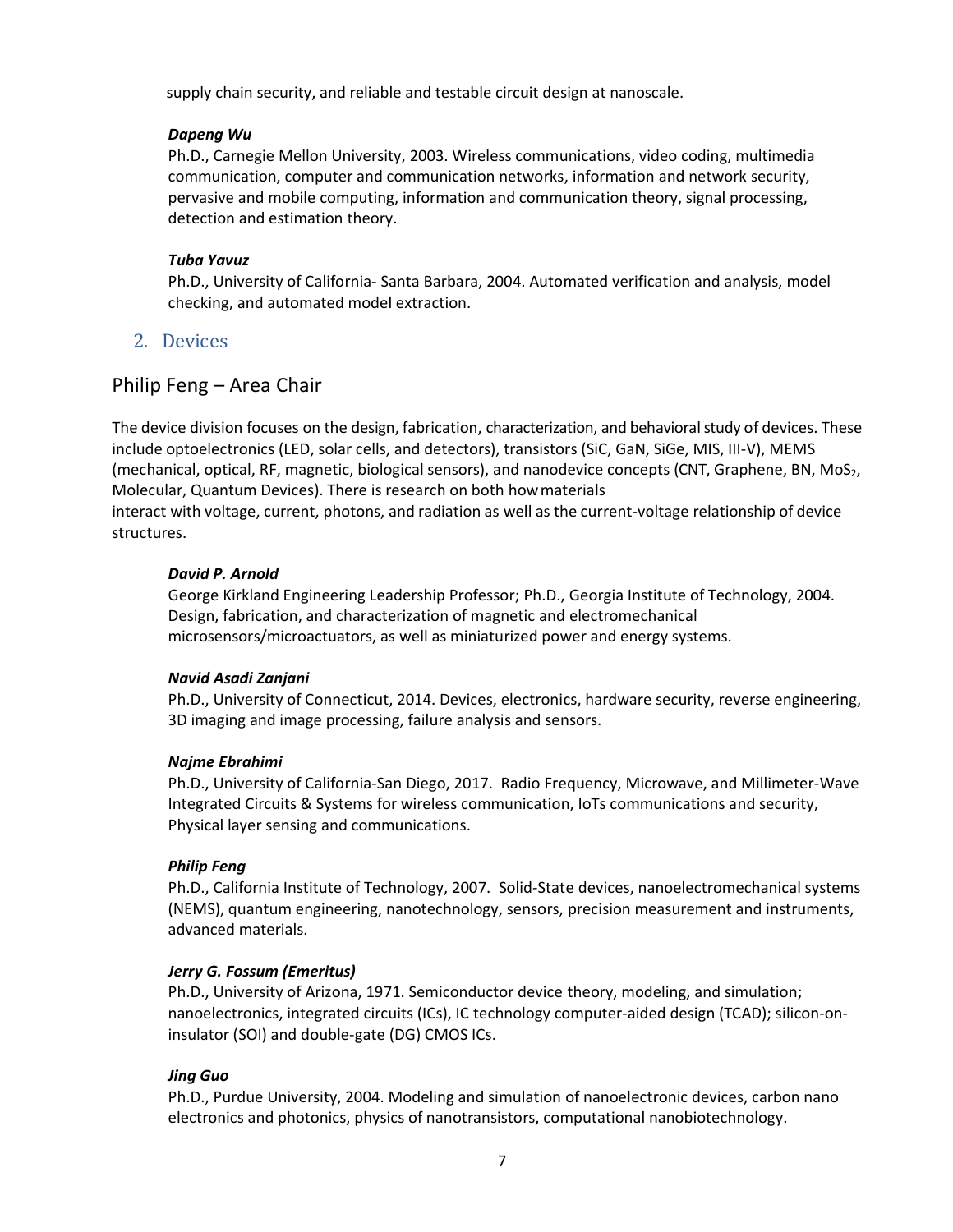#### *Jack Judy*

Intel/Charles E. Young Endowed Chair in Nanotechnology; Ph.D., University of California Berkeley, 1996. Neuroengineering, Micromachining and MEMS technologies, including microsensors, microactuators, microsystems, and their biomedical applications.

#### *Mark E. Law*

Director of the UF Honors Program; Ph.D., Stanford University, 1988. Design and modeling of IC fabrication process, computer modeling of semiconductor process and device behavior, numerical solution of partial differential equations.

#### *Arnost Neugroschel (Emeritus)*

Ph.D., Technion, Israel Institute of Technology, 1973. Semiconductor device physics, device technology and characterization.

#### *Toshikazu Nishida*

Associate Dean of Academic Affairs; Ph.D., University of Illinois‐Urbana, 1988. Research and development of reliable, high performance, multi‐functional semiconductor devices and solid‐state physical sensors and actuators for microsystems employing strained Si, SiGe, GaN, ferroelectrics, and polymers. Applications include biomedical, energy harvesting, logic, and micro‐electro‐mechanical systems.

#### *Roozbeh Tabrizian*

Ph.D., Georgia Institute of Technology, 2013. Theoretical and experimental investigation of mixed‐ domain micro- and nano-physical devices; micromechanical resonators and resonant-based sensors; phonon engineering; as well as development of micro‐ and nano‐fabrication techniques for large‐ scale integration of microsystems.

#### *Scott Thompson*

Ph.D., University of Florida, 1992. Solid state electronics and nano technology, new materials and devices to extend Moore's law. Electrical measurements and modeling of strained Si, Ge, GaN semiconductors.

#### *Ant Ural*

Ph.D., Stanford University, 2001. Carbon nanotubes, semiconductor nanowires, and related nanostructures. Integration of nanotechnology with silicon microfabrication processes. Molecular electronics, nanoscale MEMS, and nanobiotechnology.

#### *Yong‐Kyu (YK) Yoon*

Graduate Coordinator; Ph.D., Georgia Institute of Technology, 2004. 3‐D MEMS technology; micromachined metamaterials for radio frequency and microwave applications; millimeter‐wave antennas and waveguides; lab‐on‐ a‐chip bio/microfluidic systems; anodized nanoporous membranes and electrospun nanofibers for bio/optical applications; microsensors and actuators; electronic and MEMS packaging; and ferroelectric materials and their RF applications.

# <span id="page-7-0"></span>3. Electromagnetics and Electric Energy Systems

## Henry Zmuda – Area Chair

This division spans a wide area of research of electromagnetic fields and their applications. It includes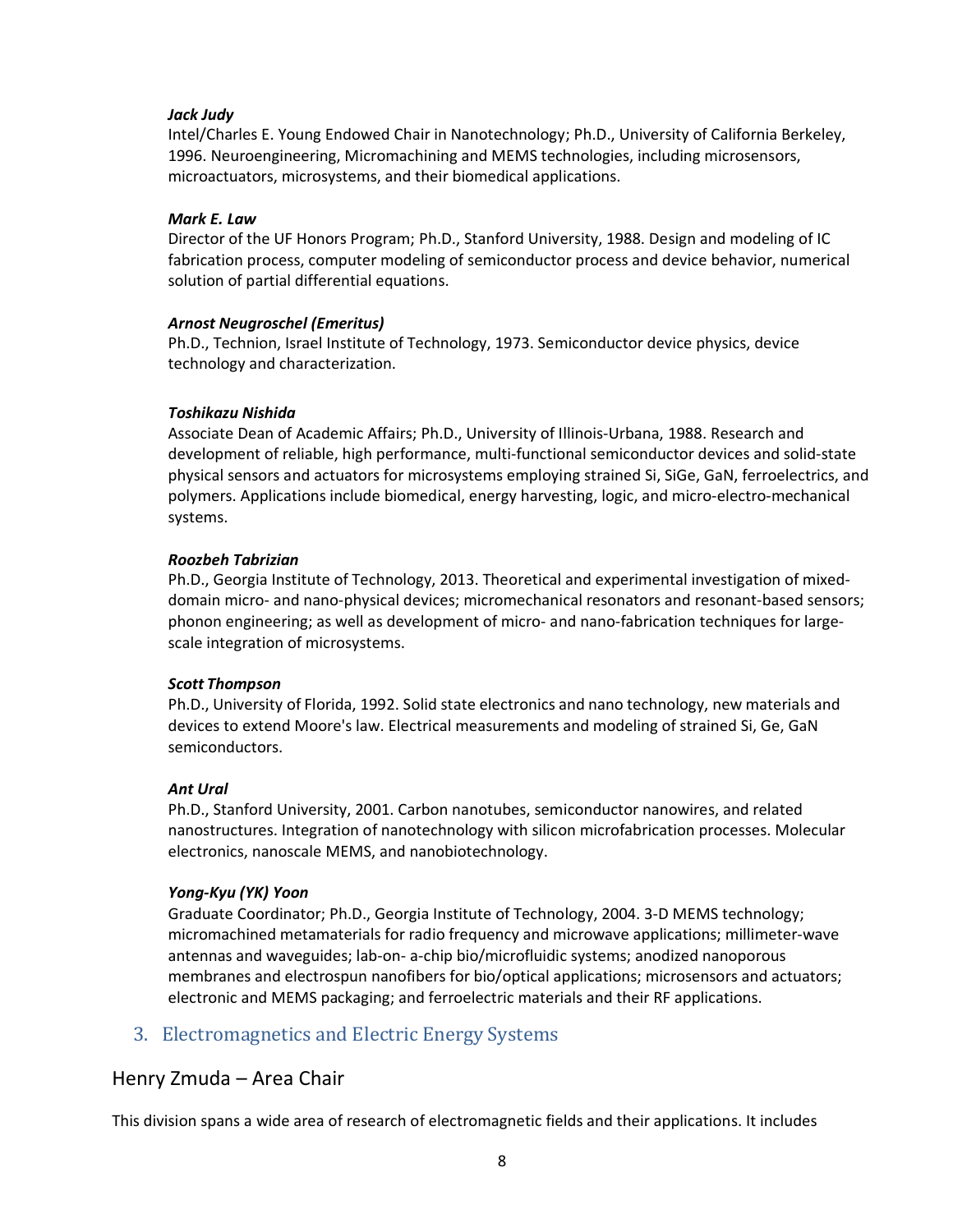electromagnetic interaction with matter, guided wave devices, fiber optic communications, and photonic devices and systems. UF is one of the few universities in the world conducting lightning research. Experiments on lightning physics and lightning protection are performed each summer both on the UF campus and at Camp Blanding, Florida.

#### *David P. Arnold*

George Kirkland Engineering Leadership Professor; Ph.D., Georgia Institute of Technology, 2004. Design, fabrication, and characterization of magnetic and electromechanical microsensors/microactuators, as well as miniaturized power and energy systems.

#### *Arturo Bretas*

Ph.D., Virginia Tech, 2001. Power Systems Protection, Analysis and Restoration; Distribution Systems Engineering; Distributed and Renewable Generation Insertion Impact on Electric Power Systems; Power Quality; Power Systems Transients; Distribution Systems Reliability; Power Systems State Estimation; Smart Grids.

#### *Jenshan Lin*

Ph.D., University of California‐ Los Angeles, 1994. Microwave/millimeter‐wave electronics and wireless communication circuits, high speed electronics and broadband communication circuits.

#### *Robert Moore*

Ph.D., Stanford University, 2006. Electromagnetic waves, non‐linear energetic interactions in the ionosphere, remote‐sensing applications of ELF/VLF wave propagation in the Earth‐ionosphere waveguide.

#### *Vladimir A. Rakov*

Ph.D., Tomsk Polytechnic Institute, 1983. Lightning, atmospheric electricity, lightning protection.

#### *Ramakant Srivastava (Emeritus)*

Ph.D., Indiana University, 1973. Integrated optics and waveguide sensors.

#### *Martin A. Uman*

Ph.D., Princeton University, 1961. Lightning, atmospheric electricity, electromagnetics.

#### *Shuo Wang*

Ph.D., Virginia Tech, 2005. Power electronics, electrical power, electromagnetic interference, renewable energy conversion and integration with power grid, power grid support with power electronics, electrification of transportation.

#### *Henry Zmuda*

Undergraduate Coordinator; Ph.D., Cornell University, 1984. RF/Microwave photonic systems, optically controlled phased array antennas, phased array signal processing, photonic high speed analog‐to‐digital conversion.

## 4. Electronics

## <span id="page-8-0"></span>Nima Maghari – Area Chair

This division covers a broad range of topics from the design and manufacturing of integrated circuits to their applications in real world systems. Current research includes mixed‐signal electronics, data converters,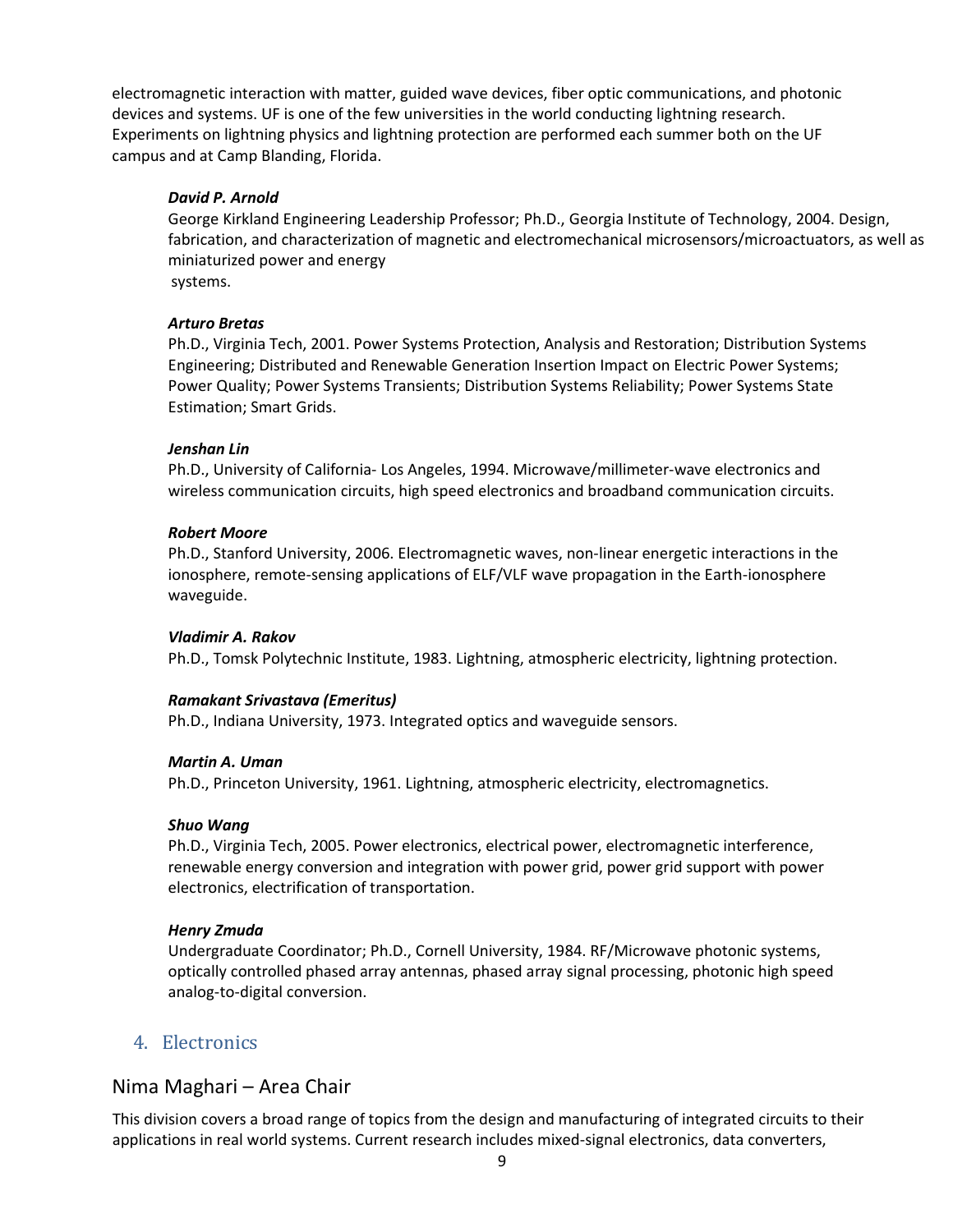biomedical circuits and systems, integrated power management, low power VLSI design, radio frequency and microwave circuits, IC test and validation, and modeling of materials, components, and circuits for high‐ frequency power electronics.

#### *Najme Ebrahimi*

Ph.D., University of California-San Diego, 2017. Radio Frequency, Microwave, and Millimeter-Wave Integrated Circuits & Systems for wireless communication, IoTs communications and security, Physical layer sensing and communications.

#### *William R. Eisenstadt*

Ph.D., Stanford University, 1986. Microwave integrated circuits, IC packages, VLSI, high‐frequency measurements, mixed‐mode s‐parameters.

#### *Farimah Farahmandi*

Ph.D., University of Florida, 2018. Formal verification, post-silicon, and design automation.

#### *Domenic Forte*

Ph.D., University of Maryland, 2013. Hardware security and trust, biometrics, reverse and anti‐ reverse engineering of electronics, nanoscale integration challenges, and digital VLSI/CAD.

#### *Robert M. Fox*

Associate Chair; Ph.D., Auburn University, 1986. Analog electronic circuit design.

#### *John G. Harris*

Chair; Ph.D., California Institute of Technology, 1991. Analog and digital signal processing, VLSI, adaptive and neural systems.

#### *Mark E. Law*

Director of the UF Honors Program; Ph.D., Stanford University, 1988. Design and modeling of IC fabrication process, computer modeling of semiconductor process and device behavior, numerical solution of partial differential equations.

#### *Jenshan Lin*

Ph.D., University of California‐Los Angeles, 1994. Microwave/millimeter‐wave electronics and wireless communication circuits, high speed electronics and broadband communication circuits.

#### *Nima Maghari*

Ph.D., Oregon State University, 2010. High performance data converters, delta‐sigma modulators, synthesizable analog to digital converters, data converters for biomedical applications, time assisted conversion techniques.

#### *Soumyajit Mandal*

Ph.D., Massachusetts Institute of Technology, 2009. Electrical Engineering, integrated circuits, instrumentation, and sensor physics.

#### *Scott Thompson*

Ph.D., University of Florida, 1992. Solid state electronics and nano technology, new materials and devices to extend Moore's law, Electrical measurements and modeling of strained Si, Ge, GaN semiconductors.

#### *Shuo Wang*

Ph.D., Virginia Tech, 2005. Power electronics, electrical power, electromagnetic interference,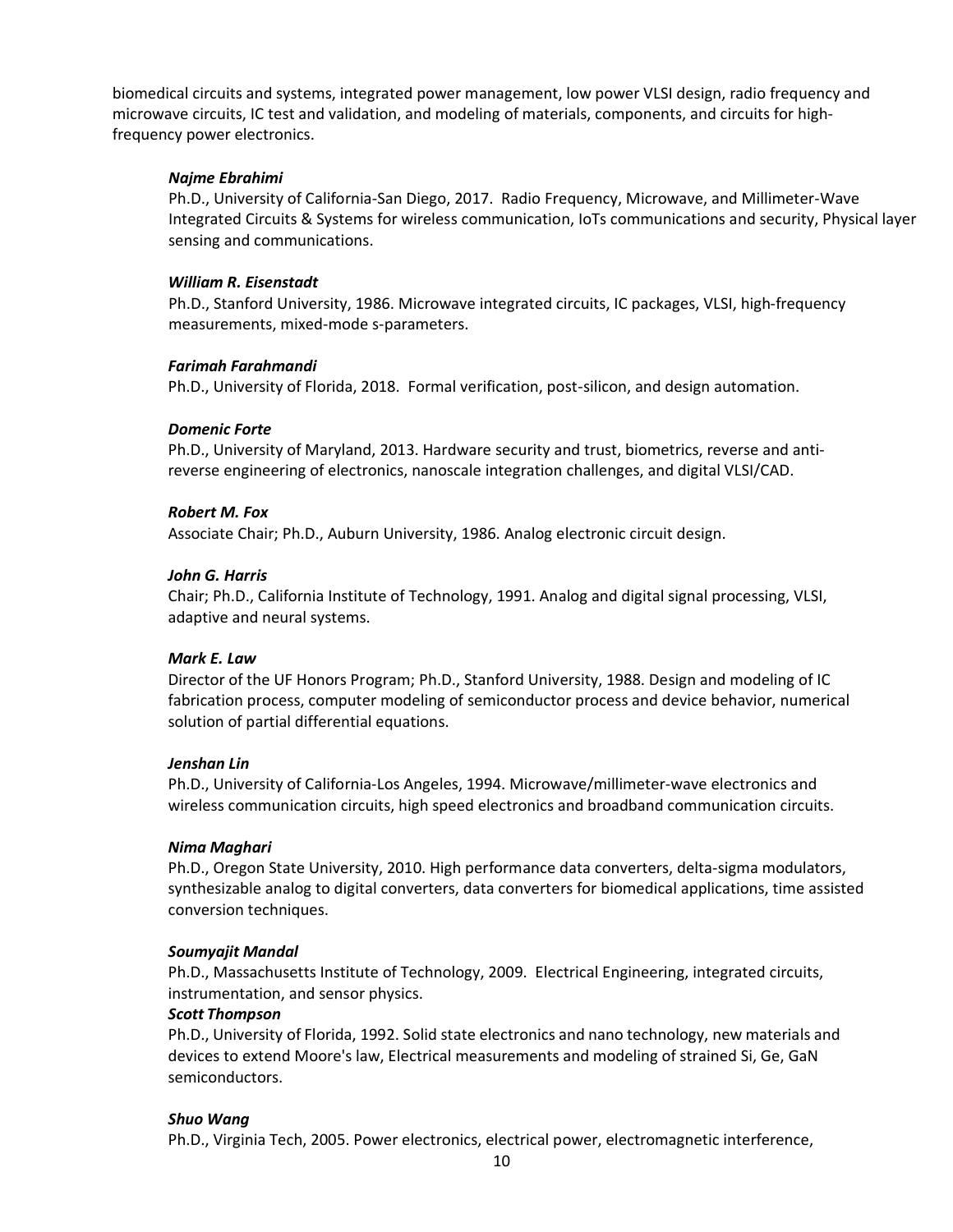renewable energy conversion and integration with power grid, power grid support with power electronics, electrification of transportation.

#### *Yong‐Kyu (YK) Yoon*

Graduate Coordinator; Ph.D., Georgia Institute of Technology, 2004. 3‐D MEMS technology; micromachined metamaterials for radio frequency and microwave applications; millimeter‐wave antennas and waveguides; lab‐on‐ a‐chip bio/microfluidic systems; anodized nanoporous membranes and electrospun nanofibers for bio/optical applications; microsensors and actuators; electronic and MEMS packaging; and ferroelectric materials and their RF applications.

## 5. Signals & Systems

## Tan Wong – Area Chair

Studies in this field are related to the transmission, creation, manipulation, and understanding of signals and systems. Signal processing looks to take data from a wide variety of sources (speech, audio, images, video, radar, sensor networks) and transforming it into useable pieces. Communication systems are designed to transmit information while minimizing the corruptive effects of noise and interference.

#### *Zoleikha Biron*

Ph.D., Clemson University, 2017. Cyber physical systems, Dynamic systems and control, Estimation and fault diagnosis of dynamic systems, Control theory, Fault-tolerant control, Optimization, Multiagent systems, Cooperative and connected vehicles, Intelligent transportation systems, Energy systems.

#### *Jacob Hammer*

D. Sci., Technion, Israel Institute of Technology, 1980. Mathematical system theory, control systems.

#### *Joel Harley*

Ph.D., Carnegie Mellon University, 2014. Signal Processing, data Science, machine learning, ultrasonics, structural health monitoring, smart infrastructure monitoring.

#### *John G. Harris*

Chair, Ph.D., California Institute of Technology, 1991. Analog and digital signal processing, VLSI, adaptive and neural systems.

#### *Sanjeev Koppal*

Ph.D., Carnegie Mellon University, 2009. Computer Vision, Computational Photography, Sensors, Optics, Image/Video Processing.

#### <span id="page-10-0"></span>*Haniph A. Latchman*

Ph.D., Oxford University, 1986. Mathematical systems theory, control systems, communication theory, data communication networks, multimedia information systems.

#### *Jian Li*

Ph.D., Ohio State University, 1991. Signal processing for wireless communications and radar.

#### *Sean Meyn*

Pittman Eminent Scholar Chair; Ph.D., McGill University, 1987. Markov processes (with or without control), spectral theory and large deviations; Stochastic approximation, reinforcement learning and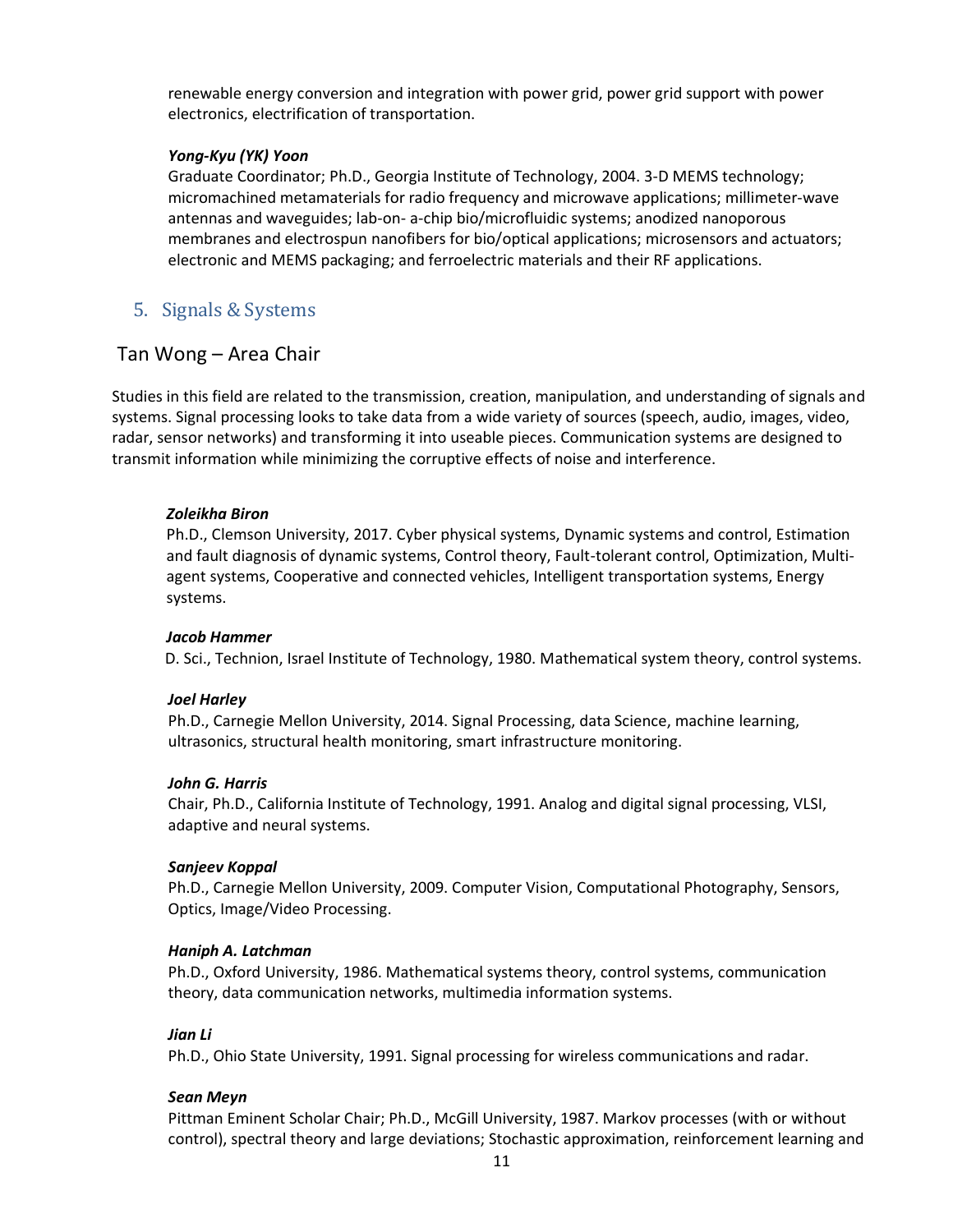simulation; Detection and inference; Networked systems: control, visualization, and performance; Economics with applications to energy markets.

#### *Kamran Mohseni*

W.P. Bushnell Endowed Professor; Ph.D., California Institute of Technology, 2000. Aerial and underwater vehicle control, autonomous systems, cooperative control, mobile wireless sensor networks, and microfluidic devices.

#### *Karim Oweiss*

Ph.D., University of Michigan‐ Ann Arbor, 2002. Statistical signal processing and information theory, computational and systems neuroscience, neural engineering, brain‐machine interfaces.

#### *Jose C. Principe*

BellSouth Chair; Ph.D., University of Florida, 1979. Adaptive non‐Gaussian signal processing, nonlinear dynamical systems, information‐theoretic learning, applications to pattern recognition and DSP systems, information technology in education.

#### *Shreya Saxena*

Ph.D., Massachusetts Institute of Technology, 2017. Neural engineering, Closed-loop control, Sensorimotor control, Signals and systems.

#### *John M. Shea*

Ph.D., Clemson University, 1998. Wireless communications and networking, software‐defined radio, and networked autonomous systems.

#### *Catia Silva*

Ph.D., University of Florida, 2018. Machine Learning, statistical signal processing, pattern recognition, data science applications in computational neuroscience and education.

#### *Fred J. Taylor (Emeritus)*

Ph.D., University of Colorado, 1969. Digital signal processing, digital computer designand architecture.

#### *Tan F. Wong*

Ph.D., Purdue University, 1997. Wireless communications, spread spectrum systems, multiuser communications, adaptive signal processing.

#### *Damon L. Woodard*

Ph.D., University of Notre Dame, 2005. Biometrics, identity science, pattern recognition, machine learning, as well as image / signal analysis.

#### *Dapeng Wu*

Ph.D., Carnegie Mellon University, 2003. Wireless communications, video coding, multimedia communication, computer and communication networks, information and network security, pervasive and mobile computing, information and communication theory, signal processing, detection and estimation theory.

#### *Alina Zare Glenn*

Ph.D., University of Florida, 2008. Machine learning, image analysis, remote sensing, hyperspectral image analysis, sparsity promotion and pattern recognition.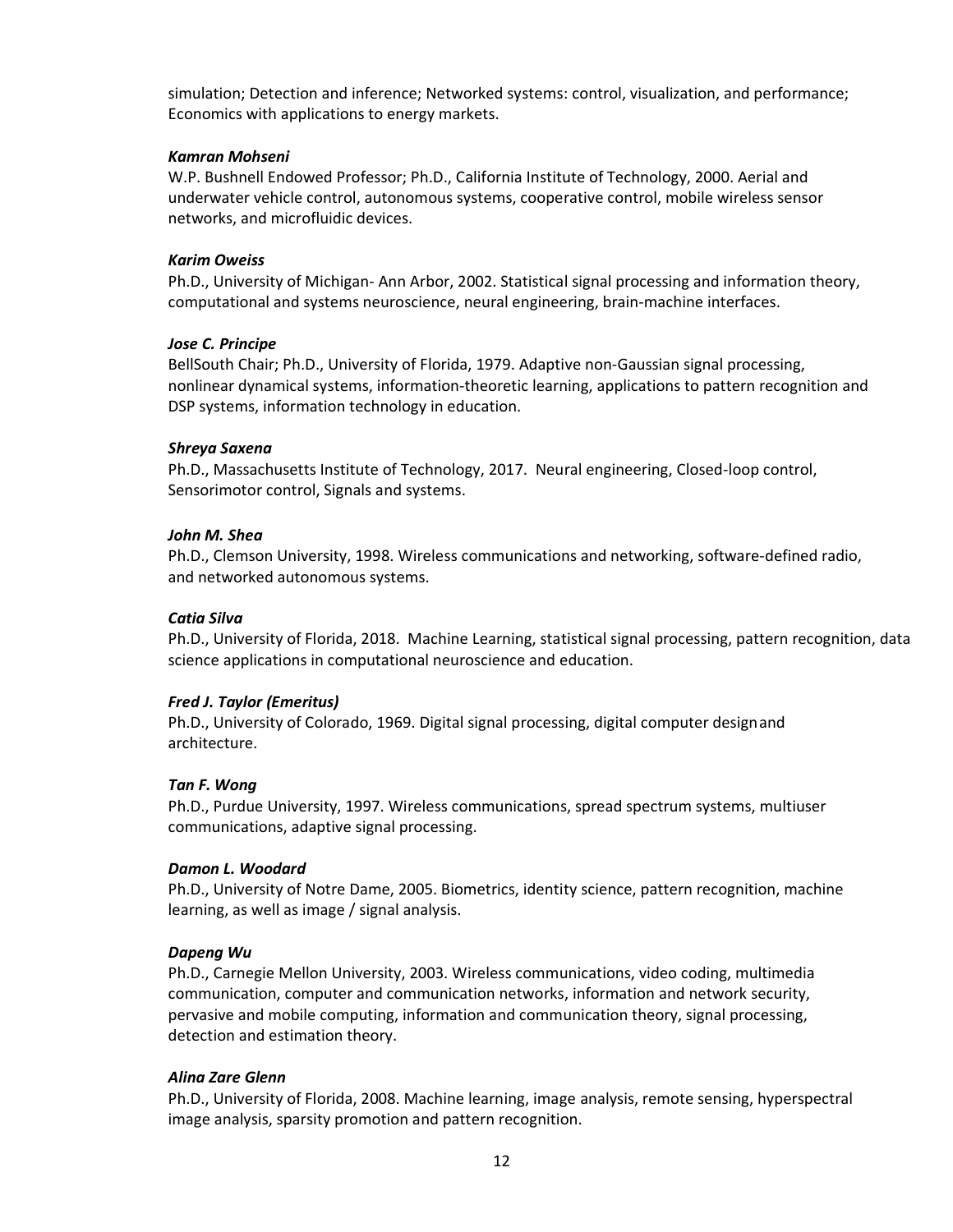# <span id="page-12-0"></span>II. Introduction

The graduate program of the Department of Electrical and Computer Engineering at the University of Florida offers the Master of Engineering (M.E.), Master of Science (M.S.), and Doctor of Philosophy (Ph.D.) degrees. The ECE Graduate Guidelines (contained in this document) detail the departmental policies and regulations governing these degree programs and should be used in conjunction with the University of Florida *Graduate Catalog*. It is the responsibility of the student to be familiar with both publications and to adhere to the stated rules and policies.

More information regarding the Joint MS/MSM, Joint JD/MS, and other degree program options can be found on the web at [https://www.ece.ufl.edu/academics/graduate/degree-programs/combination](https://www.ece.ufl.edu/academics/graduate/degree-programs/combination-degrees/)[degrees/](https://www.ece.ufl.edu/academics/graduate/degree-programs/combination-degrees/).

# <span id="page-12-1"></span>1. General Degree Requirements

For the Master's degree, a minimum of 30 credit hours is required. The Ph.D. degree requires the accumulation of at least 90 credit hours beyond the bachelor's degree (excluding all credit hours from an Engineer's degree).

Master's students may transfer a maximum of 9 credits from an outside institution approved by UF. Doctoral students may transfer up to 30 credit hours from a Master's degree in electrical and computer engineering taken at an outside institution approved by UF.

The Master of Engineering (M.E.) degree is awarded only to students with a B.S. in engineering or to students who have completed appropriate articulation courses. The Master of Science (M.S.) degree is awarded to students with an undergraduate degree in any appropriate area of science or engineering.

All work counted for a Master's degree must be completed during the seven years immediately preceding the date on which the degree is to be awarded.

To graduate from any of the above-mentioned degree programs, a 3.00 is required in the overall (UF) and ECEcumulative grade point averages.

An off‐campus student who is a candidate for an electrical and computer engineering degree must take at least half the coursework from full‐time University of Florida faculty members. Students can presently meet this requirement by attending lectures on the UF campus or using lectures distributed via distance learning.

No graduate credit is allowed for electrical and computer engineering courses below the 5000 level. Graduate students may take additional undergraduate courses, but credits earned in these courses are not counted toward the minimum degree requirements. A summary of the pertinent degree requirements is shown in the following table. For detailed requirements, see the appropriate sections that follow.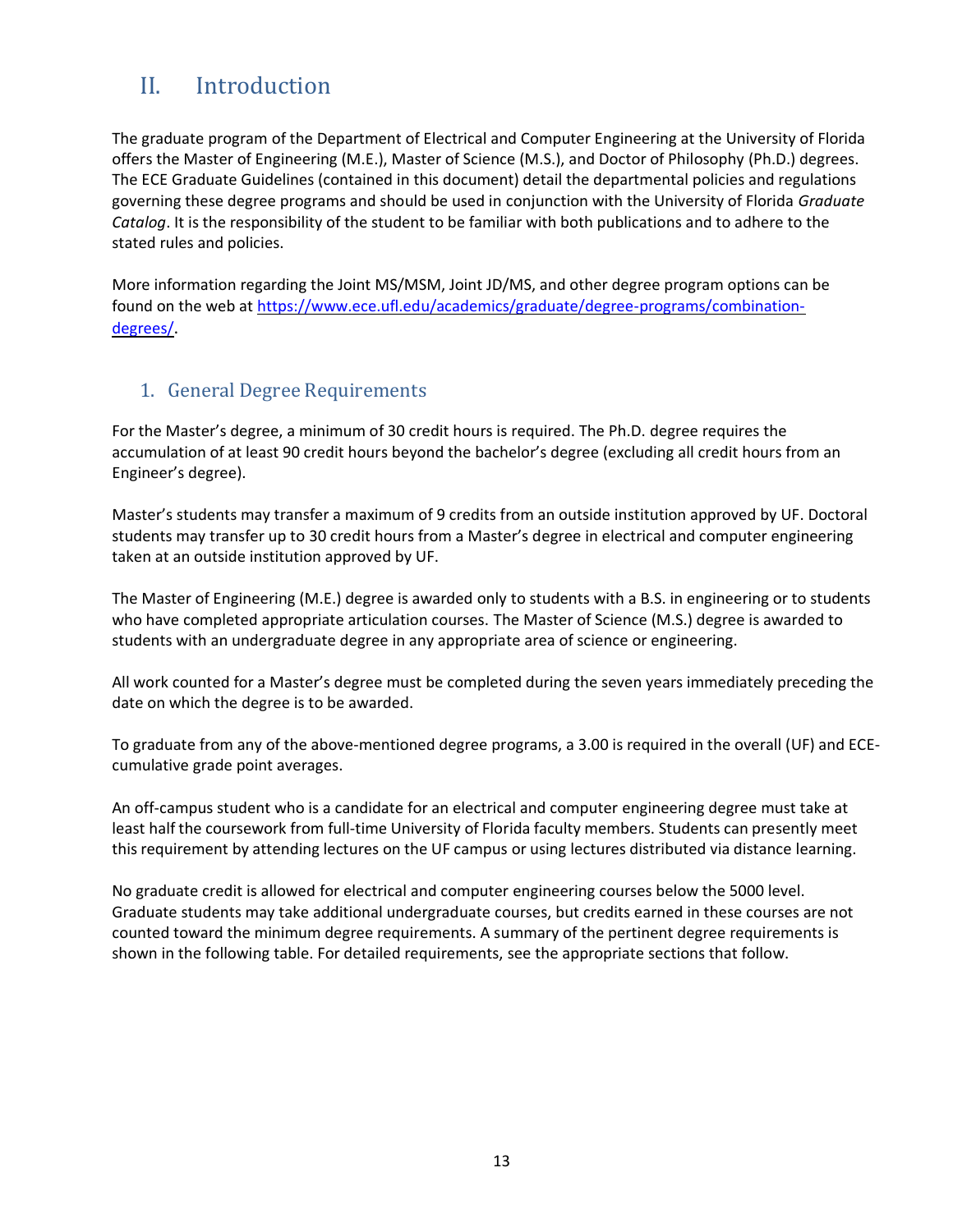| Req.                                                        | <b>ME</b><br>(The.) | <b>ME</b><br>(Non-the.) | <b>MS</b><br>(The.) | <b>MS</b><br>(Non-the.) | Ph.D.              |
|-------------------------------------------------------------|---------------------|-------------------------|---------------------|-------------------------|--------------------|
| Total hrs.                                                  | 30                  | 30                      | 30                  | 30                      | 90 <sup>a</sup>    |
| Min. ECE<br>course<br>credits                               | $18^{*h,m}$         | $21$ *h,l               | $18^{*h,m}$         | $21$ *h,l               | $15***h,k$         |
| Depth Req.                                                  | $9 * h, j$          | $9 * h, j$              | $9 * h, j$          | $9 * h, j$              | N/A                |
| <b>Breadth</b><br>Req.                                      | $3*h,i$             | $3 * h, i$              | $3*h, i$            | $3*h,i$                 | N/A                |
| Minimum<br>number of<br>supervisory<br>committee<br>members | 3                   | N/A                     | 3                   | N/A                     | 4 <sup>b</sup>     |
| Qualifying<br>Ex. Req'd.                                    | no                  | no                      | no                  | no                      | yesc               |
| Final Ex.                                                   | oral <sup>e</sup>   | none                    | oral <sup>e</sup>   | interview <sup>d</sup>  | oralf              |
| Time limit<br>for<br>completing<br>degree                   | 7 yrs               | 7 yrs                   | 7 yrs               | 7 yrs                   | 5 yrs <sup>g</sup> |

Footnotes:

- \* Excludes: EEL 5905, 6065, 6905, 6910, 6933, 6940, 6971
- \*\* Excludes: EEL 5905, 6065, 6905, 6910, 6933, 6940, 6971, 7940, 7979, 7980
- a May include 30 hours from Master's program
- b Includes one member outside the ECE department
- c Written part within the first year of entry
- d Mock Job Interview
- e On thesis and coursework
- f On dissertation
- g Five years from admission to candidacy
- h UF ECE courses only, CDA 5636 approved by exception
- i Credit hours must be in a research division outside of depth researchdivision
- j At least three credits must be at the 6000 level
- k At least 50% of credits used for the Ph.D. degree must be from ECE at UF
- l Includes 6 credits of EGN and EGS (college) courses
- m Includes 3 credits of EGN and EGS (college) courses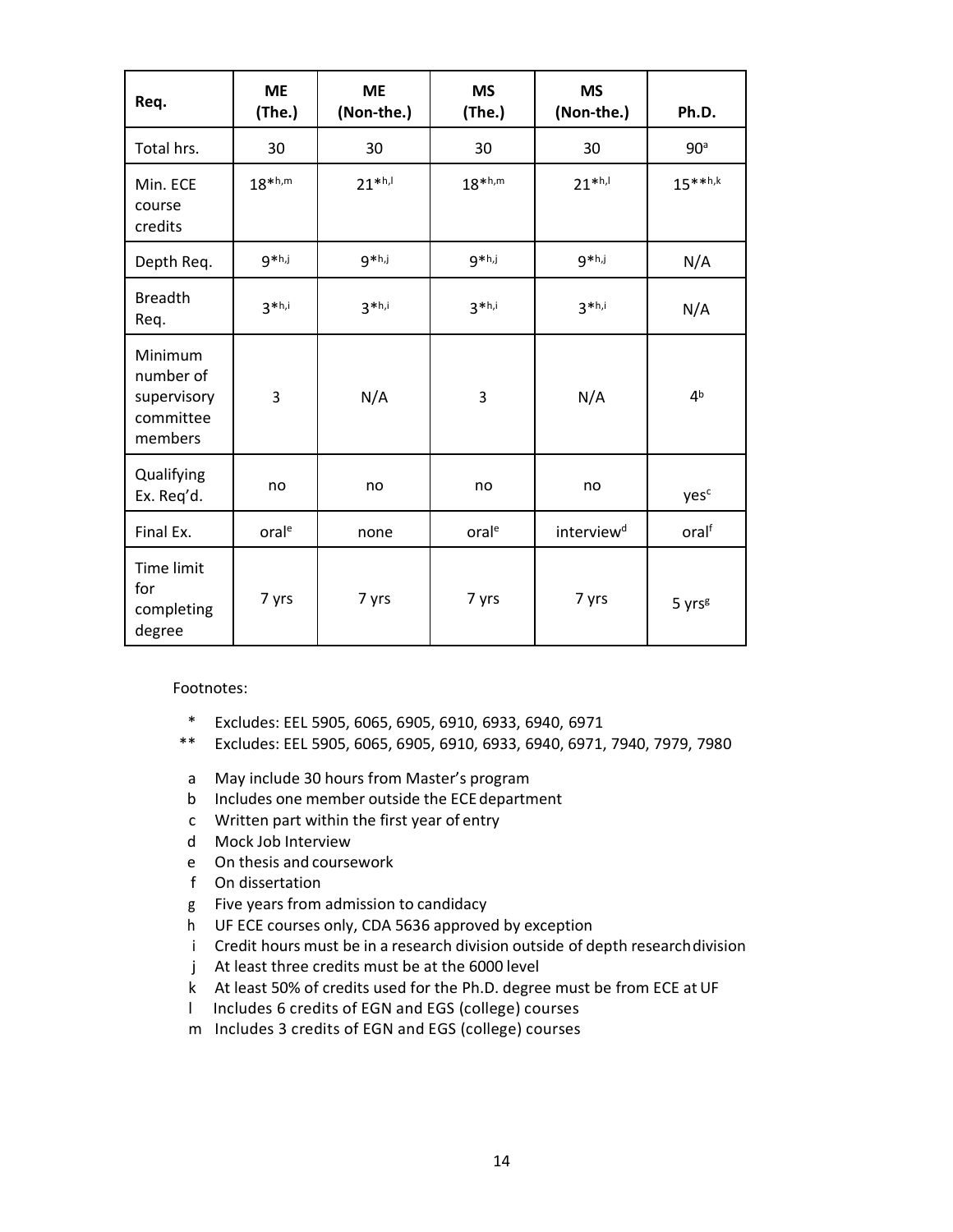# <span id="page-14-0"></span>2. Articulation Requirements

Students entering the graduate ECE program from a non‐ECE background are welcome in the department.

All students must complete ECE coursework in at least two of the five ECE research divisions (Computer Engineering, Devices, Electronics, Electromagnetism and Energy Systems, Signals and Systems). Master's students satisfy this requirement by completing their depth/breadth requirement. PhD students satisfy this requirement by completing a minimum of three ECE graduate classroom courses. One of these three courses must be taken in a different ECE research division. These three courses count toward the 15 required ECE coursework credits for the PhD program. PhD students must complete this articulation requirement by the end of the second spring semester enrolled in the PhD program.

Additional courses may be required to fulfill necessary background material needed to successfully complete graduate‐level course requirements. Many graduate‐level ECE courses have implicit undergraduate course prerequisites. Students are expected to have mastered the undergraduate skills necessary to provide appropriate foundation for graduate courses they attempt. More information can be found on the ECE webpage (https://www.ece.ufl.edu/admissions/graduate/articulation/). Articulation plans for Master's students will be determined by the ECE Graduate Coordinator as necessary. Articulation plans for Ph.D. students will be determined by their Ph.D. advisor as necessary.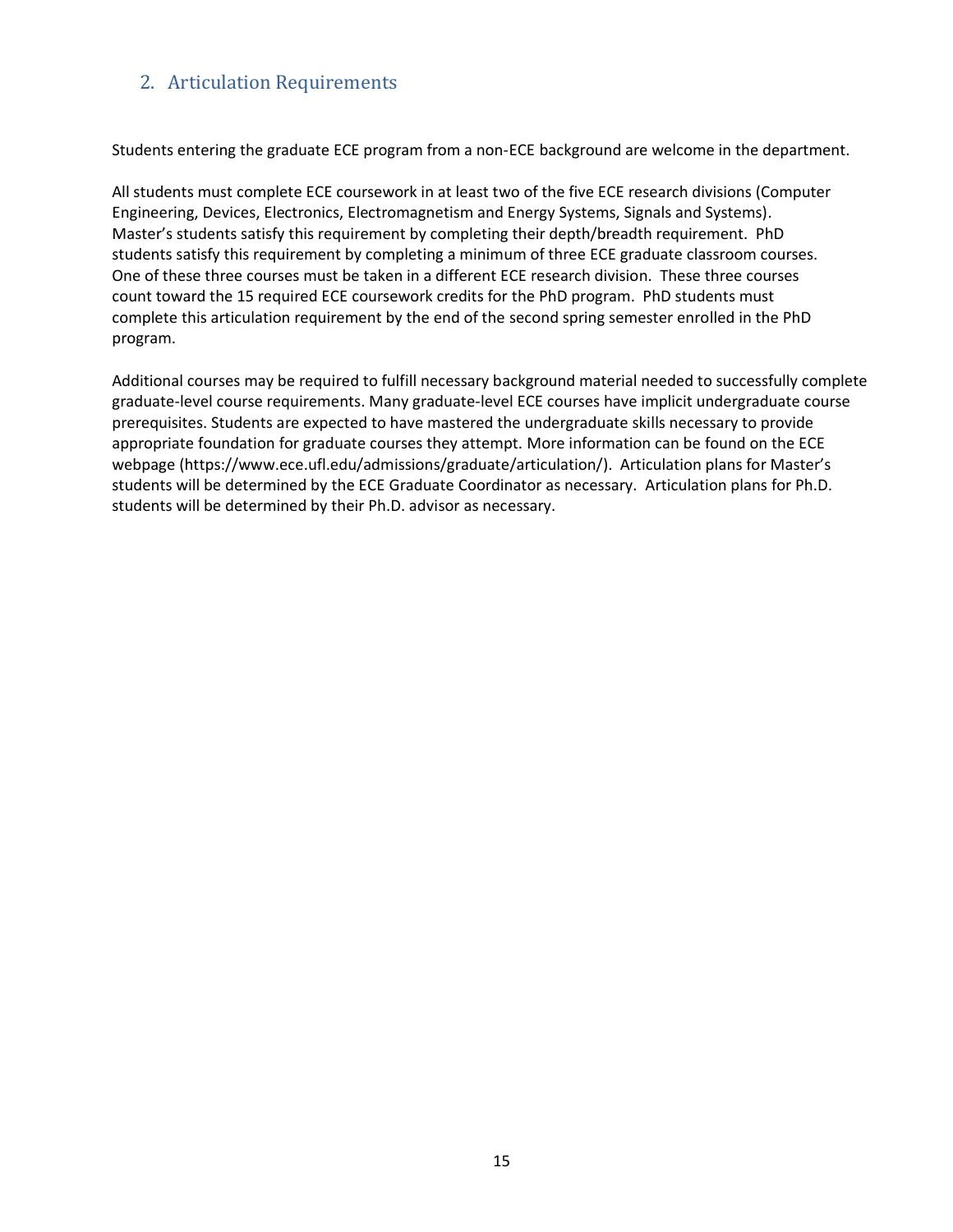# <span id="page-15-0"></span>III. Master's Degree ‐ Thesis Option

The Department of Electrical and Computer Engineering offers the thesis option for the Master of Engineering and Master of Science degrees. A student seeking a Master's degree with a thesis option is required to pass an oral final examination.

# <span id="page-15-1"></span>1. Course Requirements

For the thesis option of a Master's degree, students must complete at least 30 credit hours, which include a maximum of six credit hours of EEL 6971 (Research for Master's Thesis). Thesis students must be registered for three credit hours of thesis (EEL 6971) in the term of graduation (Fall and Spring, and two credits in summer). EEL 6065, EEL 6910, EEL 6933, and EEL 6940 cannot be used to fulfill any credit requirements for the Master's degree. The course requirements include a minimum of 18 hours of Electrical and Computer Engineering courses, excluding EEL 5905, 6905, and EGN 5949. CDA 5636 (Embedded Systems) can be used toward this course requirement by exception. Up to three credits of graduate level, letter graded courses with the prefix of EGN or EGS can be used toward this 18 credit hour requirement. This course requirement can only be fulfilled by completing coursework at the University of Florida. No credit for EGN 6913 is allowed.

Students are required to complete a 12 credit hour depth/breadth requirement in order to receive a Master's degree in ECE. To complete this depth/breadth requirement, students must take at least 9 depth credits of ECE coursework from one of the five research divisions housed in the ECE department (i.e., Computer Engineering, Devices, Electromagnetics and Energy Systems, Electronics, Signals & Systems). At least three of these nine depth credits must be at the 6000 level. In addition, students must complete at least three breadth credits of coursework in the ECE department outside of their declared depth researchdivision. Students can determine which ECE courses are housed in each research division by referring to the research division flow charts at the end of this manual. ECE courses used to complete this depth/breadth requirement will be counted toward the minimum 18 credits of ECE coursework required for the Master's thesis degree.

Up to 18 hours of Special Topics (EEL 5934, 6935, and 7936) may be applied toward the degree. Up to six hours of unstructured credit hours total (EEL 5905, EEL 6905 or EGN 5949) may be applied toward the degree. Students can count a maximum of 3 credits of EGN 5949 toward their degree program.

Students must receive a final grade of "C" or better to receive degree credit for a letter graded course. A course with a final grade of "C" and above cannot be repeated for credit. If a student receives a grade less than a "C" for a course, s/he may retake the course and an average of both grades will be used when compiling GPA graduation requirements. Courses in which students receive a grade of "C‐" or lower will not be used to fulfill credit requirements but will adversely affect a student's GPA.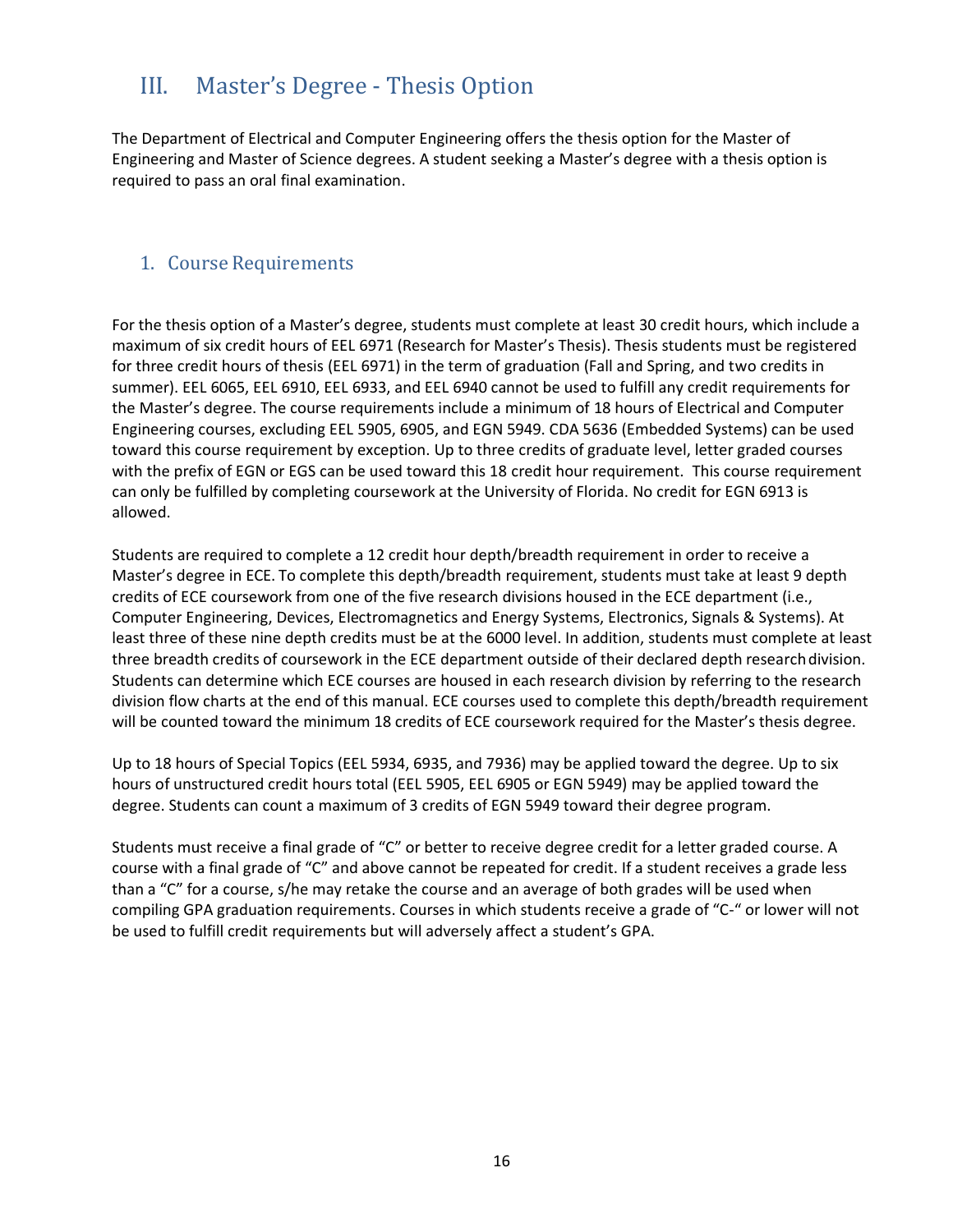# 2. Appointment of Supervisory Committee

<span id="page-16-0"></span>The supervisory committee is the group of faculty members that supervises and approves the student's graduate program. The committee's function is to guide the student through his/her thesis research and to administer the oral final examination.

The supervisory committee should be selected as soon as possible but no later than the end of the second semester. After the committee has been determined, the student should obtain a Supervisory Committee Form from the ECE webpage (https://www.ece.ufl.edu/academics/forms/) and have the professors sign the form indicating their willingness to serve on the committee. The Graduate School may deny degrees to any persons who have failed to comply with this regulation at the proper time.

The committee for the Master's degree, thesis option, must consist of at least three graduate faculty members. The chairperson and at least one member must be a graduate faculty member in Electrical and Computer Engineering department. The chairperson is usually the student's academic advisor and should advise the student in the selection of the other committee members.

# <span id="page-16-1"></span>3. Submission of Master's Thesis

Students must submit their thesis electronically. Students should refer to the Graduate School Editorial Office for more information regarding their thesis submission. [\(http://graduateschool.ufl.edu/about](http://graduateschool.ufl.edu/about-us/offices/editorial/)[us/offices/editorial/](http://graduateschool.ufl.edu/about-us/offices/editorial/)

Electronic submission requires a signed ETD Submission Approval Form (submitted directly by student). A hardcopy of Final Exam form and Signature Page must be submitted to the Student Services Office, 230 Larsen.

# <span id="page-16-2"></span>4. Final Examination Procedures

Up to six months prior to graduation, the supervisory committee will give the student an oral examination on the thesis, on major and minor subjects, and on matters pertaining to any specific field of study.

Each student is responsible for applying for his/her degree by the published deadlines for the semester of graduation. The degree application is available online via ONE UF (HTTP://ONE.UF.EDU). Students are also required to contact the Graduate Advisor at the beginning of the semester that they intend to graduate to ensure that all degree requirements have been met. If a student fails to apply by the specified deadline, s/he will not receive the degree that semester.

It is imperative that copies of the student's thesis be given to the supervisory committee at least two weeks in advance of the final examination. Graduation may be delayed for those who do not adhere to this rule. The Student Services Office should be informed of the examination one week prior to the examination (thesis defense) date in order to process the Final Exam Report form and send out notices.

Students are also required to complete an Exit Survey during the semester they plan to graduate. Students can find more information about the Exit Survey in the Student Services Office.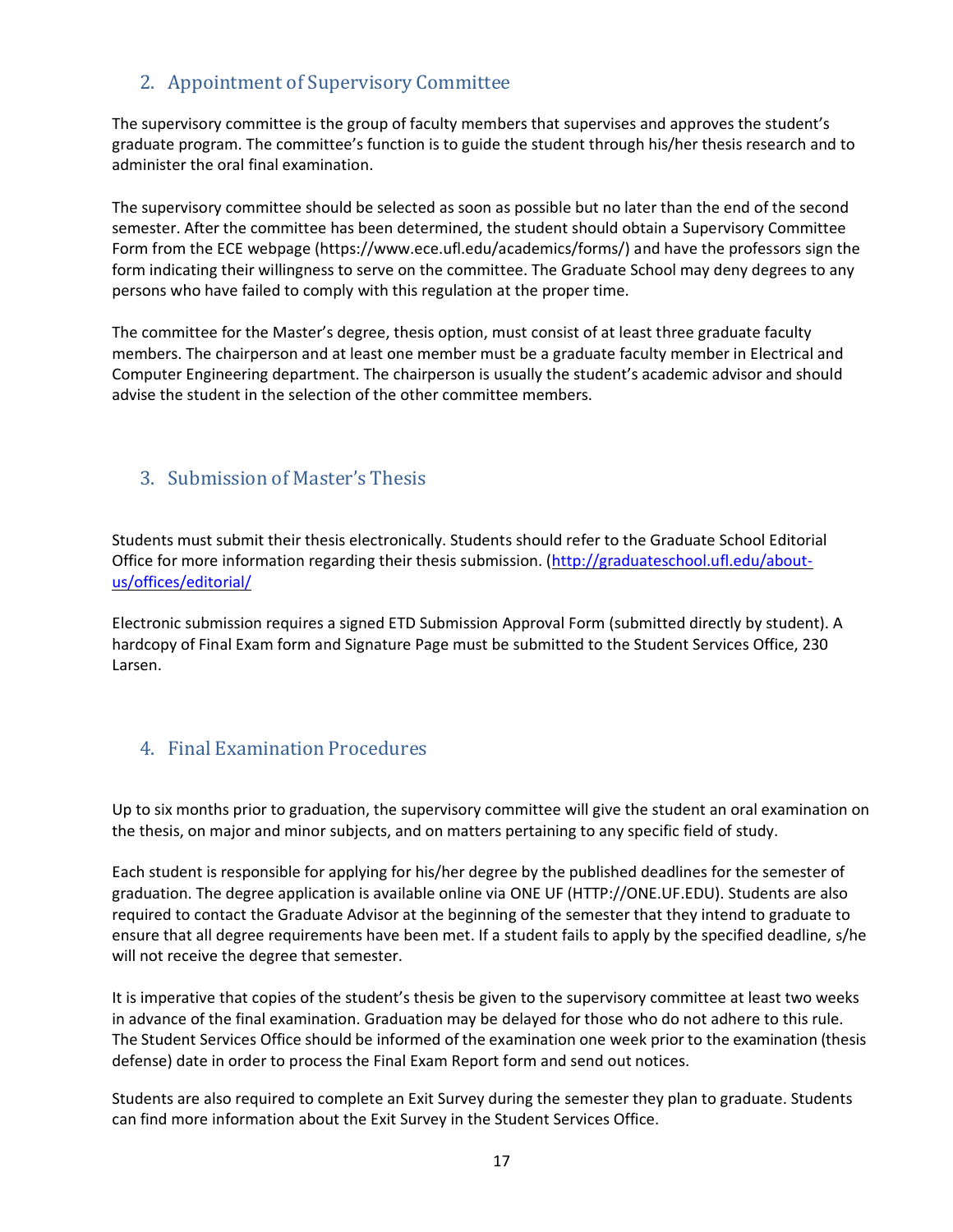# <span id="page-17-0"></span>5. Checklist for Thesis Option

| <b>To Do</b>                                                                                                                                                                                                                                                                                   | When                      |  |
|------------------------------------------------------------------------------------------------------------------------------------------------------------------------------------------------------------------------------------------------------------------------------------------------|---------------------------|--|
| If appropriate, transfer up to 9 credit hours from graduate courses taken<br>previously to your UF master's program.                                                                                                                                                                           | First<br>semester         |  |
| Appoint supervisory committee. This committee must be appointed by the<br>end of the second semester                                                                                                                                                                                           | Second<br>semester        |  |
| Check with the Student Services Office to see if all graduation<br>requirements, including appropriate course hour credit, will be satisfied.                                                                                                                                                  | Semester                  |  |
| If you have any grades less than C (i.e. C-, D, I, or E grades), discuss your<br>options for meeting graduation requirements.                                                                                                                                                                  | before<br>graduation      |  |
| Submit degree application online via ONE.UF (http://one.uf.edu).<br>Complete graduation check in Student Services Office.                                                                                                                                                                      |                           |  |
| Comply with Graduate School thesis and final examination deadline dates.                                                                                                                                                                                                                       |                           |  |
| Be registered for at least the minimum number of thesis hours (3 hours in<br>the fall and spring semester, 2 hours in the summer)                                                                                                                                                              | Semester of<br>graduation |  |
| Schedule the Thesis Defense with the supervisory committee. Inform the<br>Student Services Office of plans to take the examination, and reserve a<br>virtual or physical conference room. The Student Services Office will send<br>the announcement of exam and prepare the Final Exam Report. |                           |  |
| At least two weeks in advance of the final examination, give the<br>supervisory committee members a copy of the thesis.                                                                                                                                                                        |                           |  |
| On the day of the examination, report to the Student Services Office to<br>pick up the necessary forms.                                                                                                                                                                                        |                           |  |
| Have the Final Examination Report form and the original signature page of<br>the thesis signed by the supervisory committee members. Return the Final<br>Examination Report form to the Student Services Office.                                                                               |                           |  |
| Submit the final thesis, as required, to the Graduate School Editorial<br>Office.                                                                                                                                                                                                              |                           |  |
| Complete the Exit Survey.                                                                                                                                                                                                                                                                      |                           |  |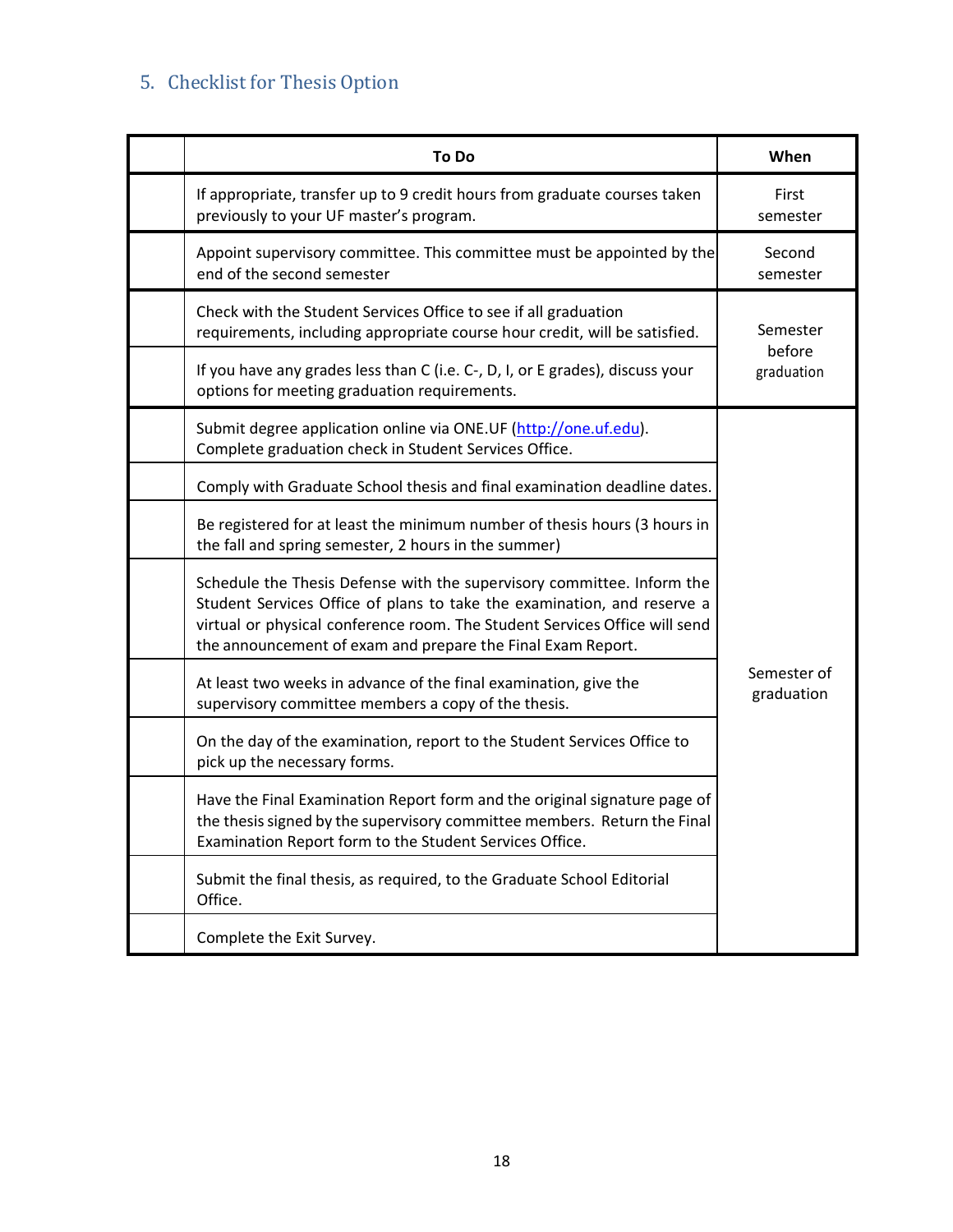# <span id="page-18-0"></span>IV. Master's Degree ‐ Non‐thesis Option

The Department of Electrical and Computer Engineering offers the non-thesis option for the Master of Engineering and Master of Science degrees. The non‐thesis Master of Science student is required to do a technical job interview with an assigned faculty member. No final exam is required for students pursuing the non‐thesis Master of Engineering degree.

# <span id="page-18-1"></span>1. Course Requirements

For the non-thesis Master's degree option, students must complete 30 graduate level credit hours. EEL 6065, EEL 6910, EEL 6933, and EEL 6940 cannot be used to fulfill any credit requirements for the Master's degree. At least 21 hours of ECE coursework must be taken. This course requirement can only be fulfilled by completing ECE coursework at the University of Florida. EEL 5905, 6905, and EGN 5949 are not counted for this requirement. CDA 5636 (Embedded Systems) can be used toward this course requirement by exception. Up to six credits of graduate level, letter graded courses with the prefix of EGN or EGS can be used to toward this 21 credit hour requirement. This course requirement can only be fulfilled by completing coursework at the University of Florida. No credit for EEL 6971 or EGN 6913 is allowed.

Students are required to complete a 12 credit hour depth/breadth requirement in order to receive a Master's degree in ECE. To complete this depth/breadth requirement, students must take at least 9 depth credits of ECE coursework from one of the five research divisions in the ECE department (i.e., Computer Engineering, Devices, Electromagnetics and Energy Systems, Electronics, Signals & Systems). At least three of these nine depth credits must be at the 6000 level. In addition, students must complete at least three breadth credits of coursework in the ECE department outside of their declared depth research division. Students can determine which ECE courses are housed in each research division by referring to the research division flow charts at the end of this manual. ECE courses used to complete this depth/breadth requirement will be counted toward the minimum 21 credits of ECE coursework required for the Master's non-thesis degree.

Master of Science non‐thesis students must successfully complete a technical job interview with an ECE faculty member (see section below). Master of Engineering non-thesis students do not have to complete a technical job interview.

Up to 18 hours of Special Topics (EEL 5934, 6935, and 7936) may be applied toward the degree. Up to six hours of unstructured credit hours total (EEL 5905, EEL 6905 or EGN 5949) may be applied toward the degree. Students can count a maximum of 6 credits of EGN 5949 toward their degree program. No other S/U credit can be counted toward the degree.

All non-thesis students are required to have a one-member supervisory committee. The ECE department chair serves as the default non-thesis committee member for all non-thesis students and is automatically appointed for all non-thesis students during their graduating semester.

Students must receive a final grade of "C" or better to receive degree credit for a letter graded course. A course with a final grade of "C" and above cannot be repeated for credit. If a student receives a grade less than a "C" for a course, s/he may retake the course and an average of both grades will be used when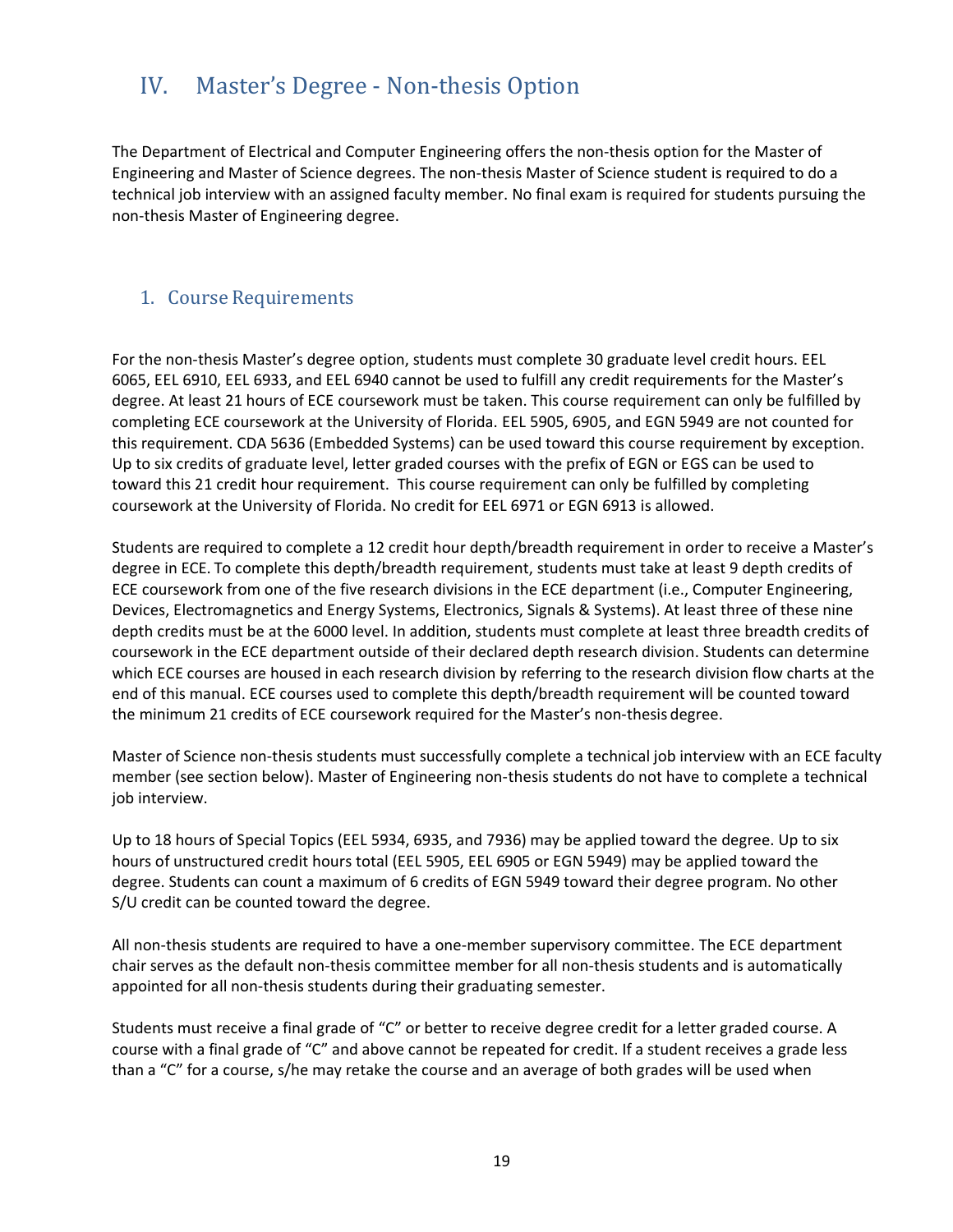compiling GPA graduation requirements. Courses in which students receive a grade of "C‐" or lower will not be used to fulfill credit requirements but will adversely affect a students' GPA.

# *2.* Final Examination Procedures ‐ *Master of Science only*

The MS non-thesis final exam will be administered each semester and students will complete their mock job interview during their second semester of enrollment. Students will register for their mock job interview via a registration web form and will select a preferred research division from which a faculty member will be assigned to conduct the interview. After the registration period closes, the student will receive a faculty assignment from the ECE Graduate Advisor. Each student will be responsible for emailing their assigned faculty member to set-up a mock job interview. Interviews will need to be completed before the stated deadline for the semester.

Students will be required to submit a one-page job application cover letter and resume to their assigned faculty member 24 hours in advance of their appointment via email. Students are required to dress appropriately for the "job interview". Students may contact the Career Connections Center for more information regarding appropriate cover letter and resume formats. The Career Connections Center can also provide students with information regarding appropriate dress for a job interview.

The faculty member will ask questions as deemed appropriate and students will be assigned a pass/fail grade. If a student has deficiencies that result in a failing grade, he/she can schedule another interview with the same faculty member to address those issues. Students are required to submit a signed MS non-thesis final exam form to the Student Services Office (Larsen 230) by the stated deadline. Failure to submit this form by the deadline may result in delayed graduation.

Students are also required to complete an Exit Survey during the semester in which they intend to graduate.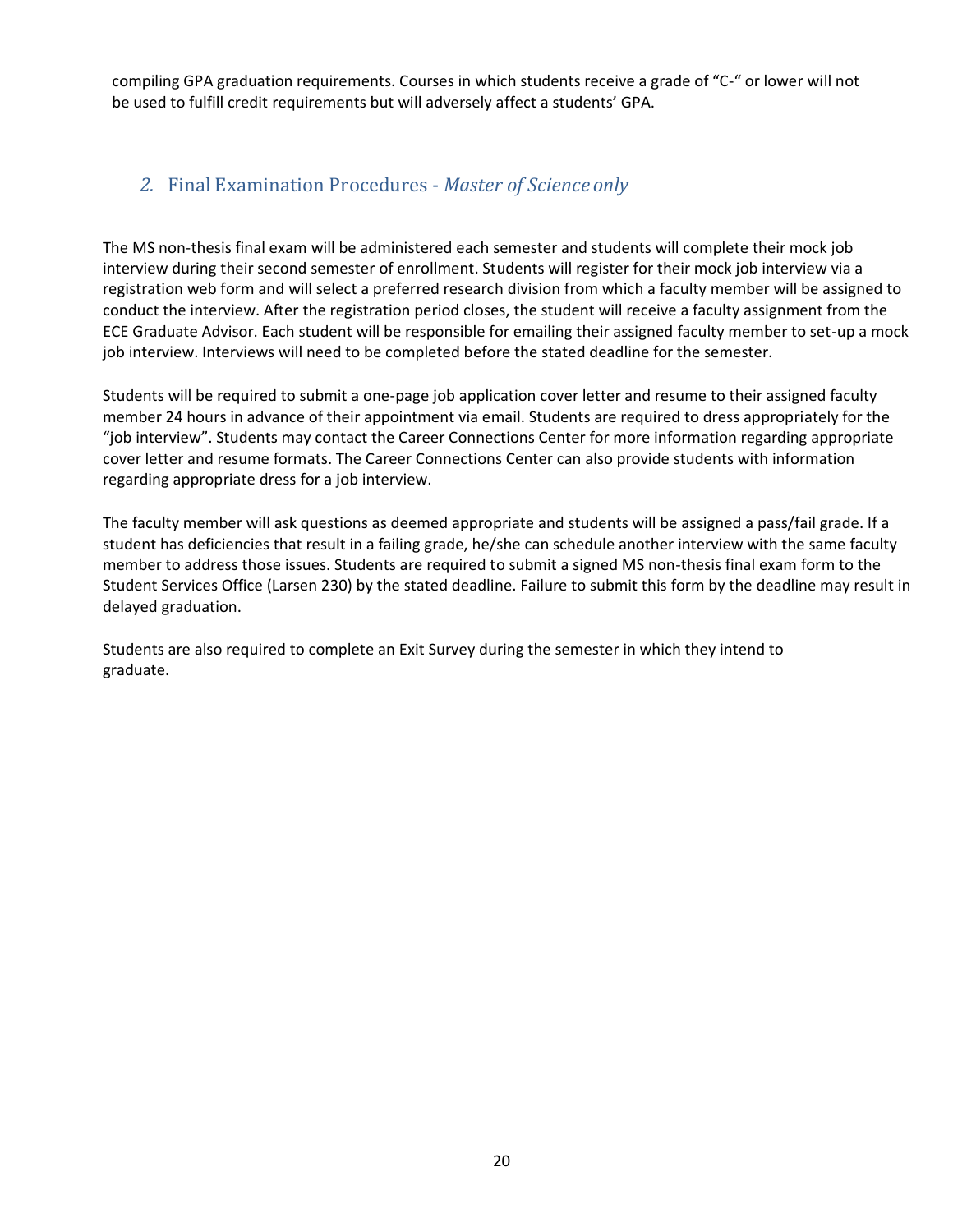# 3. Checklist for Non-thesis Option

| <b>To Do</b>                                                                                                                                                                                                             | When                             |  |
|--------------------------------------------------------------------------------------------------------------------------------------------------------------------------------------------------------------------------|----------------------------------|--|
| If appropriate, transfer up to 9 credit hours from graduate courses taken<br>previously to your UF master's program.                                                                                                     | First<br>semester                |  |
| Sign-up for a mock job interview. By the registration deadline, register for<br>the mock job interview online via the current graduate student web page<br>of the departmental web site and indicate your selected area. | Second<br>Semester               |  |
| Check with the Student Services Office to see if all graduation<br>requirements, including appropriate course hour credit, will be satisfied.                                                                            | Semester<br>before<br>graduation |  |
| If you have any grades less than C (i.e. C-, D, I, or E grades), discuss your<br>options for meeting graduation requirements.                                                                                            |                                  |  |
| Submit degree application online via ONE.UF (http://one.uf.edu).<br>Complete graduation check in Student Services Office.                                                                                                | Semester of<br>graduation        |  |
| Complete the Exit Survey.                                                                                                                                                                                                |                                  |  |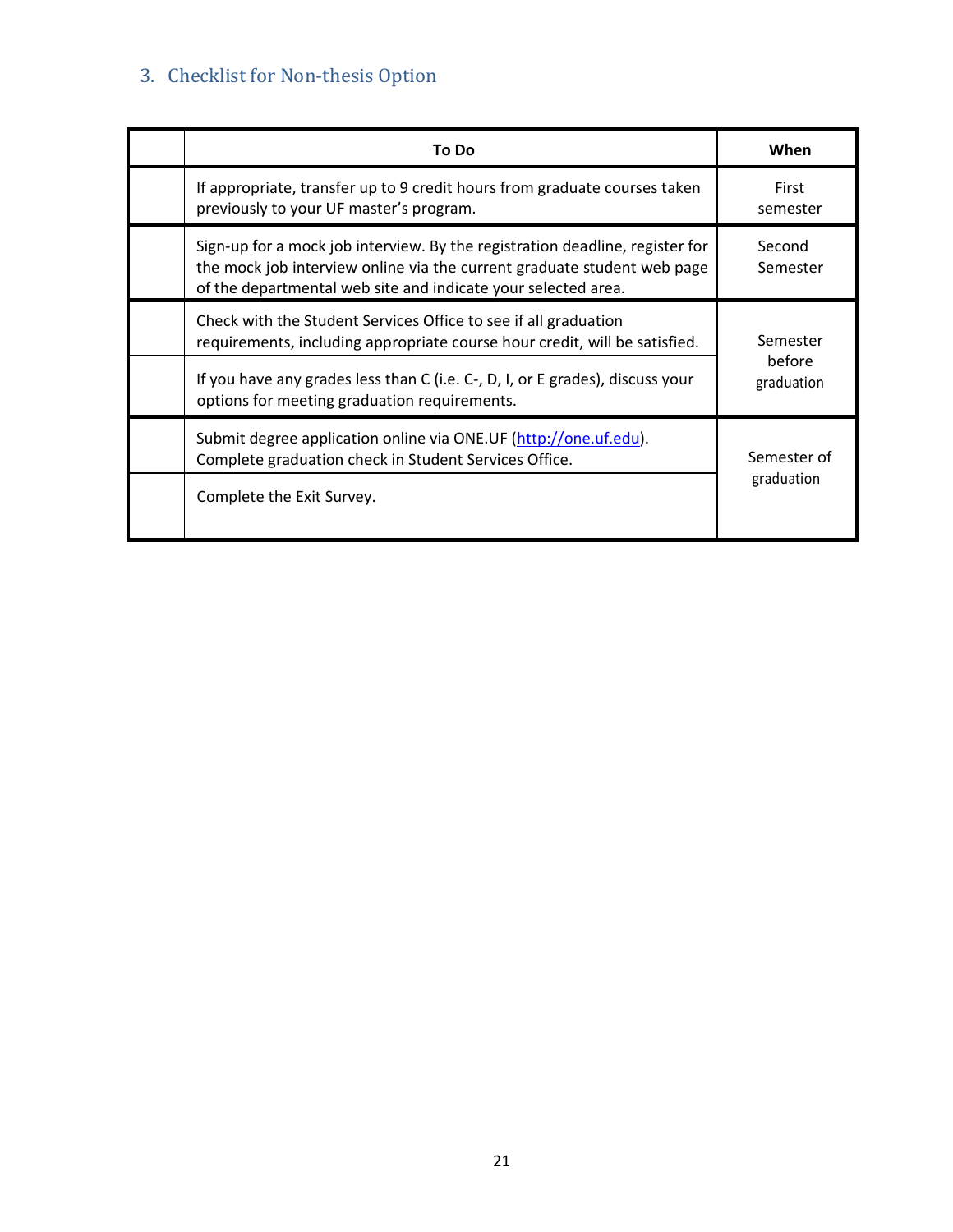# V. Doctor of Philosophy Degree

# <span id="page-21-0"></span>1. Course Requirements and Period of Concentrated Study

For the Ph.D. degree, at least 90 credit hours beyond the bachelor's degree are required. These hours include master's degree work taken at the University of Florida or, if appropriate, up to 30 hours of master's degree work in ECE earned at another approved university outside UF. The hours accumulated for the Ph.D. degree have the following restrictions:

- Ph.D. Coursework Requirement‐ At least 24 hours of 5000, 6000, or 7000 level College of Engineering (COE), Math, Statistics, and/or Physics letter graded courses are required. Of these 24 coursework hours, at least 15 credits of graduate level letter graded coursework hours must betaken in the ECE department. At least three credits of these 15 credits must be in an area outside of the primary ECE research division. CDA 5636 (Embedded Systems) can be used toward this 15 credit ECE coursework requirement by exception. Students must receive a grade of "B" or better in the 24 credit hour courses. These 24 coursework credit hours must be approved by the student's faculty advisor and supervisory committee. Students will need to work in conjunction with their faculty advisor and supervisory committee to determine which courses will be most relevant totheir research topic. Individual work/independent study hours (i.e. EEL 5/6905), EEL 6065, EEL 6933, and EEL 6940 cannot be used to fulfill this 24 coursework credit hour requirement. ECE courses taken in a master's program at UF are automatically included. This course requirement can only be fulfilled by completing ECE coursework at the University of Florida. This coursework requirement must be completed by the fourth year.
- PhD students in ECE are required to complete six hours from the below listed courses for professional development:
	- One credit of EEL 6933 (**REQUIRED**) and:
	- EEL 6940- Supervised Teaching (up to four credits), EGN 6933- Engineering Faculty Development, EGS 6050- Foundations in Engineering Education, and/or any combination of the three courses that currently make up the Engineering Innovation Certificate (EGN 6640, EGN 6642, EGS 6039)

NOTE: EEL6940- This course exposes Ph.D. students to the rigors of teaching in a higher education setting. Students will be paired with a faculty member and will help manage, teach, grade, interact with students outside of class and, if appropriate, will give a lecture in the course.

• Up to 18 hours of Special Topics (EEL 5934, 6935, and 7936) may be applied toward the degree. Up to six hours of unstructured credit hours total (EEL 5905, EEL 6905 or EGN 5949) may be applied toward the degree. Students can count a maximum of 6 credits of EGN 5949 toward their degree program. No credit for EGN 6913 is allowed.

All EEL 7979 & 7980 (Research for Doctoral Dissertation) credit hours are counted. Students cannot register for EEL 7980 hours until they have been officially admitted to candidacy (passed written qualifying exam). Students must be admitted to candidacy for a minimum of two semesters before graduation. Students can count the semester that they are admitted to candidacy if they complete their qualifying exam by the midpoint deadline of a semester. The midpoint ofthe term is determined by the Graduate School and is published in its "Deadline Dates".

• Fifty percent of all hours accumulated have to be in ECE at the 5000, 6000 or 7000 level (including EEL 7979 &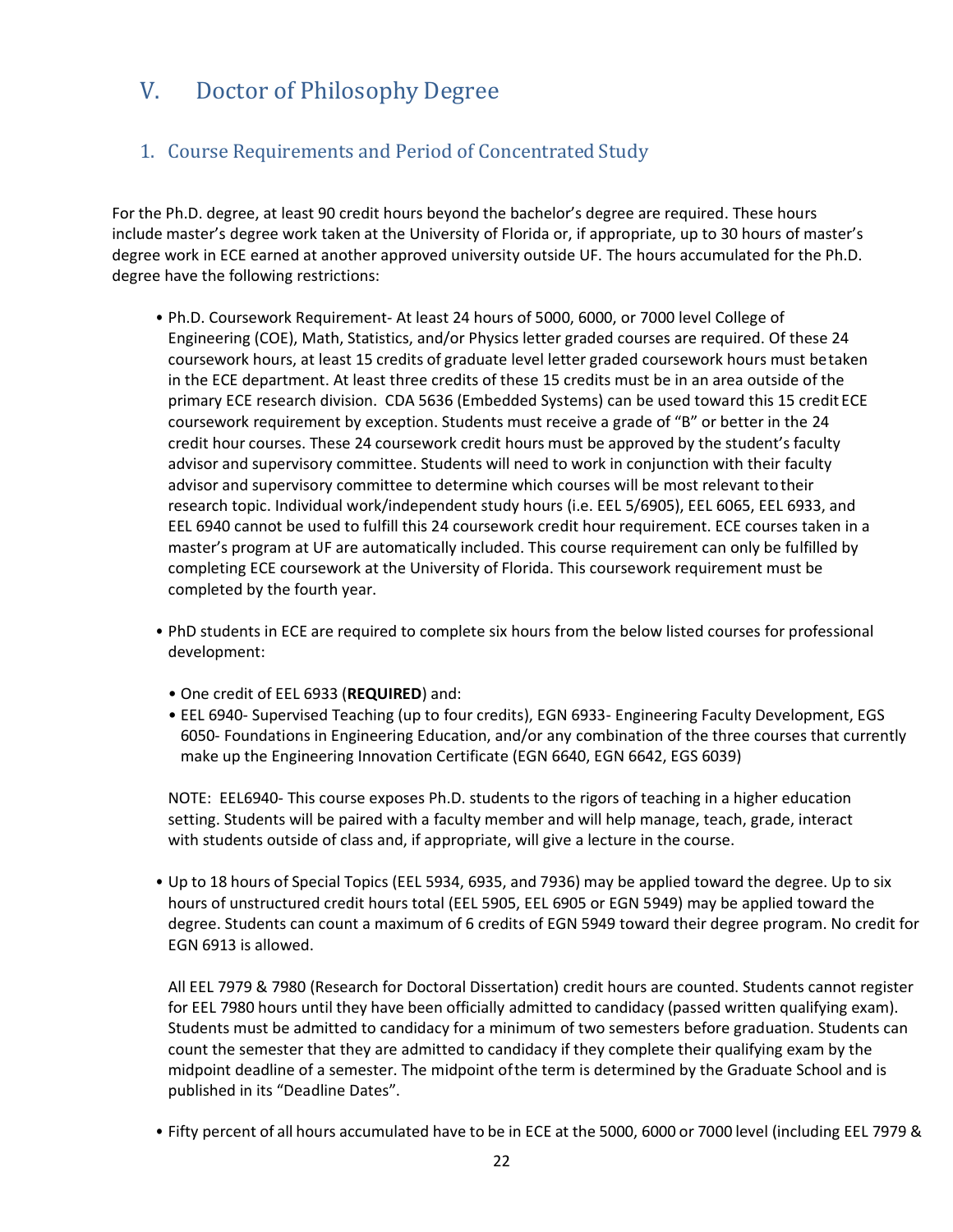7980).

• Only 30 hours from a Master's degree not awarded by the ECE department at UF may be counted toward the Ph.D. degree (see Transfer of Credit section of Administrative Procedures for more information).

Candidates for the doctoral degree must satisfy the minimum requirements for a period of concentrated study, beyond the first 30 semester hours counted toward the doctoral program. Students must complete 30 credits enrolled at the University of Florida campus or the Graduate Engineering and Research Center (REEF). Courses at the 1000 or 2000 level will not be counted toward the concentrated study requirement.

# 2. Ph.D. Faculty Advisor

All Ph.D. students must identify a faculty advisor before the end of their first year of study. A preliminary program of study signed by the faculty advisor must be submitted to the SSO as early as possible but no later than the mid-point of the first summer semester as a Ph.D. student. Ph.D. students are not permitted to register for doctoral research hours (EEL 7979, EEL 7980) until they have submitted their preliminary program of study signed by their faculty advisor.

# 3. Individual Development Plan

<span id="page-22-0"></span>The Individual Development Plan (IDP) is a series of documents that each doctoral student at UF must complete with her or his faculty advisor each year. It is designed to identify students' professional and personal goals, highlight areas of weakness, and help students work with their advisors to create attainable steps for fulfilling longterm goals.

The IDP is housed in Canvas, the University of Florida's e-learning management system.

# 4. Appointment of Supervisory Committee

The supervisory committee is a group of faculty members who supervise and approve qualifications for the Ph.D. degree. The committee should be appointed as soon as possible, but no later than the midpoint of the second fall semester enrolled as a Ph.D. student. A hold may be placed on the student's record if they do not meet this requirement. The committee consists of four or more graduate faculty members with at least two of the members having Graduate Faculty status in the ECE department. The committee chairperson must have Graduate Faculty status and be from the ECE department or have an appointment in the ECE department.

One member of the committee must be from a discipline outside of the department and must maintain graduate faculty status in their respective department.

After the committee has been determined, in consultation with the faculty advisor, the student should obtain a Supervisory Committee Form from the ECE website [\(https://www.ece.ufl.edu/academics/forms/\)](https://www.ece.ufl.edu/academics/forms/) and have the professors sign the form indicating that they are willing to serve on the committee.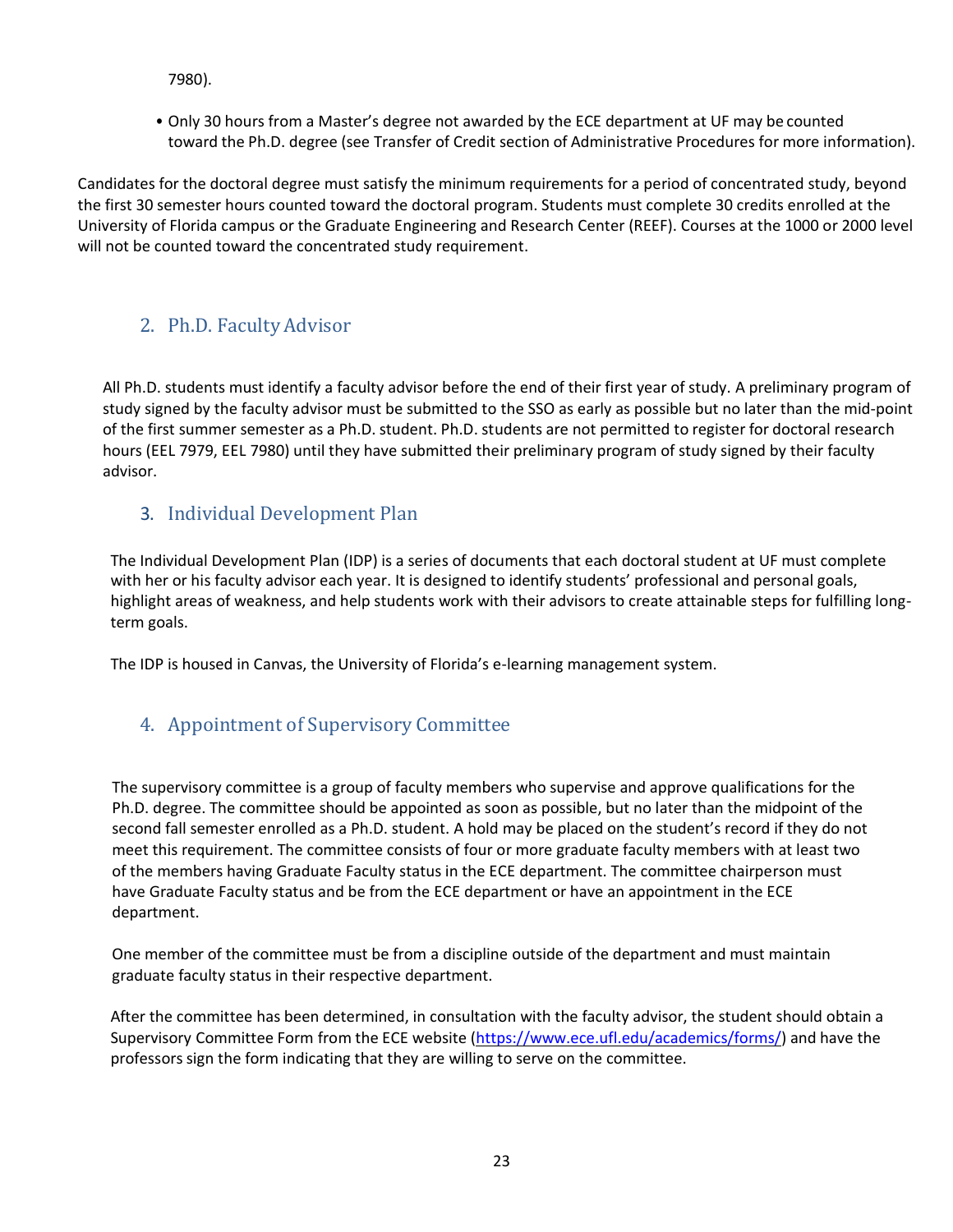# 5. Leave of Absence Policy

A doctoral student who will not be registered at UF for a period of more than one semester needs to request written permission from his/her faculty advisor for a leave of absence for a designated period of time. A copy of the written permission memo must be taken to the Student Services Office and placed in the student's file.

# 6. Official Minor

<span id="page-23-0"></span>With the approval of the supervisory committee, a student may choose one official minor field (minimum 12 graduate credit hours). Official minor coursework cannot be counted toward the 24 hour ECE coursework requirement.

Minor work may be completed in any department, other than ECE, that is approved for master's or doctoral degree programs as listed in the *University of Florida Graduate Catalog* and supports a program that is related to the student's Ph.D. research area.

If an official minor is chosen, the supervisory committee must include a representative from the minor field.

If an official minor is chosen, a representative of the minor department, who may or may not be on the supervisory committee, shall designate at least one 6‐hour graduate course sequence in the minor field for written qualifying examination. It is the student's responsibility to schedule the exam with the professor in the minor department. The student must pass this exam in order for the minor to be valid. The official minor exam must be completed before the student can be admitted to candidacy.

# 7. Written Qualifying Exam

 The written qualifying exam comprises a survey covering key literature in an ECE research topic. The external Ph.D. committee member is not required to participate in this process. This is a critical review of the research topic, merely summarizing a set of papers is not enough to count as a Ph.D. survey. The write-up should include clear identification of the main research problems in the field and the main suggested approaches (with their advantages and disadvantages, qualitatively and quantitatively compared). The survey paper should aim to be of good quality that would be appropriate for publication in a well reputed journal or technical magazine. The written qualifying exam should be completed as early as possible but no later than the end of the second spring semester enrolled in the PhD program.

#### **Exam Process Overview**

- The student must get the approval of the advisor to take the exam. Once that is done, the student must inform Cynthia Turner (ECE Graduate Advisor) of their intent to take the qualifying exam no later than one month before the actual proposed survey submission date. This gives the committee adequate time to discuss the list of papers and other procedures.
- The student will select and/or be assigned a list of papers and topics for the survey paper under the direction of the student's advisor. The list must be approved via email by all participating members of the committee. The suggested number of papers is between 15 – 30.
- The student will write an original survey paper under the direction of their advisor and Ph.D. committee.
	- o Advising committee members (including the advisor) can recommend modifications/edits but should not add text.
	- o The survey should be formatted according to the Graduate School Editorial Office's specifications for dissertations [\(http://graduateschool.ufl.edu/about-us/offices/editorial/thesis-and-dissertation/\)](http://graduateschool.ufl.edu/about-us/offices/editorial/thesis-and-dissertation/).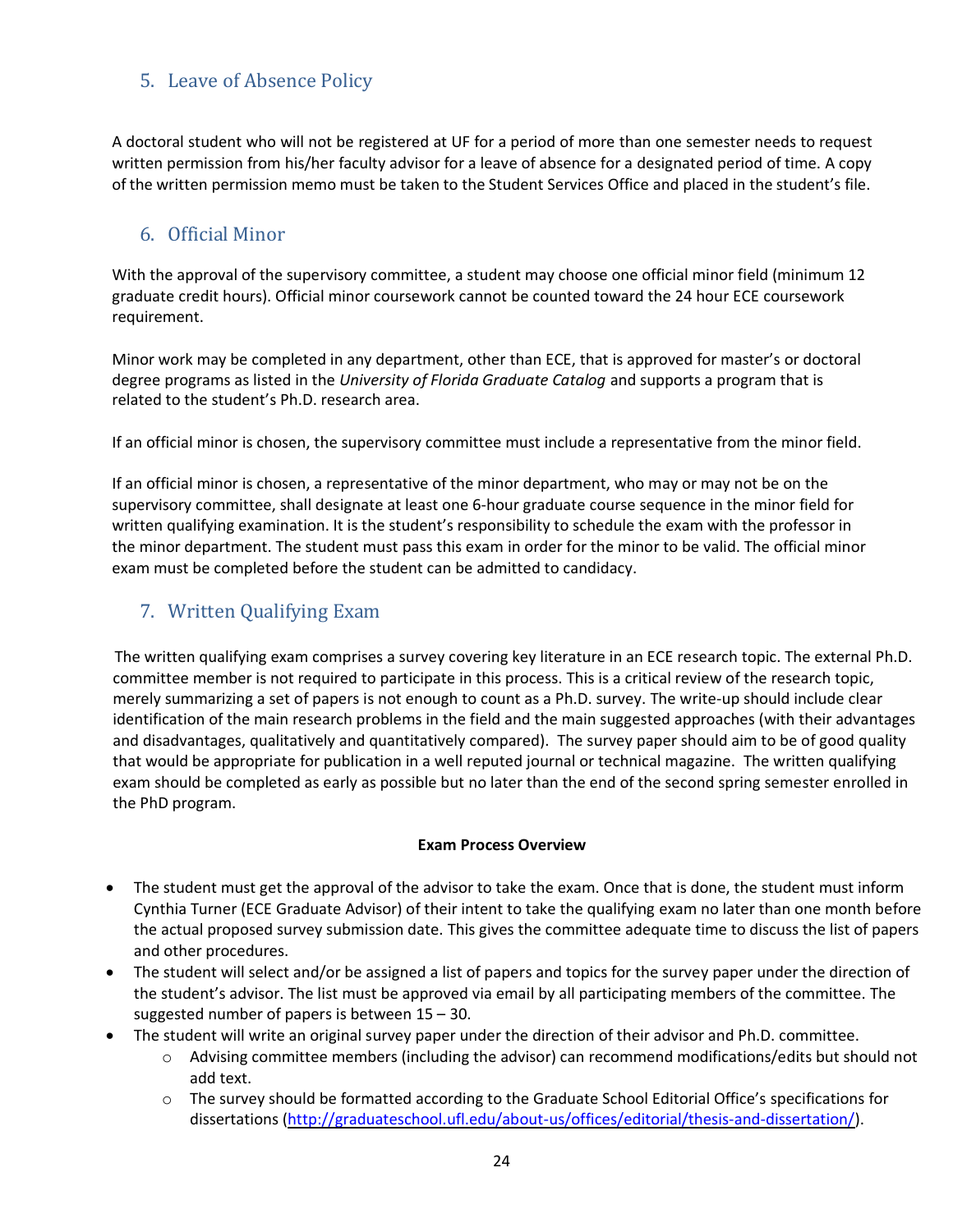- o The suggested page length range, not including references, is 20-40 pages. The decision as to appropriate length is left up to each committee
- $\circ$  Unless direct quotations of cited sources are used and properly attributed, the entire paper must be in the student's own words. Plagiarism will be grounds for dismissal from the Ph.D. program.
- The following materials must be submitted to participating committee members for review/evaluation two weeks before the oral presentation of the paper (details below):
	- o Survey paper
	- o Student's CV. Optionally, additional supporting documents can be provided, such as published or submitted papers by the student.
	- o Student's Academic Transcripts
- Evaluation Process
	- $\circ$  The student's Ph.D. supervisory committee will serve as the committee for the exam (without requiring the external member to serve). The supervisory committee chair will also serve as the student's qualifying exam chair.
	- $\circ$  From the submission date, the committee has 2 weeks to evaluate the survey. The participating committee members should prepare questions to ask the student.
	- $\circ$  Two weeks after submission, the student will orally present and summarize their survey to the participating committee members.
	- $\circ$  The presentation should be targeted to be 20 minutes. However, the committee should question the student to clarify the presentation and to evaluate the student's understanding of the subject and their ability to answer questions. The total presentation plus Q&A should be no more than 1 hour. This presentation can take place virtually or in person.
	- $\circ$  After the presentation the participating committee should decide whether the student has (a) passed the test; (b) failed the test; (c) needs further action/revisions to satisfy the committee. If (c) further action is required, all committee members must be satisfied with the student's revisions or corrective actions.
	- $\circ$  All participating faculty members must sign a form attesting to the student's having passed or failed the exam.

#### **Quality Assurance/Oversight**

 The ECE Department will post all completed qualifying exam papers to a website accessible to all ECE faculty. The list will contain all papers for at least the previous year. The ECE graduate committee will periodically (at least annually) evaluate the quality of these papers.

For students that transfer to UF with a faculty member hired from another university and that have already completed the qualifying exam at their previous university, the faculty member may petition for the student to take an alternative form of the qualifying exam based on the previous exam under certain conditions. The faculty member should contact the Graduate Coordinator for details.

Students with a minor in another department have to arrange for a written qualifying exam in their minor to satisfy the Graduate School requirements. The exam must be administered by the student's minor supervisor.

## 8. Proposal Exam

The Ph.D. proposal exam should be completed as early as possible but no later than the end of the third spring semester enrolled as a Ph.D. student. The oral qualifying exam consists of: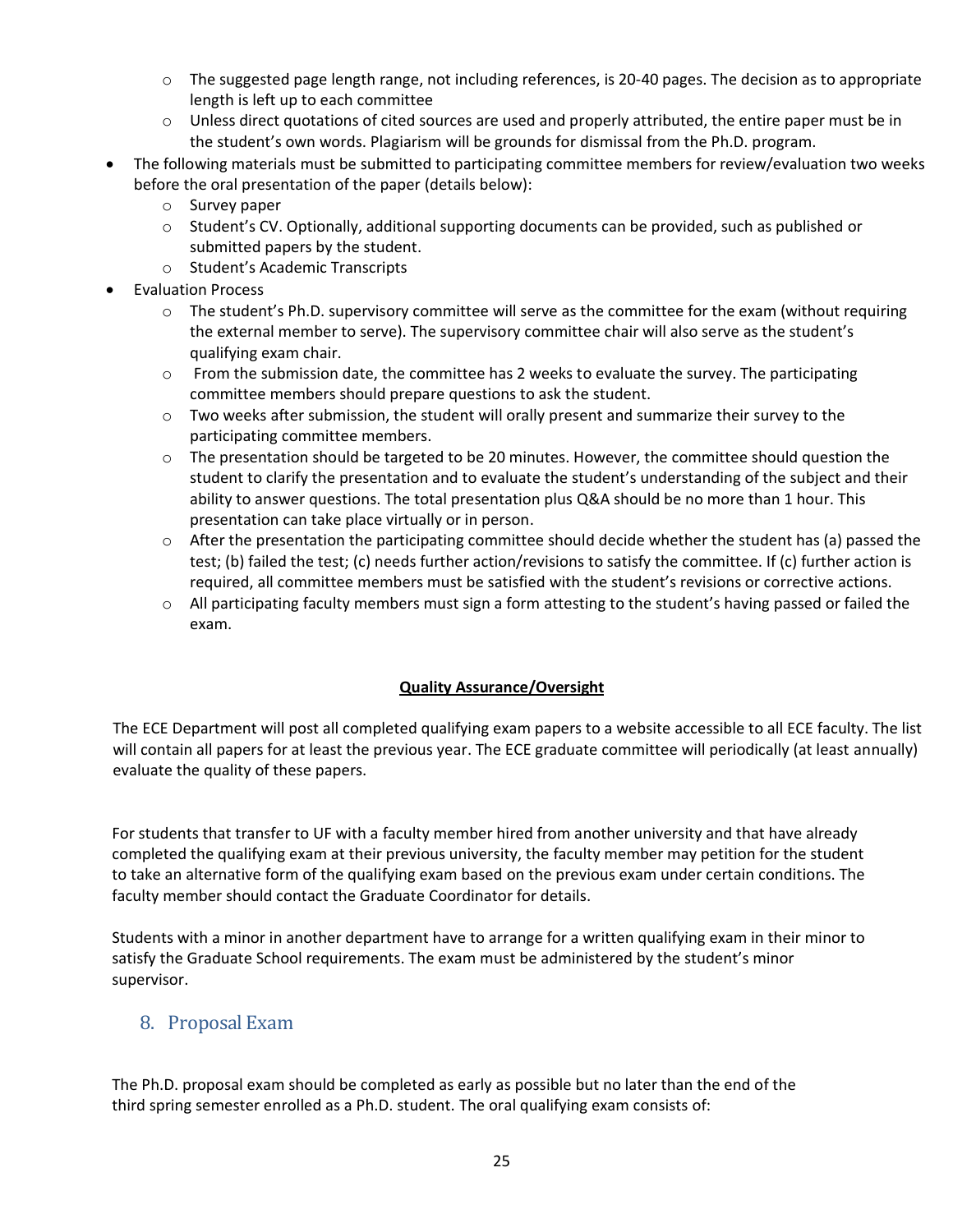- Presenting his/her written research proposal
- Answering questions asked by the supervisory committee and others present

The written research proposal should be submitted to the dissertation committee members no later than two weeks before the proposal defense.

The written proposal must outline the area of research and its importance, problem statement, background to the research area, specific tasks that will be performed, preliminary results, and subsequent steps. The written proposal should be formatted according to the Graduate School Editorial Office's specifications for dissertations [\(http://graduateschool.ufl.edu/about-us/offices/editorial/thesis-and-dissertation/\)](http://graduateschool.ufl.edu/about-us/offices/editorial/thesis-and-dissertation/).

The main body of the text would typically consist of the following:

- Introduction: A concise overview of the research area and topic and their importance.
- Background: Literature review and relevant background needed to place the proposed study in the larger context and to highlight the relevance and the novelty of the proposed work.
- Problem description: A description of the specific problem and the objectives of the proposal and the novelty of the proposed work.
- Specific tasks: A description of proposed theoretical and/or experimental work and a list of specific tasks needed to accomplish the proposed objectives.
- Preliminary work: Description of any preliminary work performed by the student and an analysis or discussion of such preliminary work.
- Future tasks: Details of the subsequent steps planned to achieve the specific objectives of the research.
- Concluding remarks.
- References: A list of references cited in the proposal.

Tables and figures used in the proposal should be integrated into the text.

The Student Services Office must be notified at least one week in advance of the oral qualifying examination so the Announcement of Examination form can be mailed and the Admission to Candidacy form prepared. This form should be taken to the qualifying exam by the student, signed by the supervisory committee and returned to the Student Services Office for processing.

If the student fails the oral portion of the qualifying exam, s/he may retake it only once and it must be retaken within two semesters.

If a student fails the oral qualifying exam for a second time, the Graduate School will be notified. A re‐ examination may be requested but it must be recommended by the student's supervisory committee and approved by the Graduate School. At least one semester of additional preparation is considered essential before re‐examination.

Between the date of completion of the qualifying exam and the date of the degree, there must be a minimum of two semesters if the candidate is in full‐time residence or a calendar year if the candidate is in attendance on less than a full‐time basis. The semester in which the qualifying examination is completed is counted provided that the exam is completed before the midpoint of the term. No more than five years may pass between the completion of the qualifying exam and the conferring of the degree.

The doctoral student becomes a doctoral candidate when the following requirements are satisfied:

- The student academic record is satisfactory.
- Half (12 credits) of the Ph.D. coursework credit hour requirement is complete.
- The Supervisory Committee certifies that the student has made satisfactory progress tobe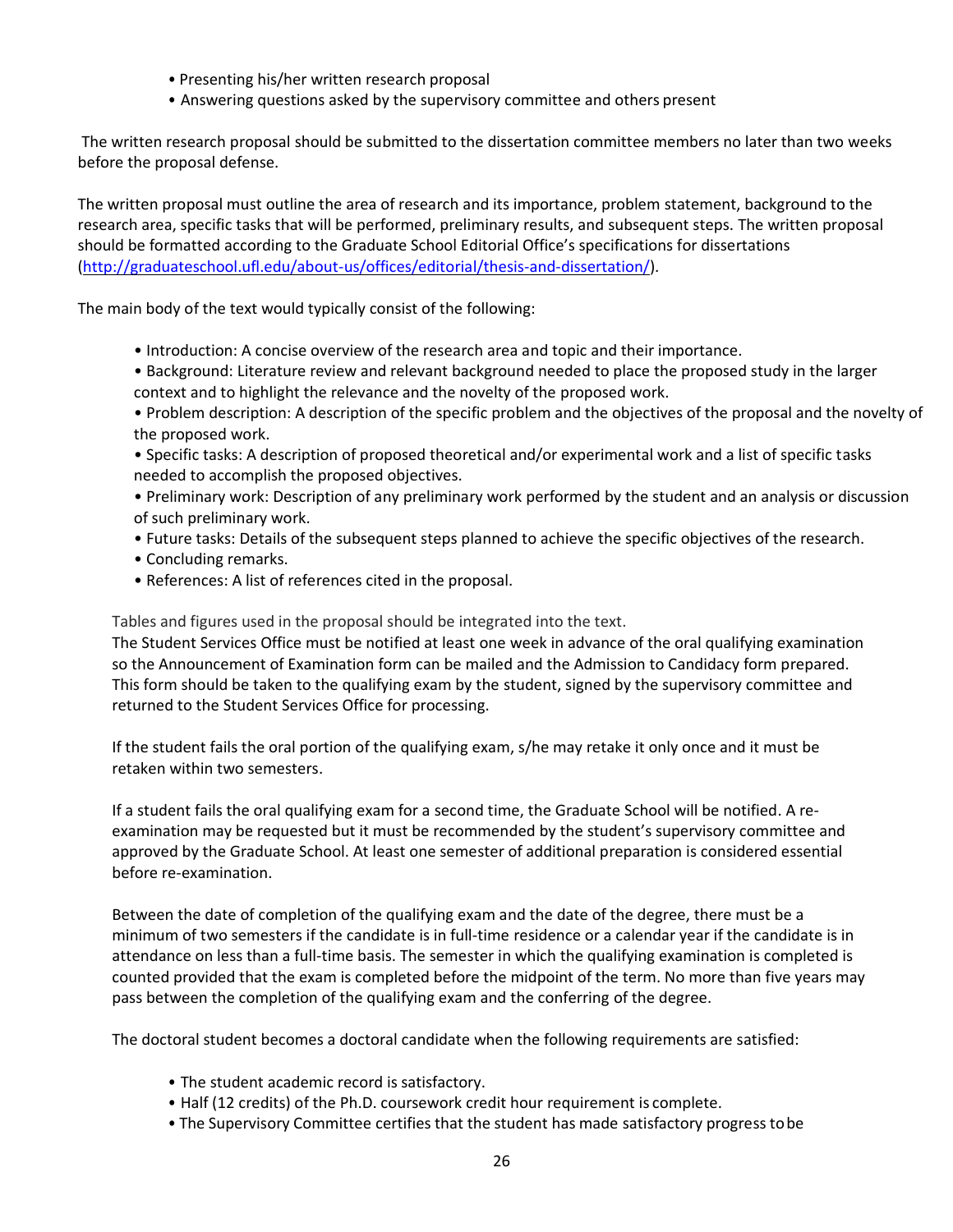admitted to candidacy.

- The student has a dissertation topic approved by his/her supervisory committee.
- The student has passed both the written (including the official minor exam if applicable) and oral portions of the qualifying exam.
- The Admission to Candidacy form has the required formal approvals.

# <span id="page-26-0"></span>9. Final Examination and Submission of Dissertation

The Ph.D. final exam consists of an oral defense of the research results that are described in the doctoral dissertation. This exam is given within six months of graduation, after the first submission of the dissertation, and the completion of all other prescribed work for the degree.

Students must submit the dissertation electronically. Students should refer to the Graduate School Editorial Office for more information regarding their dissertation submission. The guidelines are also online [\(](http://gradschool.rgp.ufl.edu/editorial/introduction.html)) [http://graduateschool.ufl.edu/about-us/offices/editorial/\)](http://graduateschool.ufl.edu/about-us/offices/editorial/).

Electronic submission requires a signed ETD Submission Approval Form (submitted directly by student), Final Exam Form and Signature Page to the Student Services Office.

The Student Services Office should be informed of the examination one week prior to the defense date in order to process the Final Exam Report form and send out notices.

Copies of the student's dissertation must be given to the supervisory committee members at least two weeks in advance of the final examination. Graduation may be delayed for those who do not adhere to this rule.

At the time of the defense, all committee members should sign the signature pages in the dissertation and sign the Final Exam Report form which is to be returned to the Student Services Office.

Students are also required to complete an Exit Survey during the semester they plan to graduate. Students can find more information about the Exit Survey in the Student Services Office.

All work for the Ph.D. degree must be completed within five calendar years after the completion of the Ph.D. qualifying exam.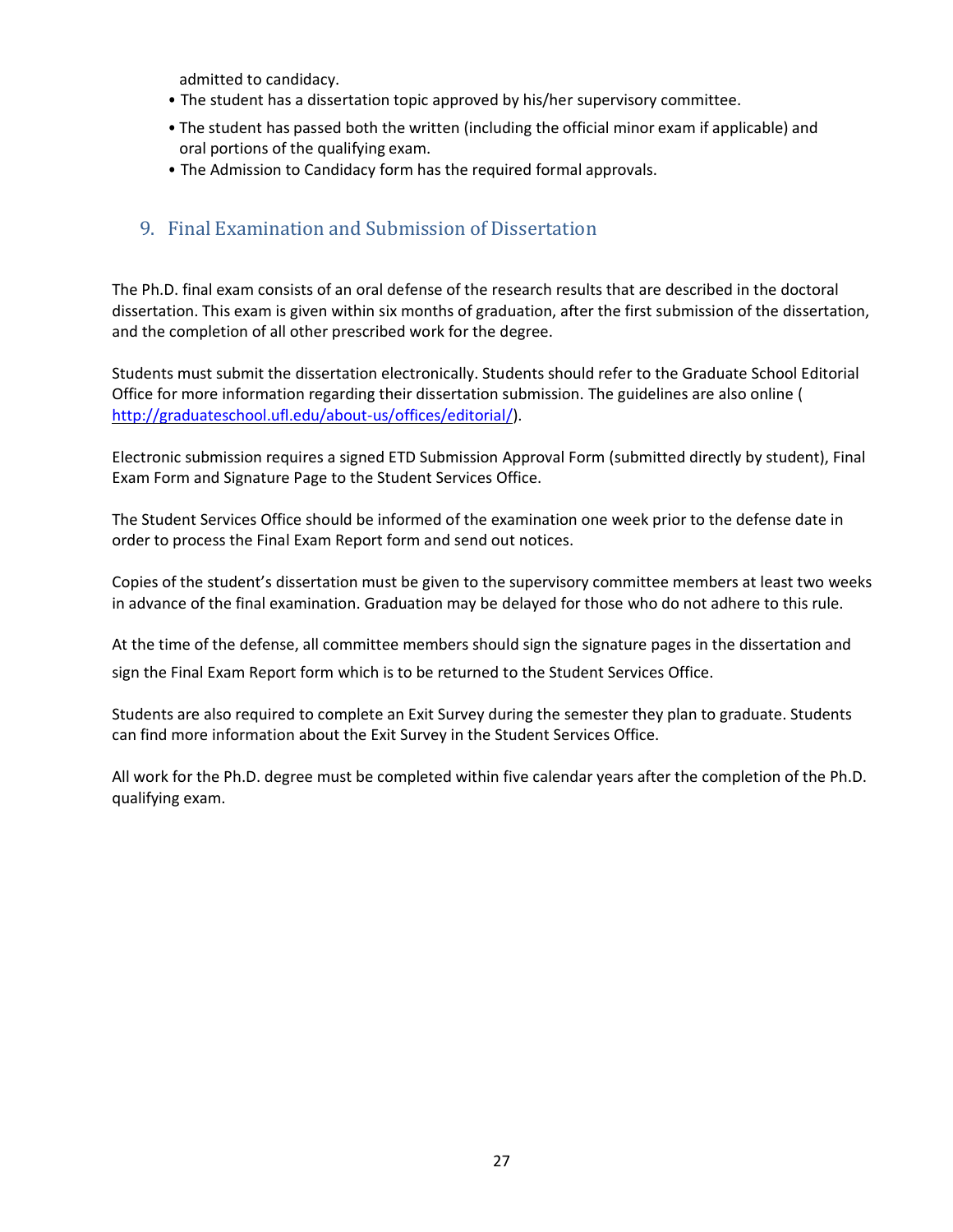# 10. Checklist for Ph.D. Degree

| To Do                                                                                                                                         | When                      |  |
|-----------------------------------------------------------------------------------------------------------------------------------------------|---------------------------|--|
| If appropriate, transfer graduate coursework to doctoral degree.                                                                              |                           |  |
| Identify faculty advisor and turn in preliminary program of study by the<br>midpoint of the first summer semester.                            | <b>First Year</b>         |  |
| Appoint supervisory committee. The committee must be appointed no<br>later than the midpoint of the second fall semester.                     | Second Year               |  |
| Take the written portion of the qualifying exam.                                                                                              |                           |  |
| Arrange with the supervisory committee the details of your written<br>research proposal that is to be presented in the oral exam.             |                           |  |
| Complete oral qualifying exam by the last day of the third spring<br>semester.                                                                | <b>Third Year</b>         |  |
| Complete half of coursework requirement (12 credits).                                                                                         |                           |  |
| At least one week in advance of the oral exam, notify, in writing, the<br>Student Services Office of plans to complete the qualifying exam.   |                           |  |
| Complete the 24 credit hour Ph.D. coursework requirement.                                                                                     | Fourth Year               |  |
| Complete Professional Development Requirement                                                                                                 |                           |  |
| Check with the Student Services Office to see if all graduation<br>requirements, including appropriate course hour credit, will be satisfied. | Semester                  |  |
| If you have any grades less than C (i.e. C-, D, I, or E grades), discuss your<br>options from meeting graduation requirements.                | before<br>graduation      |  |
| Submit degree application online via ONE.UF (http://one.uf.edu).<br>Complete graduation check in Student Services Office.                     |                           |  |
| Comply with Graduate School dissertation and final examination deadline<br>dates.                                                             | Semester of<br>graduation |  |
| Be registered for at least the minimum number of dissertation hours (3<br>hours in the fall and spring semester, 2 hours in the summer)       |                           |  |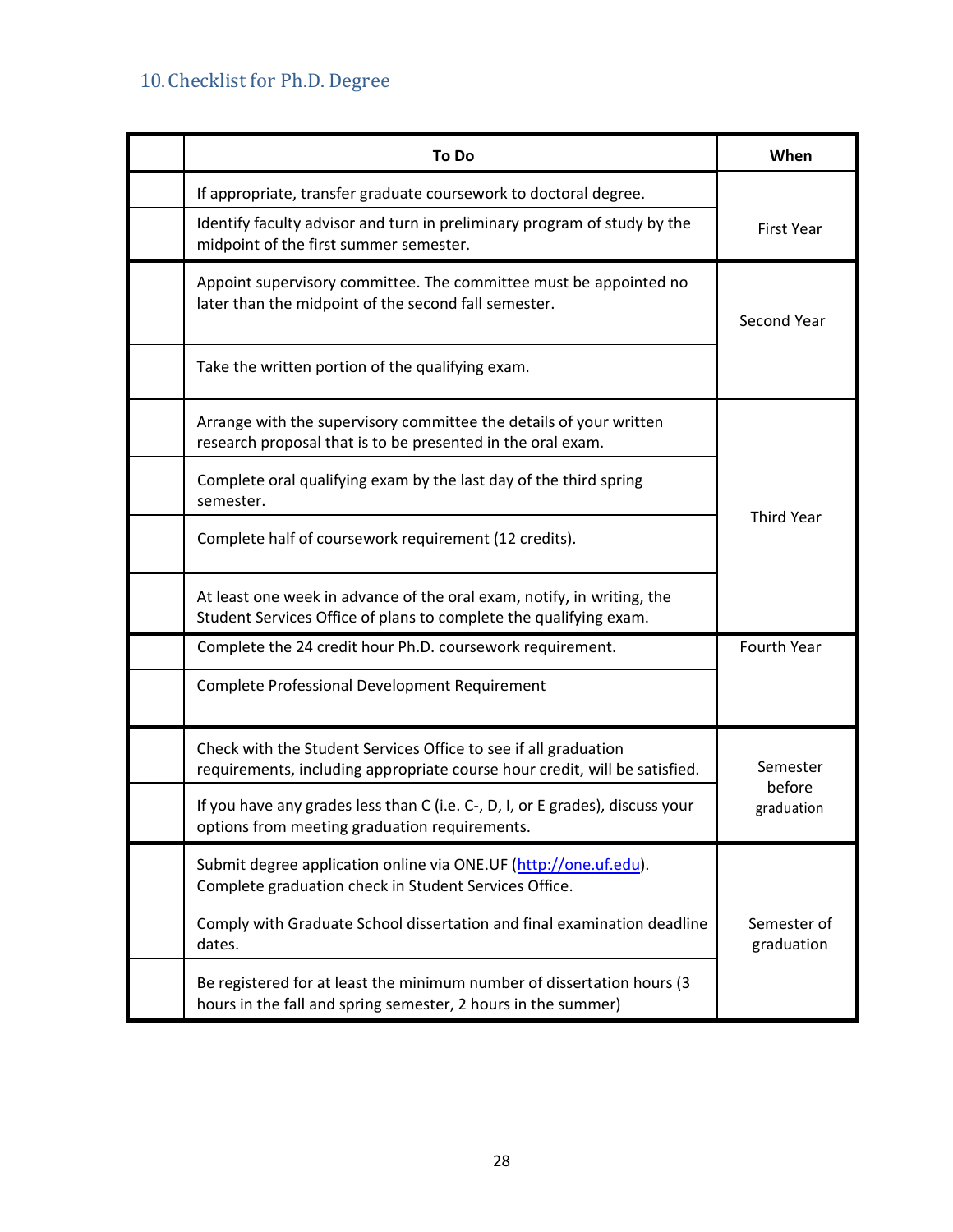| To Do                                                                                                                                                                                                                                                                                                            | When                      |
|------------------------------------------------------------------------------------------------------------------------------------------------------------------------------------------------------------------------------------------------------------------------------------------------------------------|---------------------------|
| Schedule the doctoral defense with the supervisory committee. Inform the<br>Student Services Office of plans to take the examination one week prior to<br>the exam and reserve a conference room. The Student Services Office will<br>send the announcement of exam and prepare the Final Exam Report.           |                           |
| At least two weeks in advance of the final examination, give the<br>supervisory committee members a copy of the dissertation                                                                                                                                                                                     |                           |
| On the day of the examination, report to the Student Services Office to<br>pick up the necessary forms.                                                                                                                                                                                                          | Semester of<br>graduation |
| Have the original Final Examination Report form, Publishing Agreement<br>(submit directly online), and ETD Signature Page of the dissertation signed<br>by the supervisory committee members. Return these forms to the<br>Student Services Office immediately after the dissertation defense for<br>processing. |                           |
| Submit an electronic copy to the Editorial Office of the Graduate School<br>and the Student Services Office.                                                                                                                                                                                                     |                           |
| Complete the Exit Survey.                                                                                                                                                                                                                                                                                        |                           |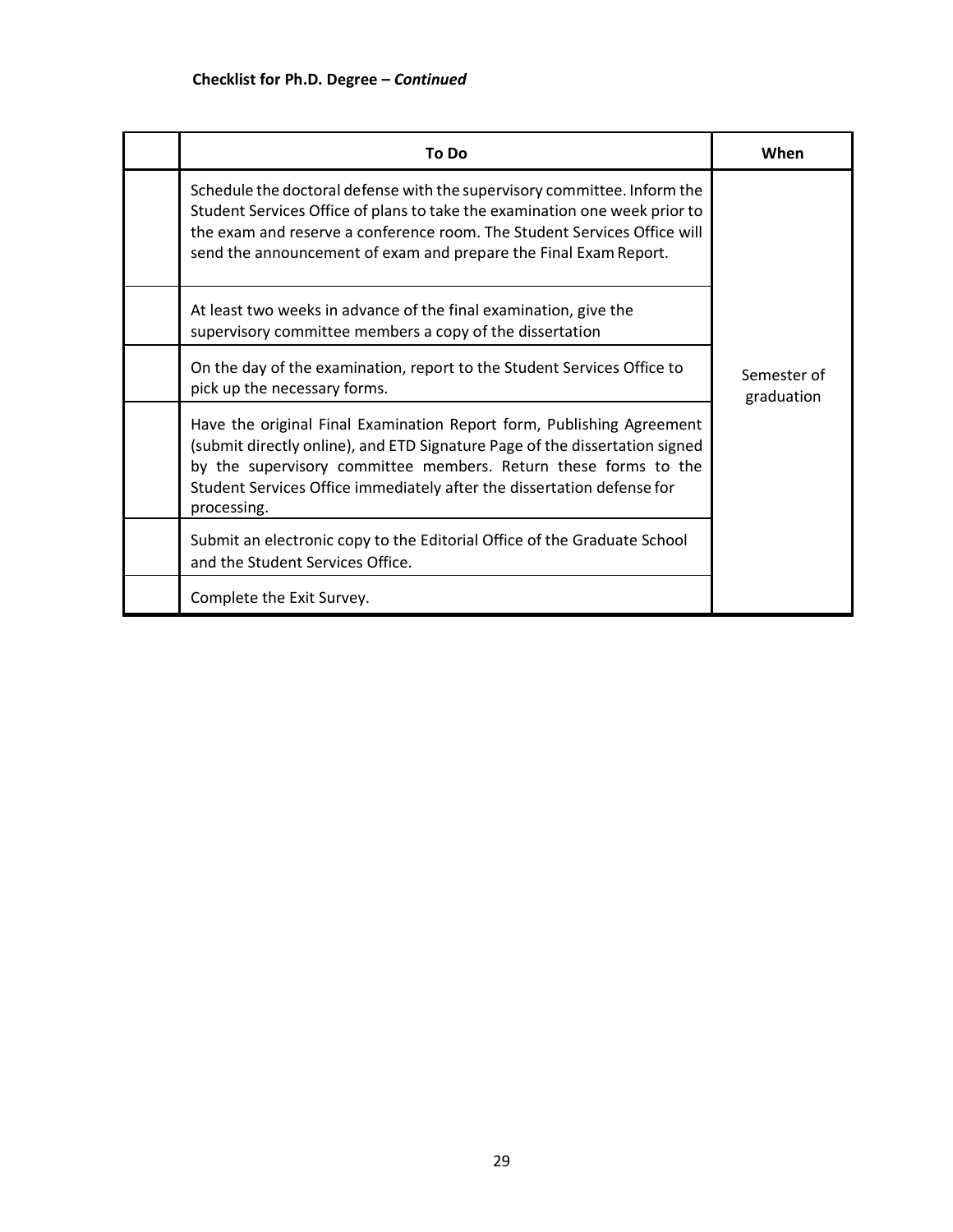# VI. Certificates

The ECE department offers students two certificate options. Interested students should contact Shannon Chillingworth [\(ece-edge@ece.ufl.edu\)](mailto:ece-edge@ece.ufl.edu) for more information.

# 1. Microsystem Technology Certification Program

<span id="page-29-0"></span>The Microsystem Technology certificate prepares students for the complex, interdisciplinary development of microsystem technologies such as microactuators, microsensors, microfluidic devices, micropower systems, microoptical devices, and other microelectromechanical systems (MEMS). Students who successfully complete this certificate will receive a printed certificate from the UF Graduate School and a notation of completion on their transcript.

#### **Requirements for Admission:**

A bachelor's degree or equivalent from a regionally accredited institution. Students must be registered in a graduate degree program in the College of Engineering and maintain a 3.0 GPA.

| Required<br><b>Course Work</b> | <b>Certificate Course Work</b>                 |  |
|--------------------------------|------------------------------------------------|--|
| EEE 5405                       | <b>Microelectronic Fabrication</b>             |  |
|                                | Technologies                                   |  |
| Choose any two courses below:  |                                                |  |
| <b>EEE 5354L</b>               | Semiconductor Device Fabrication<br>Laboratory |  |
| <b>EEL 5225</b>                | Principles of Micro-Electro-                   |  |
|                                | <b>Mechanical Transducers</b>                  |  |
| EEE 6465                       | Design of MEMS Transducers                     |  |
| EEE 6460                       | <b>Advanced Microsystem Technology</b>         |  |
| <b>BME 5580</b>                | <b>Microfluidics and BioMEMS</b>               |  |

# <span id="page-29-1"></span>2. Hardware and Systems Security Certificate

The Hardware and Systems Security graduate certificate provides comprehensive training and education on all aspects of hardware security and its interaction with software and systems security. Courses provide a solid foundation of security issues and solutions related to electronic hardware.

#### **Requirements for Admission:**

Admission requires a bachelor's degree, in electrical and computer engineering (ECE) or similarly appropriate major (as defined by the ECE Dept.), from a regionally accredited institution. The program is open to currently enrolled UF graduate students and to non-degree-seeking students as well.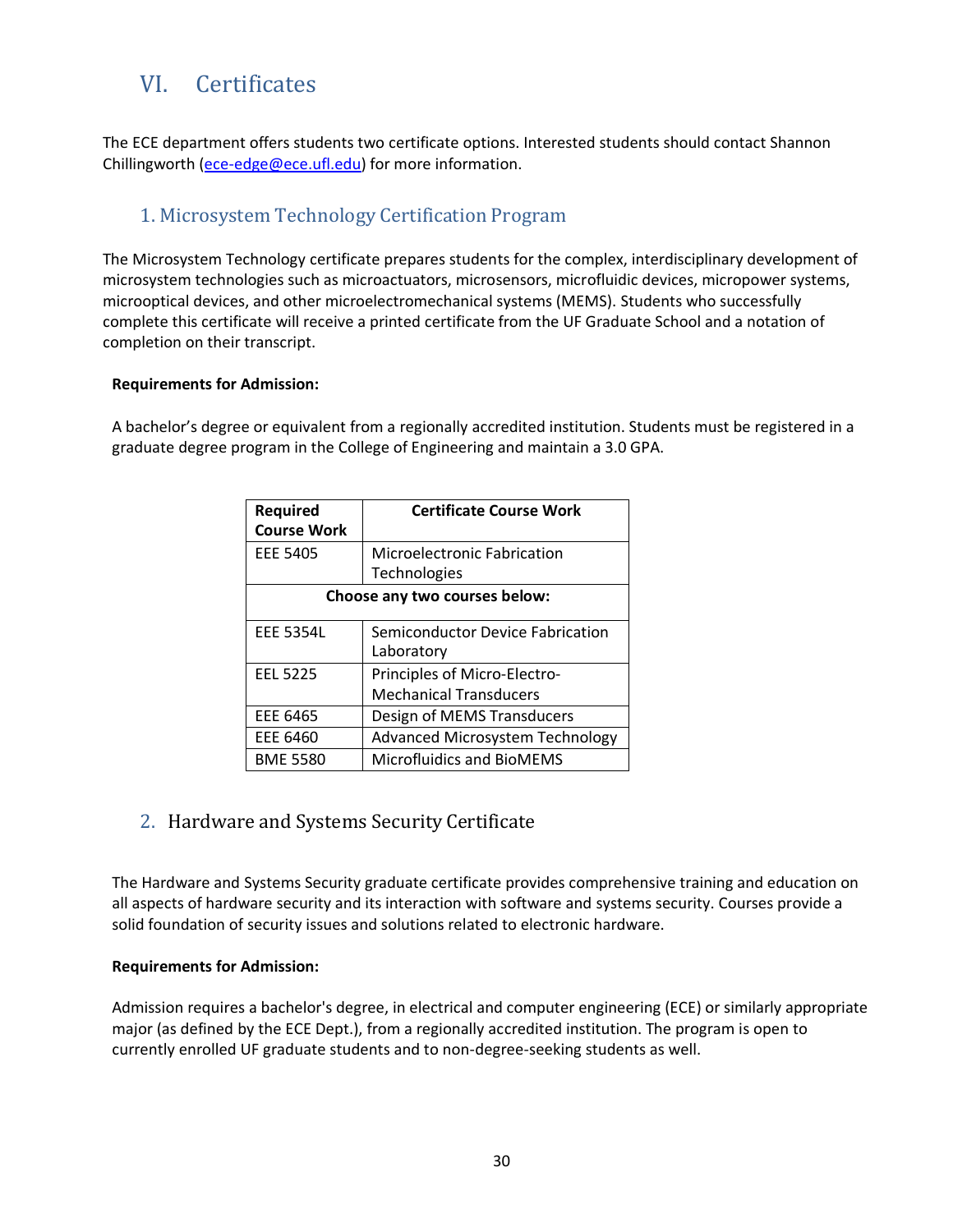## **Required Coursework:**

Required courses - (Total: 9 credits): EEL 5855 Cross-Layered Systems Security (3 credits); EEE 5716 Introduction to Hardware Security and Trust (3 credits); EEE 6744 Hands-On Hardware Security (3 credits);

Students must complete all three courses with a grade of B or better to earn the graduate certificate.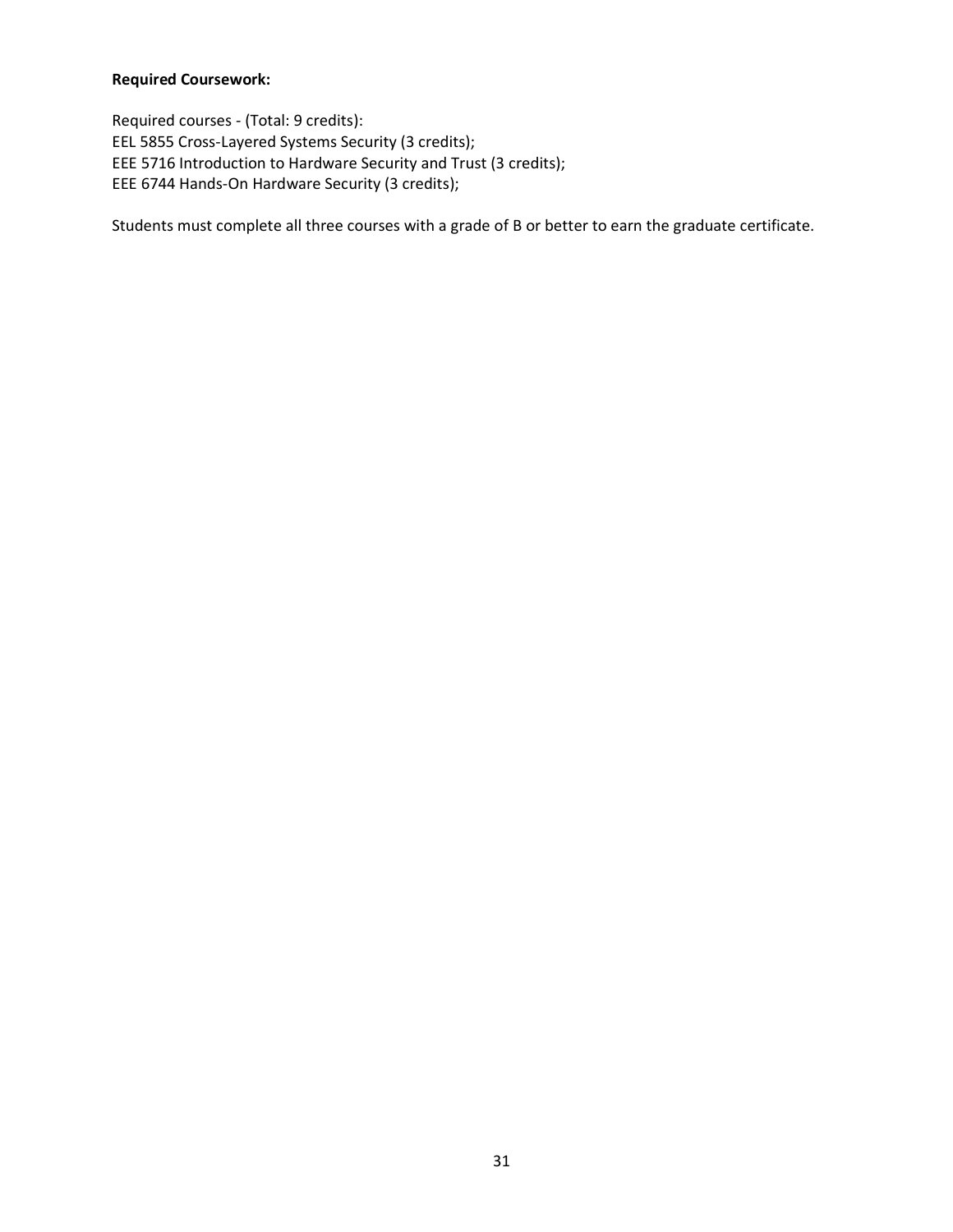# VII. Administrative Procedures

# 1. Graduate Bulletin Boards/ECE Graduate Student Canvas Page

All ECE graduate students are members of the ECE Graduate Student Canvas page. Important notices and academic deadlines are posted to this page; including all proposal and exam announcements. All ECE graduate students are expected to monitor this Canvas page regularly. Please inform the ECE Graduate Advisor if you do not have access to this Canvas page.

# 2. Degree Audits

A student's degree audit is a condensed summary of their degree progress. Students can check their degree progress by viewing their degree audit online at ONE.UF (http://one.uf.edu). Students are expected to periodically review their degree audit to monitor their academic progress. Degree audits are a guidance tool and should be used in conjunction with advisement resources available in the Student Services Office.

# 3. Gatorlink Email Accounts

All ECE students are required to check their Gatorlink email accounts regularly. The Student Services Office and the University of Florida uses the Gatorlink accounts to deliver important announcements and deadline information to students. Failure to adhere to changes in policy and/or critical deadlines will result in delayed degree progress.

# 4. Registration

Students can register for classes online at ONE.UF (http://one.uf.edu). The Student Services Office is also available for help with registration and for registration to departmentally controlled courses.

Graduate students on appointment (TA, RA, GA) must register for the appropriate course load as indicated in the table below. Audited courses do not count as part of the hourly requirements for full time students or those on assistantships.

| Appointment                 | <b>Minimum Credit Registration</b> | <b>Maximum Credit Registration</b> |
|-----------------------------|------------------------------------|------------------------------------|
| <b>Fellows and Trainees</b> | 17                                 | 18                                 |
| 1/4 Time Assistants         |                                    | 15                                 |
| 1/3 Time Assistants         |                                    | 15                                 |
| 1/2 Time Assistants         |                                    | 15                                 |
| 3/4 Time Assistants         |                                    |                                    |
| <b>Full-Time Assistants</b> |                                    |                                    |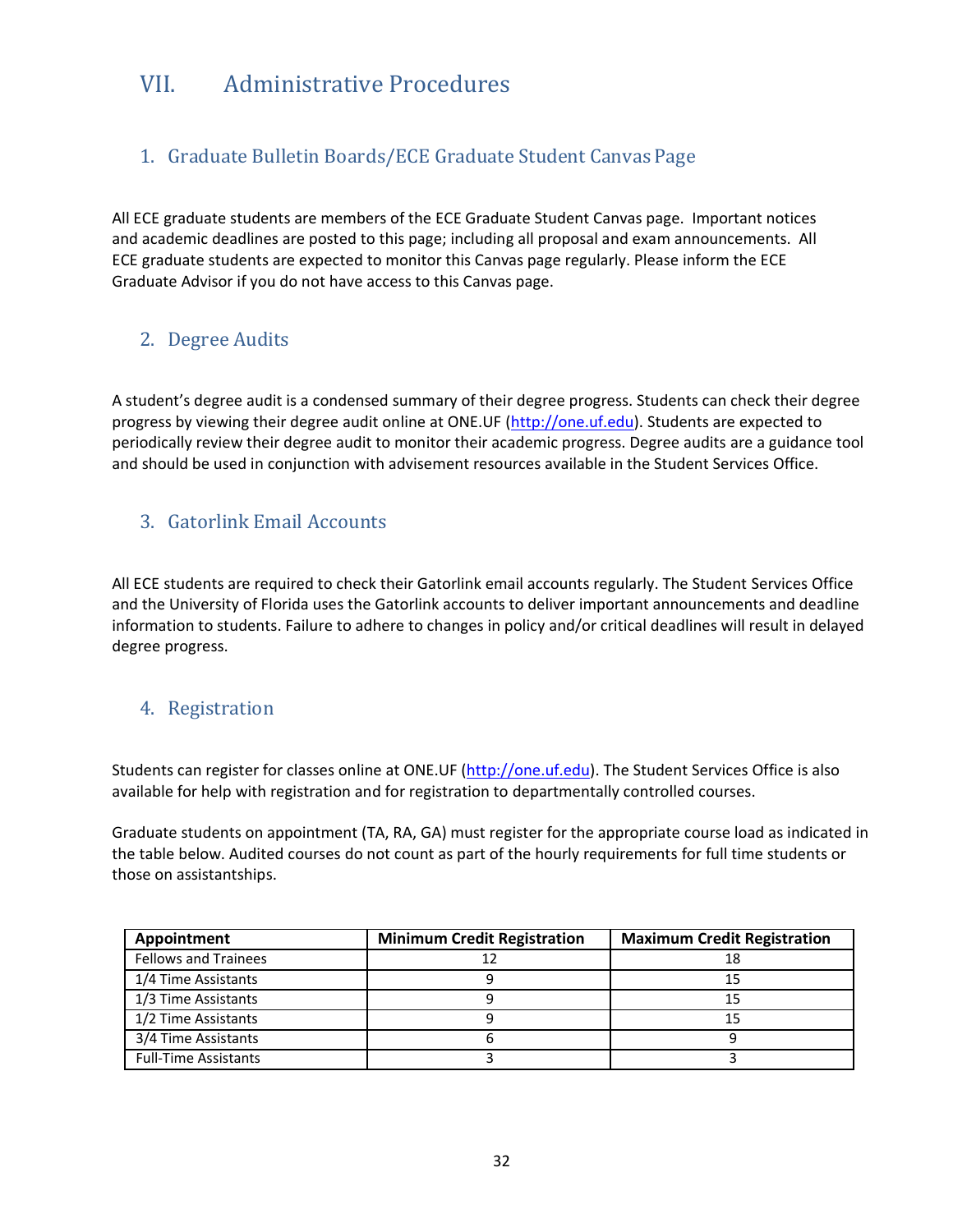Graduate students may not, in general, take any course under the S/U option except for certain graduate courses that have only S/U grading (as specified in the Graduate Catalog). Master's thesis and Ph.D. students who complete all graduate degree requirements during a given semester, but after the deadlines specified by the Graduate School, may receive their degree in the following semester without registering as clear prior students. Graduate School will determine a student's clear prior eligibility. Students whose degree requirements are not completed before the first day of classes of the following semester and all non-thesis Master's students must register for a minimum of three credit hours (two credits in the summer term) which will apply to the degree. *The Graduate School will not accept petitions to this policy***.**

# 5. Add/Drop Policy

Graduate students are allowed a limited number of schedule adjustments after the midpoint deadline of the semester**\***. Students are permitted one schedule adjustment after the midpoint deadline per degree program. A schedule adjustment is defined as any of the following: adding a course, dropping a course, and/or switching coursework hours for another course (research hours, independent study, etc.). Students requesting additional adjustments must petition the Graduate Coordinator for approval. A successful petition would require a letter of support from the student's faculty advisor.

**\*Students will be held fee liable for ANY course adjustments made after the stated university add/drop deadline.**

# 6. GPA and Probation Policies

In compliance with Graduate School rules, graduate students must maintain a GPA of 3.00 or higher in order to be in good standing. Students cannot graduate if their GPA is below 3.00.

Please note that the term "GPA" includes three different numbers, all of which need to satisfy the requirement of 3.00 or higher.

- The grade point average of *all courses* (3000 level and above) taken while classified asa graduate student;
- The grade point average of *all ECE graduate level courses* taken while classified asa graduate student;
- The grade point average of all graduate level courses that are part of a minor.

An academic hold will be placed on the records of all students whose GPA is below 3.00, thus placing the student on academic probation. These students will be able to register for courses only through the Student Services Office. This will enable our office to provide advice and guidance on an individualized basis.

Students on academic probation are not entitled to receive financial assistance in the form of Teaching Assistantships, Research Assistantships, or Fellowships.

Students with a GPA below 3.00 must show progress each semester towards improving their GPA, even if it takes more than one semester to reach a GPA of 3.00 or higher.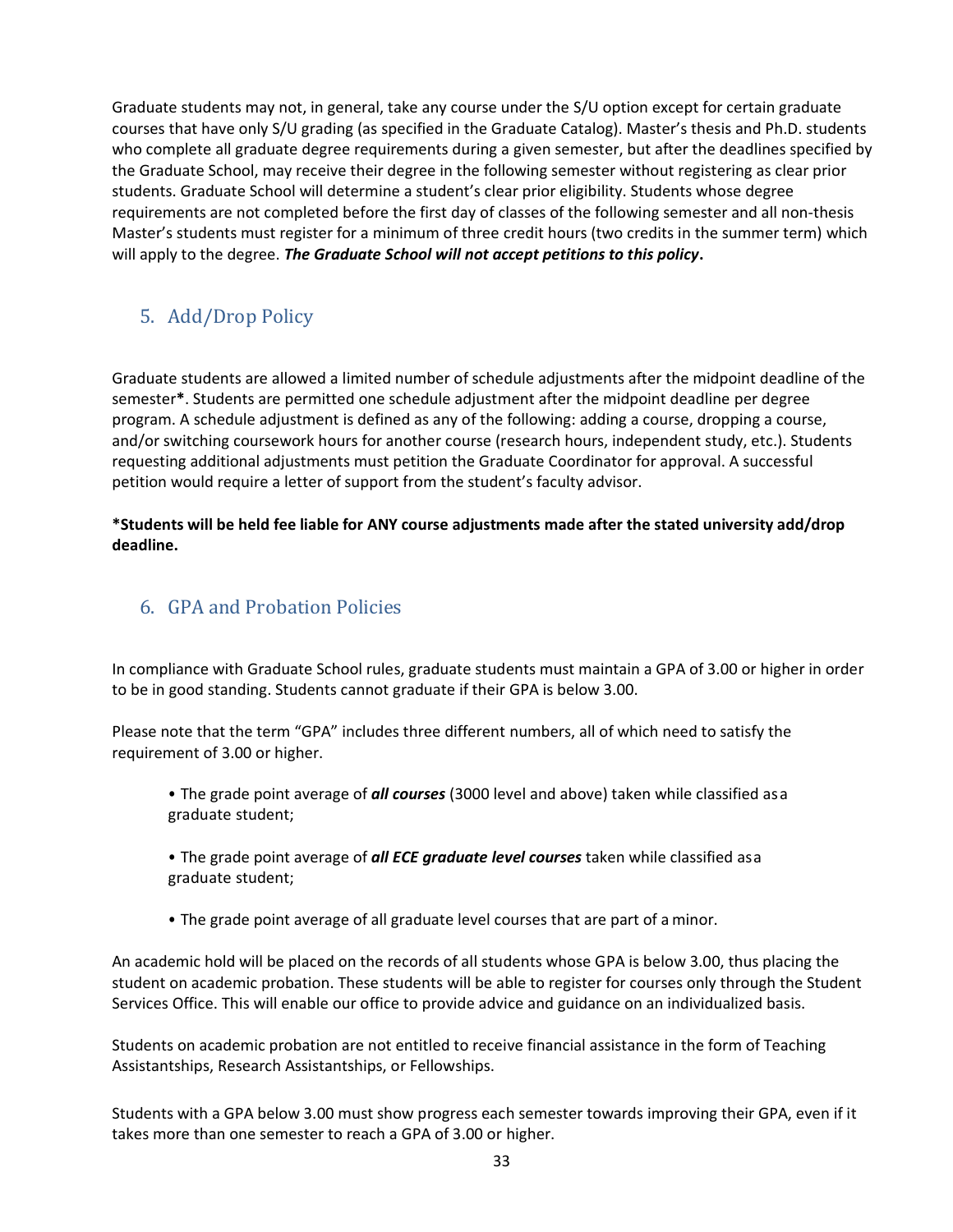*Students who do not make sufficient academic progress as determined by the Graduate Coordinator will be dismissed from the program.*

# 7. Transfer of Credits

Master's and Ph.D. Students may apply to transfer graduate‐level science and engineering coursework from another university or from non-degree seeking UF/EDGE coursework according to the policies below. Students may petition to transfer graduate level courses which were taken while classified as an undergraduate, postbaccalaureate, or non‐degree seeking student, if proof is provided indicating that courses were not used to satisfy degree requirements for another degree. In all cases, only courses with a grade of "B" or better may be transferred. Credits obtained in non‐degree programs, e.g. continuing education, may not be transferred. Credits transferred will be applied toward meeting the degree requirements, but the grades earned will not be computed in the student's grade point average unless the coursework was completed at UF. Credits for schools operating with more than two periods (e.g., trimesters) during the academic year will be scaled accordingly by the Graduate School; for example, 3 credits in a course that lasted one trimester will transfer as 2 credits by the Graduate School.

Application for transfer of credit earned after admission to a UF graduate program must be filed with the Graduate School as soon as possible but before the last day of classes preceding the term in which the degree is to be conferred. The student must provide a complete description of the graduate course in consideration for transfer and a transcript indicating the grade earned. The approval of the Graduate Coordinator and the Dean of the Graduate School are required for the acceptance of transfer credits.

#### *Master's Students:*

Up to 9 credit hours of coursework may be transferred from an outside institution. Up to 15 credits of graduate‐level non‐degree seeking UF/EDGE coursework may be transferred. No more than 15 credits may be transferred into the student's Master's degree program.

#### *Ph.D. Students:*

Students may transfer up to 30 credits of coursework from an outside institution into the student's Ph.D. degree program. Students with a Master's and additional Ph.D. coursework at another institution may petition the Graduate Coordinator to transfer up to 15 additional hours of coursework into the student's Ph.D. degree program. Up to 15 credits of graduate level non-degree seeking UF/EDGE coursework may be transferred. No more than 45 credits may be transferred into the student's Ph.D. degree program.

# 8. Internship Policy

ECE students can count up to six credits of EGN 5949 (Internship Work) toward their degree program.

In order to participate in the ECE Graduate Internship Program, students must have completed at least 18 UF ECE graduate level credits. Students must also have a minimum departmental and cumulative grade point average of 3.0. International students will also need to contact the International Center to verify their CPT eligibility. Internships are voluntary and are meant to compliment a student's degree program. Internships that impede a student's timely progress toward their degree will not be approved. Students who choose to complete an internship must be cognizant of the appropriate academic deadlines. **Internships**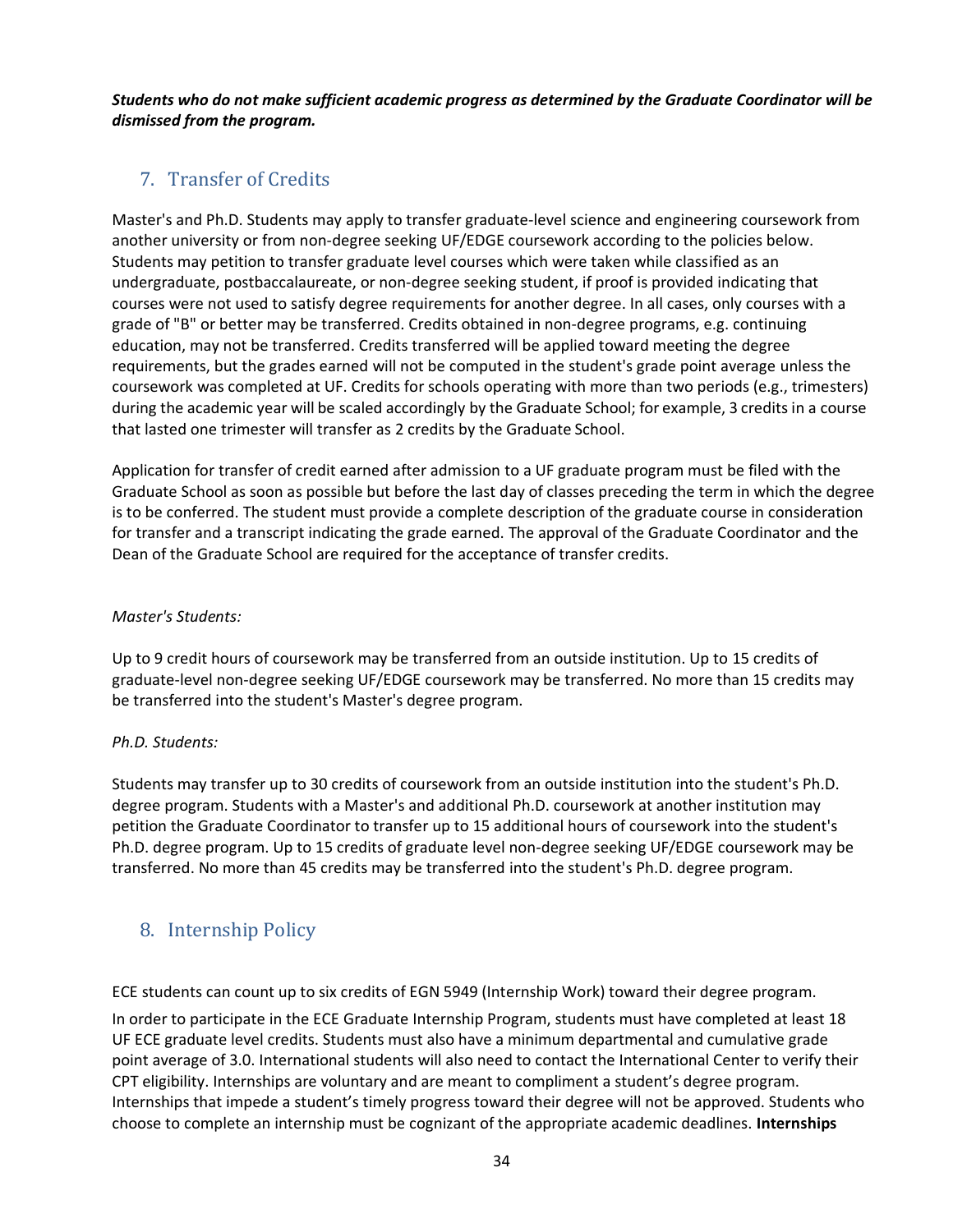#### **CANNOT conflict with the start and end dates of the academic semester.**

Students who hold appointments at UF must be cognizant of the start and end dates of their appointments while making internship plans. Students are not permitted to be on appointment and be on internship at the same time. Students on appointment are responsible for knowing the start and end dates of their appointment when negotiating the timeframe of their internship. **Students who arrange internships that conflict with their UF appointment start and/or end dates will NOT be appointed for that semester.**

To be classified as an internship and to receive up to six elective credits (EGN 5949), the job duties of the internship must consist of engineering design. Positions not acceptable for graduate internship credit include undergraduate level work, technician, data entry, clerical work, part‐time work, etc. Students must also complete a technical report in order to receive credit for their internship.

Students can count a maximum of 6 credits of EGN 5949 toward their degree program. Internship credits will count toward the independent study total of a student's degree program (i.e., Master's students can only count a maximum of 6 credits of EEL 5905, EEL 6905, and/or EGN 5949 toward their degree program).

Each student is required to generate a technical report (2000‐word minimum, excluding graphs, equations, circuits, and/or computer code) to receive credit for their internship. The report must meet IEEE publication guidelines and include the following: title, author's name, abstract, introduction of the tasks carried out, methodology used, results, discussion, acknowledgements, and references. Confidential material should not be included, but students are expected to include technical details and assessments, equations, graphs, circuits, etc.

More information about the ECE Graduate Internship Program can be found in the Student Services Office.

# 9. Financial Aid

Applications for teaching assistantships, research assistantships and fellowships are available from the Department of Electrical and Computer Engineering. Fellowships are highly competitive and generally require completed applications by January each year. Recipients of teaching assistantships are selected by the Associate Chairman of the ECE department. Research assistantships are awarded by individual faculty members with funding from governmental or industrial sources and are generally awarded only to those students who have been in residence at least one semester.

The minimum stipend for students on appointment in the ECE department is \$25,000 for a 12‐month appointment. Minimum stipends for other departments and assigned duties for teaching assistants are determined by the Graduate School and are in accordance with the assistantship appointment. Duties include grading, staff meetings, class preparation, student consultation, required lecture attendance, and research not directly related to the student's thesis or dissertation. Students will also have assigned classroom or laboratory teaching responsibilities. International students who wish to be eligible for graduate assistantships must pass the SPEAK (TSE) or TOEFL iBT test. The passing score for the SPEAK test is 55. Students who score a 45 or 50 must take EAP 5836, Academic Spoken English, but are still allowed to hold a graduate assistantship. A passing score for the TOEFL iBT test is a 28. Students who score in the 23‐27 range must enroll in EAP 5836 during your first semester of teaching. Students who score less than 23 on the TOEFL iBT will be required to take the SPEAK test to be considered for a TA position.

# 10.Tuition Waivers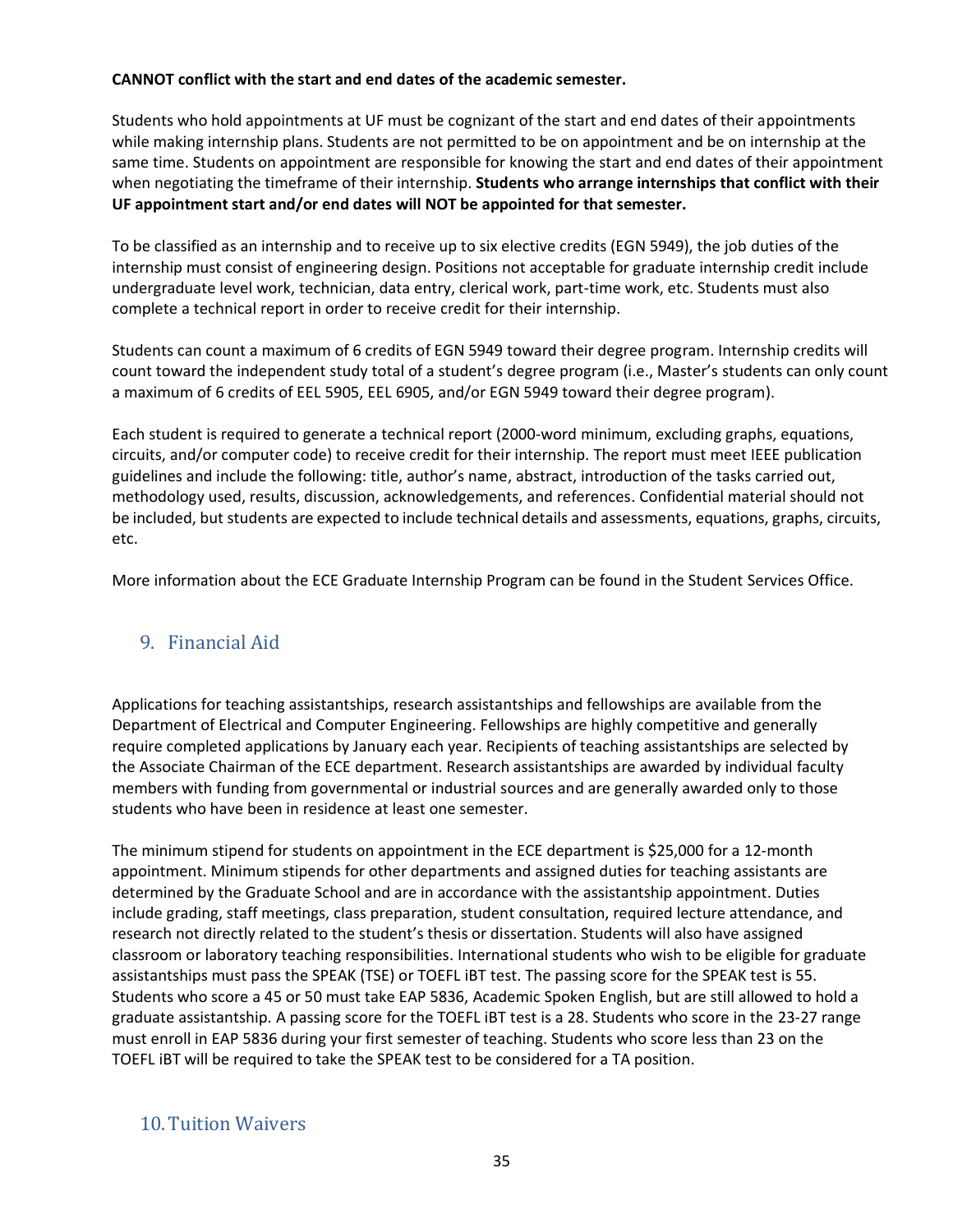Tuition waivers are awarded to graduate students who have been awarded an assistantship from 1/4 time ‐ 1/2 time. Fee waivers are contingent on the availability of funds. Due to the limit of available funds, no fee waivers are available without assistantship appointments. The waivers are processed under strict guidelines provided by the Graduate School.

# 11.No Assistantships While on Internship

Due to intellectual property rights, it is the policy of the ECE department that students on an assistantship cannot keep their assistantship while on an internship. It is expected that a student with an assistantship fulfill the terms of that assistantship.

Students who hold appointments at UF must be cognizant of the start and end dates of their appointments while making internship plans. Students are not permitted to be on appointment and be on internship at the same time. Students on appointment are responsible for knowing the start and end dates of their appointment when negotiating the timeframe of their internship. Students who arrange internships that conflict with their UF appointment start and/or end dates will NOT be appointed for that semester. The assistantship will be terminated and the tuition waiver cancelled for students who leave for a paid internship after the semester has begun. The student will be liable for all fees covered by the tuition waiver at the appropriate rate.

Students returning from a paid internship after the semester has started will not be reappointed to the assistantship until the beginning of the following semester.

# 12.Readmission Procedures

Students who have left the program prior to graduating and wish to be readmitted, require the following:

- A minimum GPA of 3.00 for readmission into the Master's program and a minimum GPA of 3.5 for readmission to the Ph.D. program.
- GRE scores that satisfy the admission requirements of the ECE program in effect at the time of readmission.
- Three letters of recommendation from faculty members in the ECE department.

Readmission is not guaranteed, irrespective of the circumstances that necessitate it.

## 13. Food at Thesis/Dissertation Proposals and Defenses

Students are prohibited from providing food, beverages and other refreshments during proposal and defense meetings. This expectation is financially burdensome for students and draws focus away from the technical aspects of the presentation.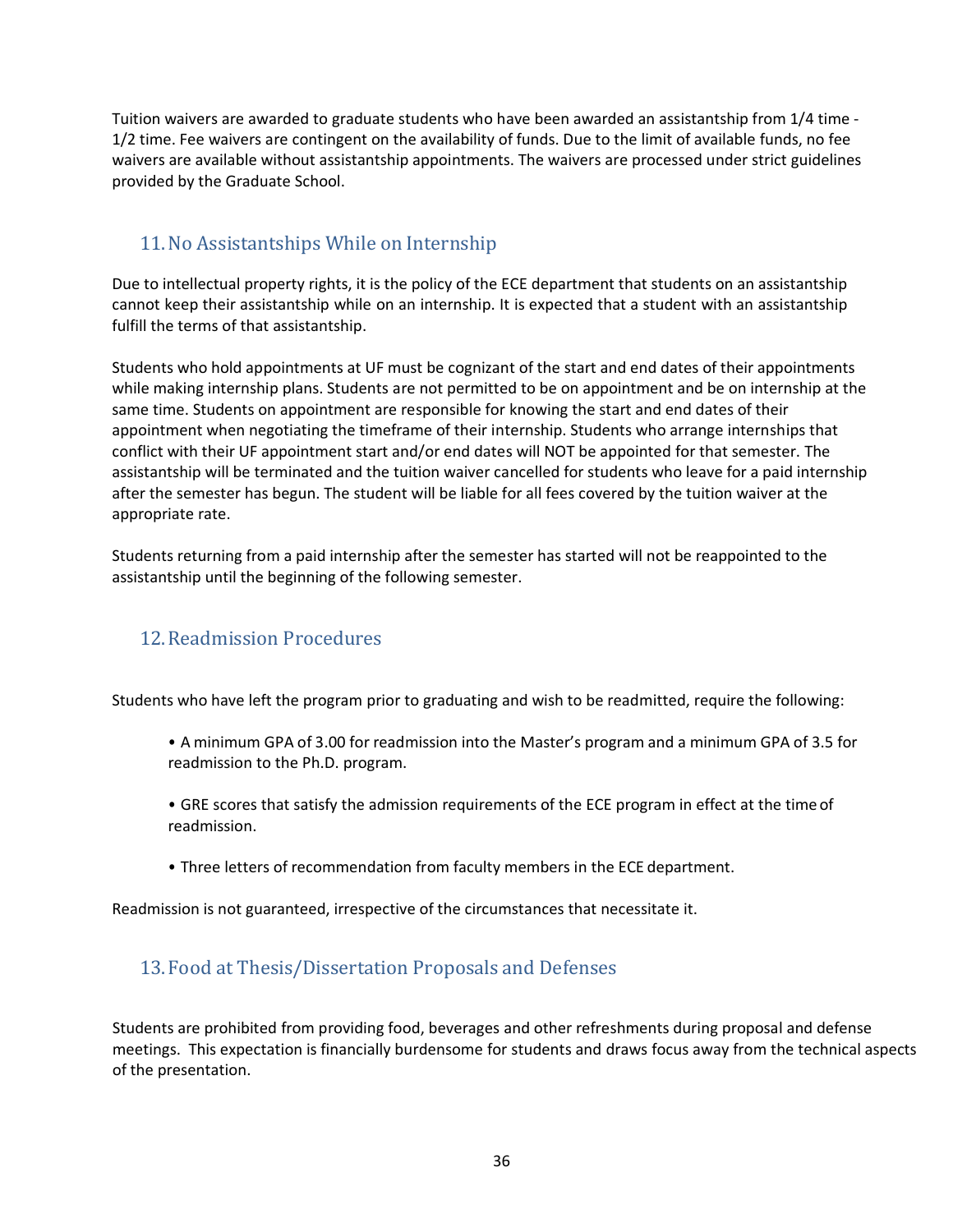# <span id="page-36-0"></span>X. Graduate Course Descriptions

Course syllabi can be found on the ECE department's website [\(](https://www.ece.ufl.edu/academics/course-syllabi/)

[https://www.ece.ufl.edu/academics/course-syllabi/\). S](https://www.ece.ufl.edu/academics/course-syllabi/)yllabi not available on this website can be requested from the course instructor.

The latest graduate course descriptions are located in the online graduate catalog at http://gradcatalog.ufl.edu/content.php?catoid=12&navoid=2631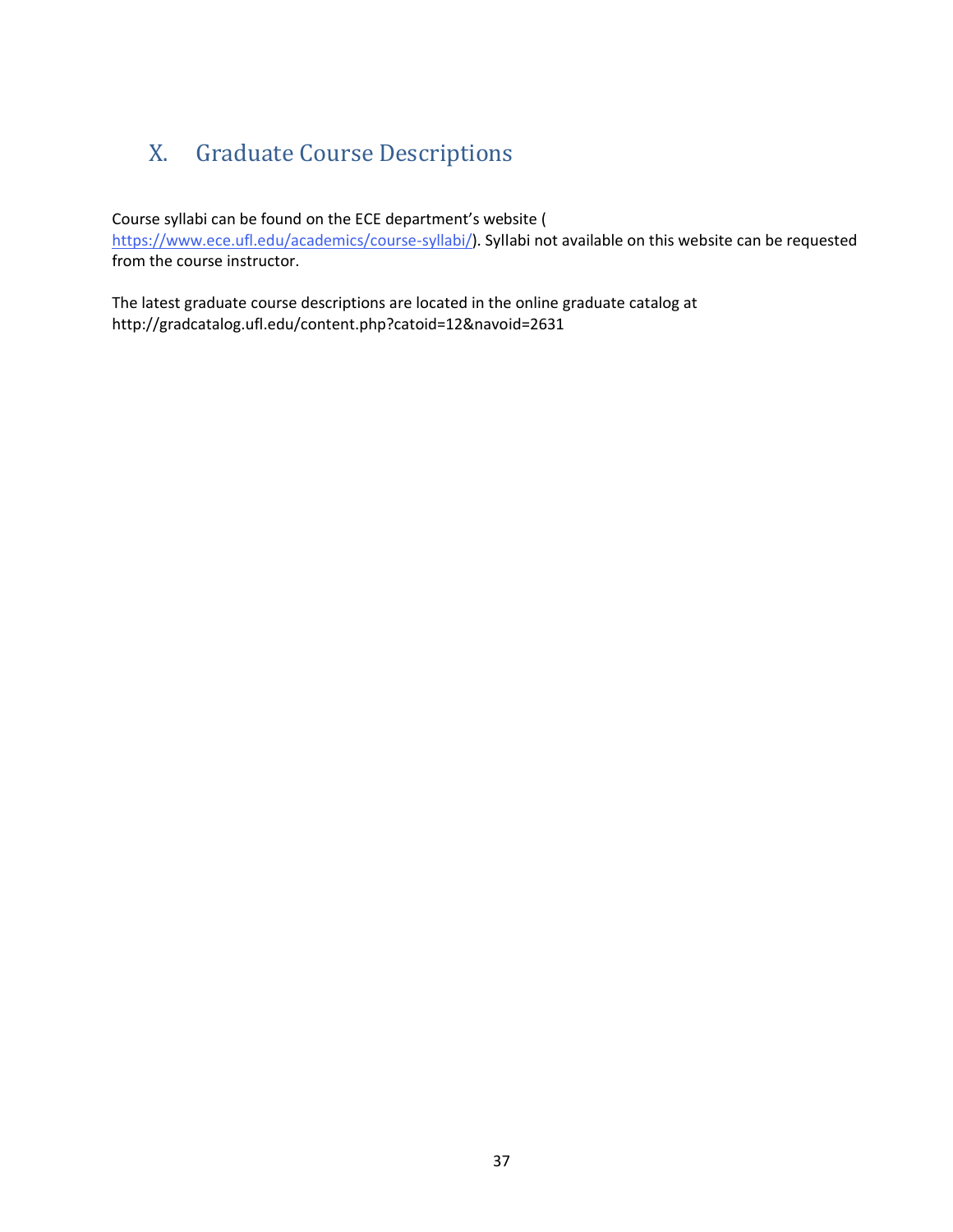# XI. Graduate Research Division Flow Charts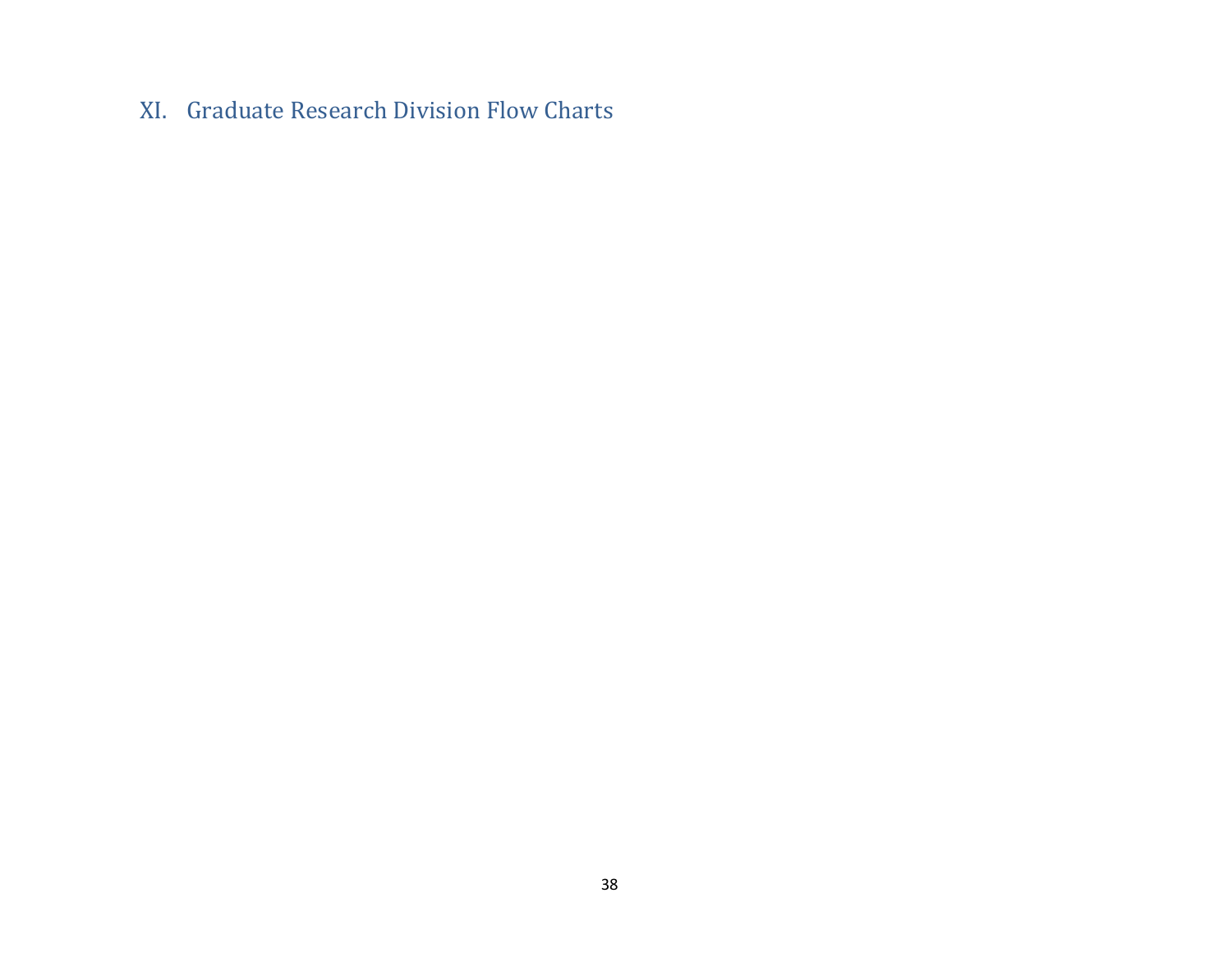# 1. Computer Engineering

<span id="page-38-0"></span>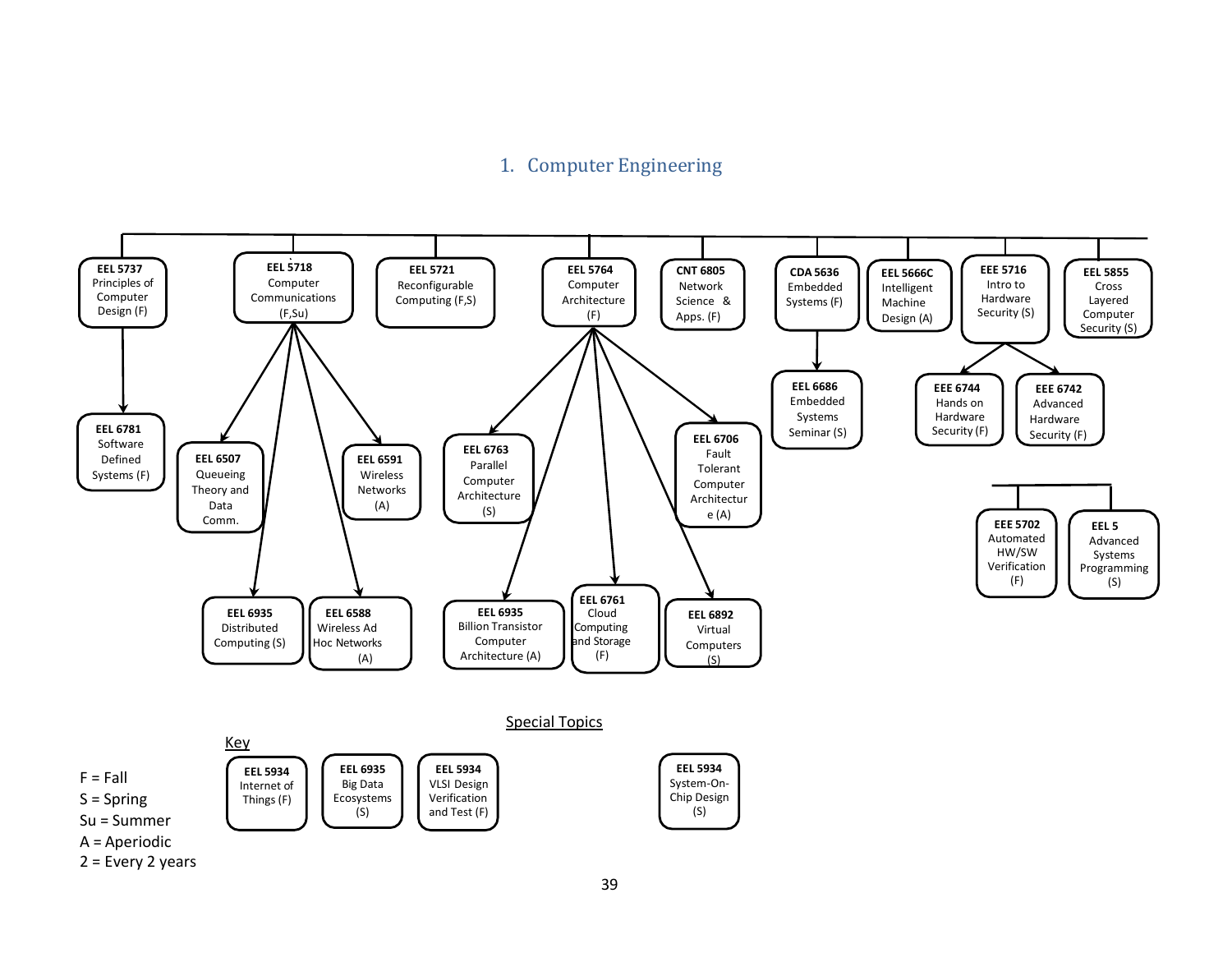<span id="page-39-0"></span>2. Devices







 $F = Fall$ 

S = Spring

- Su = Summer
- A = Aperiodic
- 2 = Every 2 years
- C = Certificate

Key Special Topics

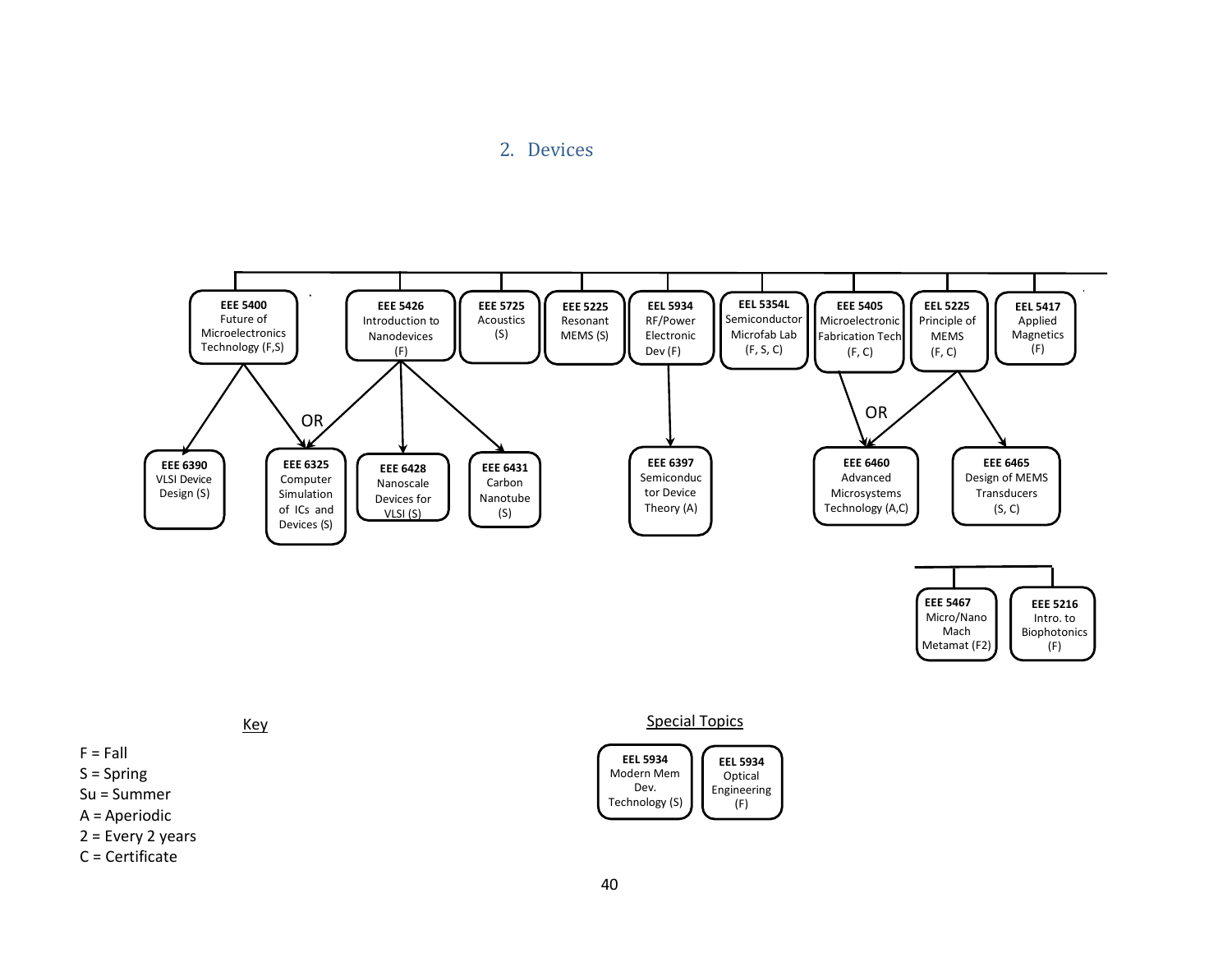## <span id="page-40-0"></span>3. Electromagnetics & Energy Systems



EEE 5467 Micro/Nano Machined Metamaterials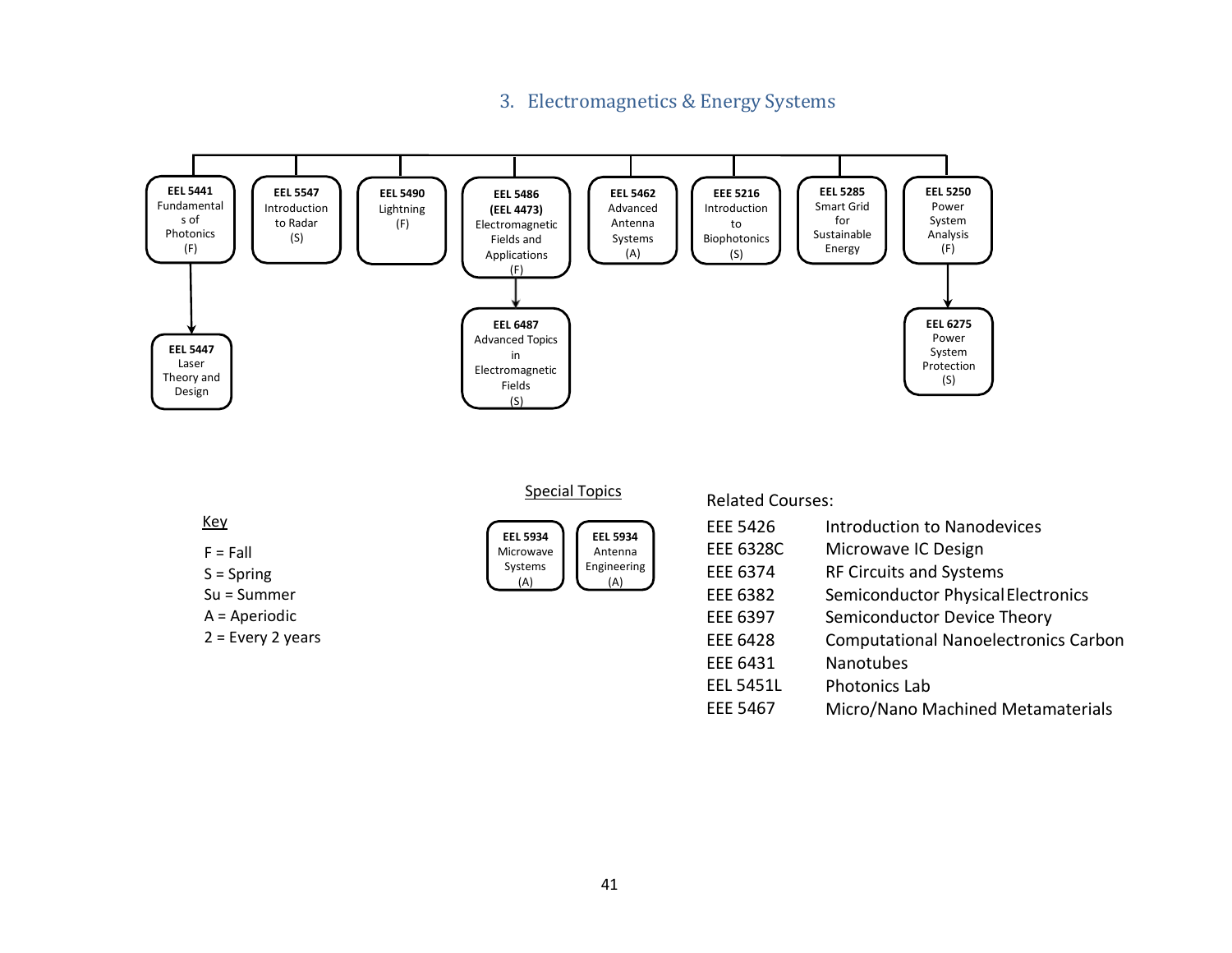## <span id="page-41-0"></span>4. Electronics



#### Key

#### $F = Fall$

- S = Spring
- Su = Summer
- A = Aperiodic

2 = Every 2 years

## Special Topics

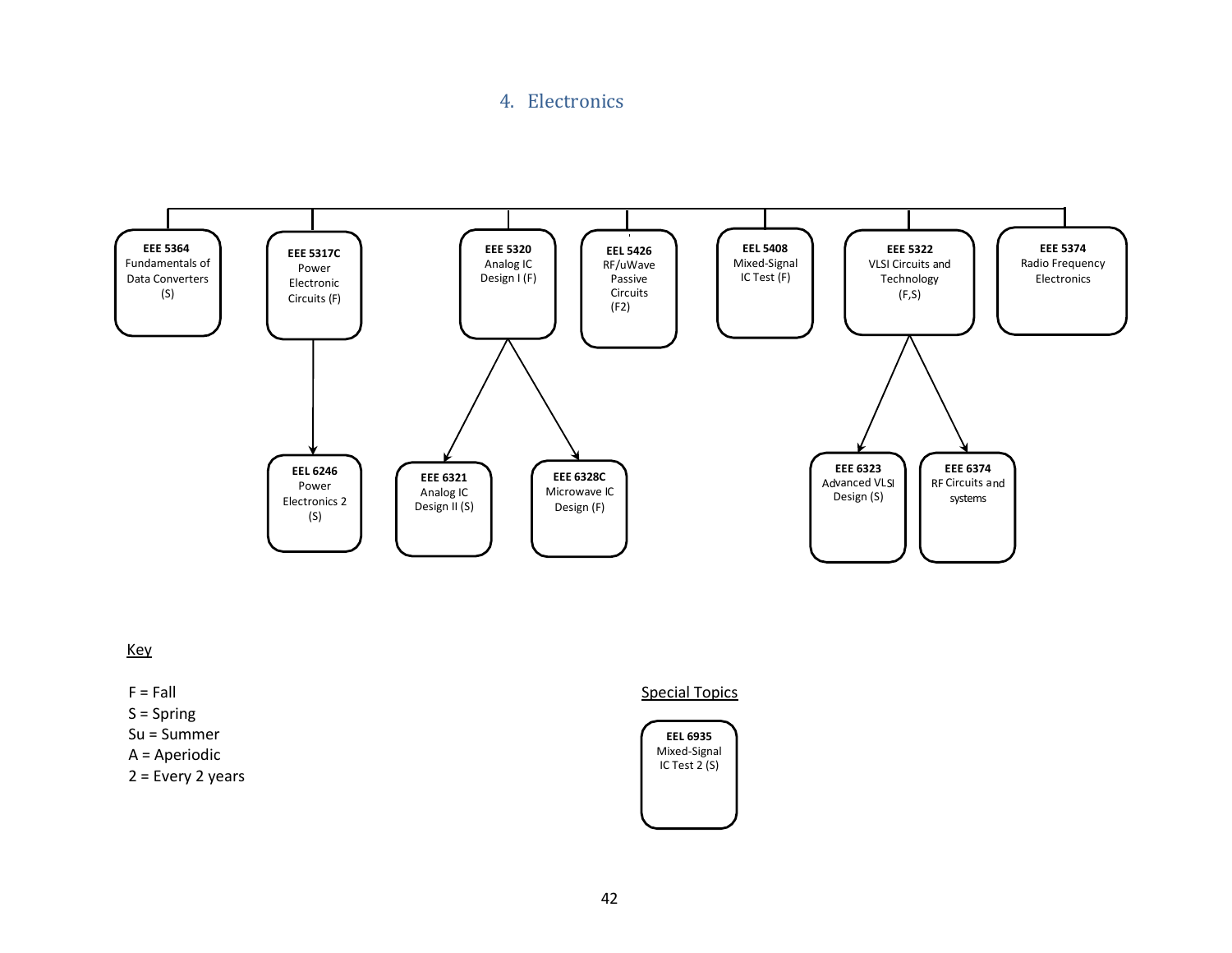## 5. Signals & Systems